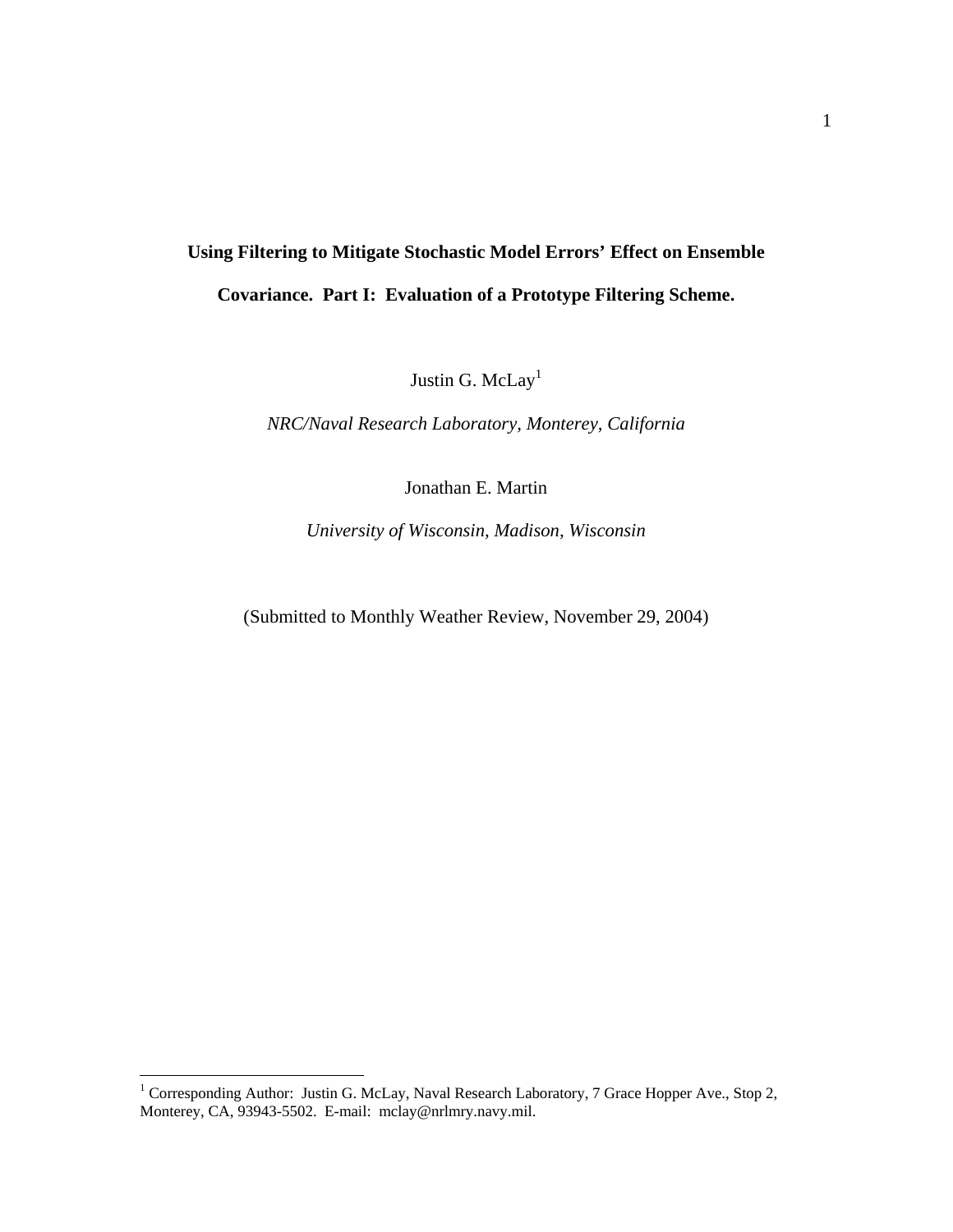### ABSTRACT

This paper is the first in a two-part series that investigates a method of ensemble post-processing designed to mitigate the effect of stochastic model errors on ensemble covariance. The method performs a series of filtering experiments with the operational ensemble members, obtaining a set of forecast states which is less corrupted by errors of stochastic origin. It then uses some number of the filtered states to complement or supplant the operational members, forming a so-called hybrid ensemble.

In this paper the method is introduced and a prototype filtering scheme is established for use in the method's evaluation. The efficacy of the filtering scheme is gauged through composite and ensemble-by-ensemble comparisons between the root-mean-square error characteristics of the set of filtered states and those of the operational ensemble. These comparisons are based upon a year's worth of global ensemble data, and suggest that the filtering scheme can in fact consistently produce a set of states which are generally less corrupted by stochastic errors than the operational members are. Some underlying properties of the prototype filtering scheme are also highlighted. This is accomplished by investigating the filtered states' performance from the perspectives of probabilistic modelling and so-called anomaly projection.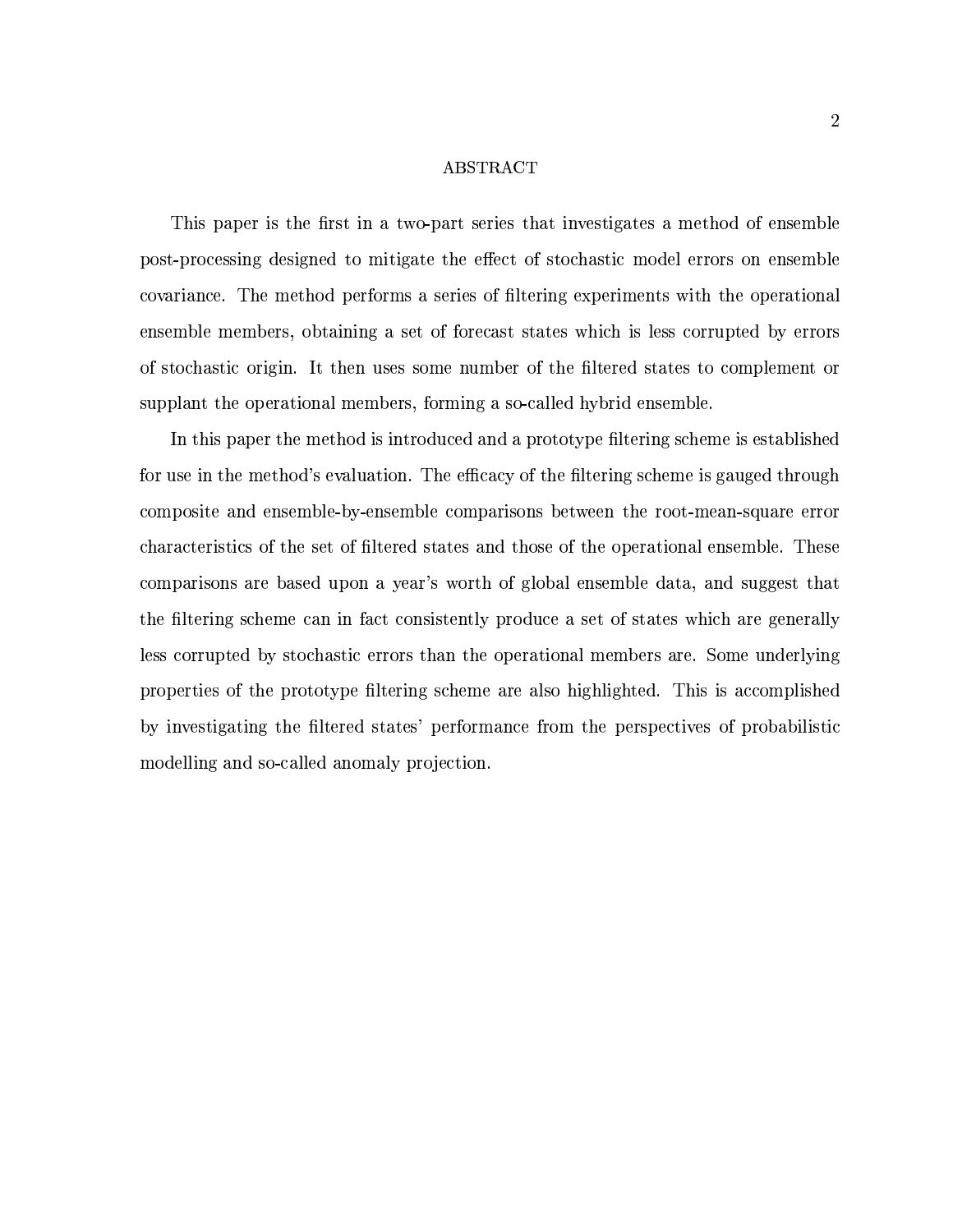#### Introduction 1.

In numerical weather prediction the initial state can only be fully described in terms of some probability density function (PDF). Also, arbitrarily small errors in the initial state may exhibit large growth. These two observations effectively eliminate any chance at successful deterministic weather forecasts except on those rare occasions wherein the forecast evolution is relatively insensitive to initial state uncertainty. In view of this reality, weather forecasts should be probabilistic in nature. Ensemble prediction originated as a means to estimate the forecast PDF given some initial PDF associated with the uncertainty in the specification of the initial state (Leith 1974, Molteni et al. 1996, Toth and Kalnay 1997). In practice, the method involves performing a series of model integrations from some finite set of initial conditions obtained through perturbation of the best estimate of the initial state. The set of forecast states provided by the integrations defines the estimate of the forecast PDF. Probability forecasts for arbitrary weather events can be derived from the estimate of the forecast PDF.

The effectiveness of an ensemble prediction system is dependent upon two factors: how well the initial PDF is defined and sampled, and how well the numerical model simulates the dynamics and physics of the real atmosphere. The greater proportion of early efforts into ensemble prediction was devoted to defining and sampling the initial PDF. A large body of recent work has suggested, however, that model errors can have considerable detrimental impact on the skill of ensemble-derived probability forecasts (Colucci and Baumhefner 1998, Buizza et al. 1999, Harrison et al. 1999, Palmer et al. 1999, Stensrud et al. 1999, Evans et al. 2000, Palmer 2000, Orrell et al. 2001, Palmer 2001, Wandishin et al. 2001, Alhamed et al. 2002, Bright and Mullen 2002, Mylne et al. 2002, Barkmeijer et al. 2003, Orrell 2003). Thus, it has become clear that if the utility of ensemble-derived probability forecasts is to be fully realized, then the characteristics and sources of model errors must be identified, and means of mitigating or eliminating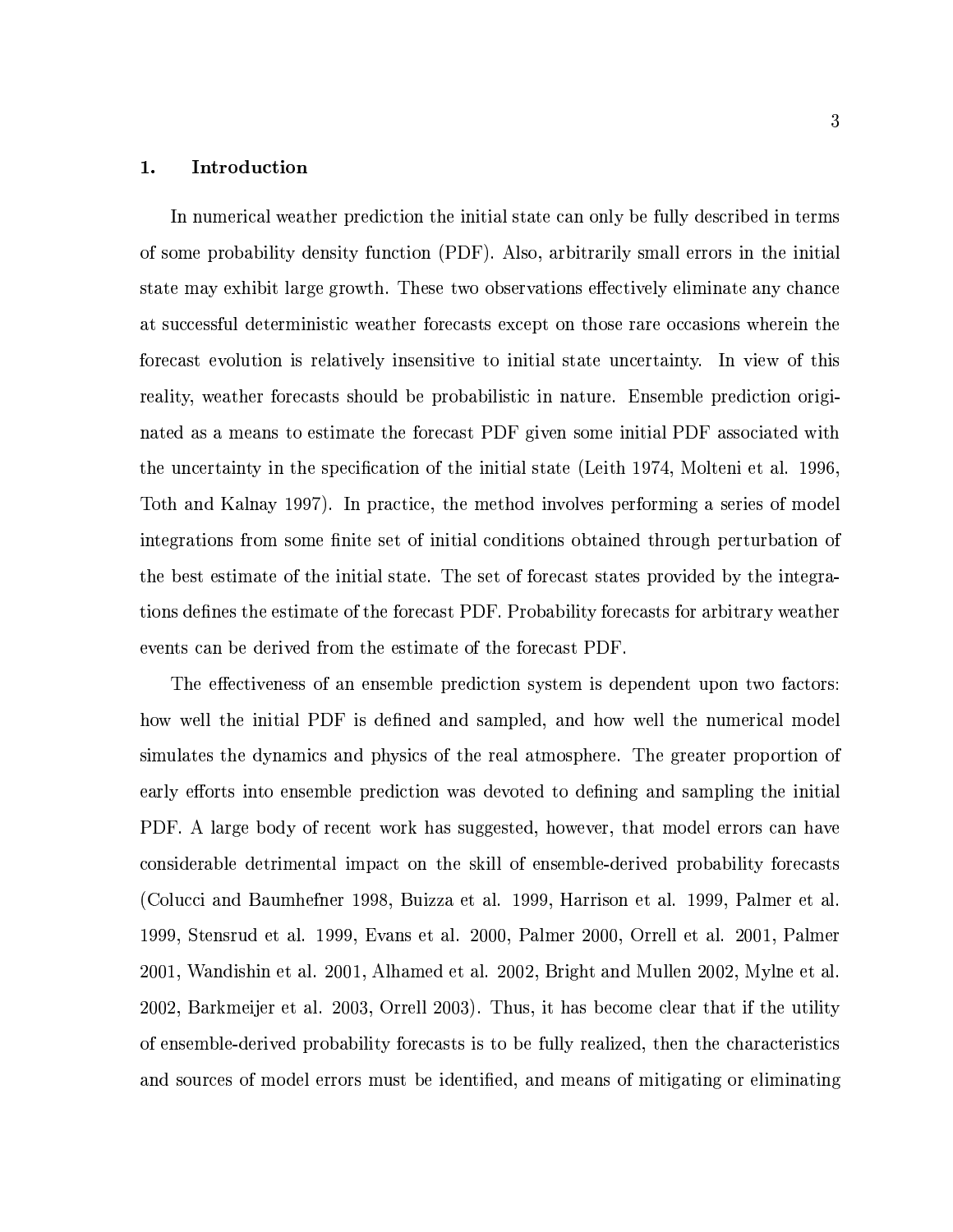these errors must be devised and implemented.

For elaboration on the model error problem consider two different forecast trajectories, one evolved from a given initial state using a numerical model and one evolved from the same initial state using real atmospheric dynamics and physics (Fig. 1). The difference at some time t between the state on the numerical model's forecast trajectory and the state on the real atmospheric forecast trajectory represents the error introduced by the model as of time  $t$  (Fig. 2). This error may have two components, one of systematic origin and one of stochastic origin. The error component associated with systematic processes has the same direction and magnitude for each ensemble member (Fig. 3). This uniformity results in the mean of the ensemble distribution being displaced from that of the real atmospheric distribution. The ensemble distribution is said to be "biased" in this circumstance. The error component associated with stochastic processes does not necessarily have the same direction and magnitude for each ensemble member (Fig. 4). The effect of this error component is to corrupt the variance and covariance of the ensemble distribution. For illustration, consider that the covariance of two random variables  $X$  and  $Y$  is expressed as

$$
Cov(X,Y) = E[XY] - E[X] E[Y], \qquad (1)
$$

where  $E[]$  is the expectation operator. If stochastically-induced errors a and b are added to X and Y, respectively, then the covariance of the resulting corrupted versions of X and Y (referred to as  $X^*$  and  $Y^*$ ) is

$$
Cov(X^*,Y^*) = Cov(X,Y) + E[Xb] + E[Ya] + E[ab], \qquad (2)
$$

where it is assumed that the expected value of both  $a$  and  $b$  is zero. Thus, stochasticallyinduced errors will alter the covariance of random variables through the last three terms on the right-hand side of Eq. 2.

Methods of dealing with model systematic and stochastic errors in ensemble prediction can be classified as to whether they operate during the course of the numerical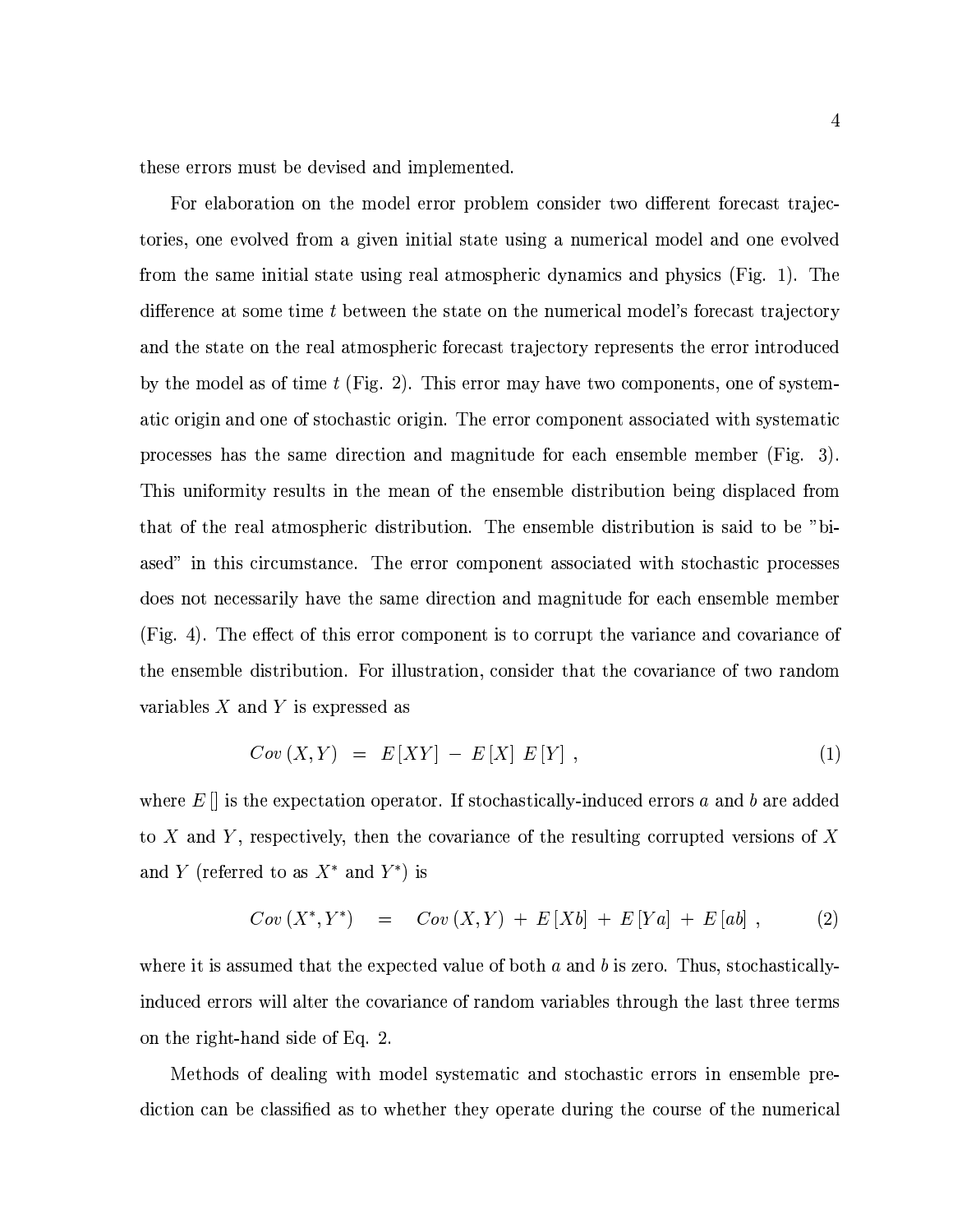integrations or after the integrations are completed. Methods of the former class include those of Buizza et al. (1999) and Bright and Mullen (2002), which incorporate additional terms in the numerical model to mitigate the effect of stochastic errors in the model's parameterized coupling between unresolved- and resolved-scale flow. Also in the former class is the "forcing singular vector" method of Barkmeijer et al. (2003), which assesses the effect of systematic perturbations to model-variable physical tendencies.

Methods that compensate for model errors after the numerical integrations are completed are referred to as "post-processing" methods. One of these, termed the calibration method, adjusts ensemble-derived event probabilities in accordance with some distribution (parametric or nonparametric) that describes the historical likelihood that the verifying event will assume a certain location in the hierarchy of ensemble-depicted events (Hamill and Colucci 1998, Eckel and Walters 1998, Hamill 2001). Calibration is able to mitigate the effects on ensemble-derived probabilities of both model systematic errors and incorrect ensemble variance (which is partly the product of model stochastic errors). Another post-processing method is the formation of a multi-model ensemble (Harrison et al. 1999, Stensrud et al. 1999, Evans et al. 2000, Wandishin et al. 2001, Mylne et al. 2002, Alhamed et al. 2002). This involves the combination of ensemble members from two or more different ensemble prediction systems, on the basis that the members from one system may not be subject to the same model systematic and stochastic error effects as the members from the other system(s). What might be termed a derivative form of the multi-model ensemble method is the perturbed-model ensemble method (Houtekamer et al. 1996, Stensrud 2000). In this approach, the ensemble members are all generated using the same model, but each member is generated using different combinations of that model's available physics packages, convective schemes, etc. Another, emerging post-processing method is that of ensemble member dressing (Roulston and Smith 2003, Wang and Bishop 2004). This approach involves forming a statistical ensemble for each member of the dynamical ensemble (i.e. the ensemble obtained by integrations of a nu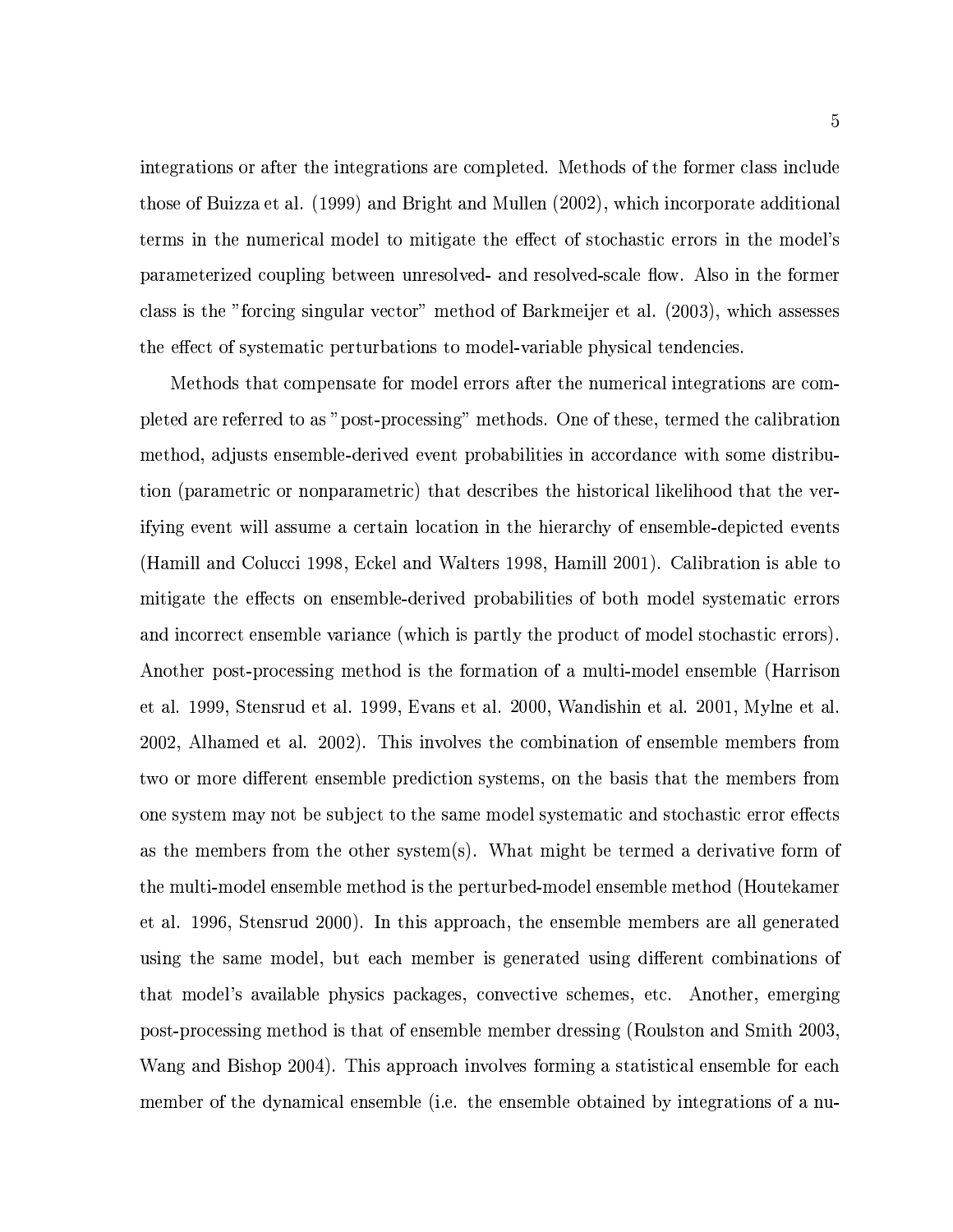merical model) by sampling the space around the given member in accordance with the member's historical error statistics. The statistical ensembles (described as "dressing") are then combined with the dynamical ensemble to form a so-called hybrid ensemble, from which probabilistic forecasts are henceforth derived. The dressing method provides some compensation for the effect of stochastic model errors, and its development has established the feasibility and economy of using statistical, or otherwise non-dynamical, samples in ensemble prediction.

It is interesting to note that none of the existing methods for mitigating model error effects employ filtering. As the objective of filtering is to retrieve the underlying good information from a corrupted signal, it is not unreasonable to think it might be useful in some capacity for dealing with forecast trajectories that are contaminated by model errors. It is also interesting that all but one of the existing methods are intended to improve the mean and/or variance of the ensemble distribution, but not necessarily its covariance. The ensemble dressing method of Wang and Bishop is the exception, as it strives for improvement in ensemble covariance by ensuring that the statistically generated members' covariances are identical to the dynamical members' seasonally averaged error covariances. Since the problems with ensemble distributions' statistical moments have proven resilient to individual solutions, the existence of but one method for improving ensemble covariance is impetus for investigating alternative such methods. Given these observations, a natural question is whether a post-processing technique that is based upon filtering can be designed for the purpose of mitigating the effect of stochastic model errors on ensemble covariance. The current paper and McLay and Martin (2005) take the opportunity to set forth and assess one technique that is being explored in response to this question. Along with introducing the new technique, these papers also have the broader objective of opening a new line of inquiry into the challenging problem of stochastic model errors.

The organization of the current paper is as follows. A synopsis of the post-processing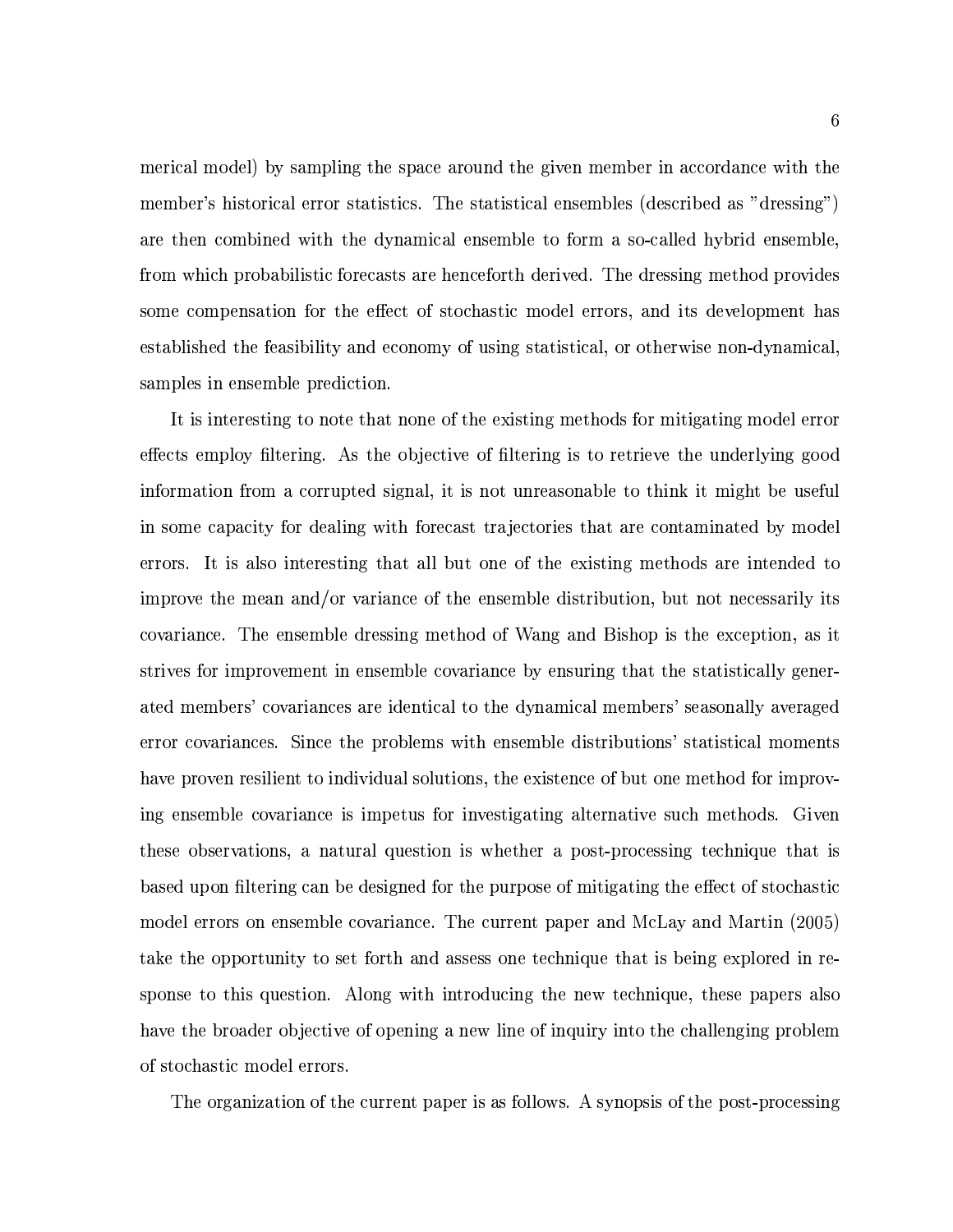technique is provided in Section 2. In Section 3, a prototype filtering scheme is defined to facilitate investigation of the technique. Section 4 presents a comprehensive assessment of the prototype filtering scheme's ability to produce a set of states with reduced-amplitude stochastic errors, based upon a large sample of ensembles. In Section 5, some underlying properties of the prototype filtering scheme are revealed through examination of the question of whether certain filtered states systematically perform better than others. Conclusions are presented in Section 6.

#### $\overline{2}$ . Description of the Method

Expressed mathematically, the basic objective is to find filtered versions of the corrupted random variables  $X^*$  and  $Y^*$  (referred to as  $X_f^*$  and  $Y_f^*$ , the subscript f identifying a filtered variable) such that

$$
|\n \text{Cov}(X_f^*, Y_f^*) - \text{Cov}(X, Y)| < |\n \text{Cov}(X^*, Y^*) - \text{Cov}(X, Y)| \,, \tag{3}
$$

where the vertical bars denote an absolute value. To further examine this relation, recognize that  $Cov(X_f^*, Y_f^*)$  can be represented in analogy to Eq. 2 as

$$
Cov(X_f^*, Y_f^*) = Cov(X_f, Y_f) + E[X_f b_f] + E[Y_f a_f] + E[a_f b_f], \qquad (4)
$$

where it is assumed that the filtering scheme is distributive and that  $E[a_f] = E[b_f] = 0$ . For ease of presentation the three terms in Eqs. 2 and 4 that involve stochastic errors collectively will be referred to as  $e$  and  $e_f$ , respectively, such that

$$
Cov(X^*,Y^*) = Cov(X,Y) + e, \qquad \text{and} \qquad (5)
$$

$$
Cov\left(X_f^*, Y_f^*\right) = Cov\left(X_f, Y_f\right) + e_f. \tag{6}
$$

Substituting the righthand sides of Eqs. 5 and 6 into Eq. 3 for  $Cov(X^*, Y^*)$  and  $Cov(X_f^*, Y_f^*)$ , respectively, then taking advantage of a rule of absolute value and assuming that  $E[X_f] = E[X]$  and  $E[Y_f] = E[Y]$  it is found that Eq. 3 can be expressed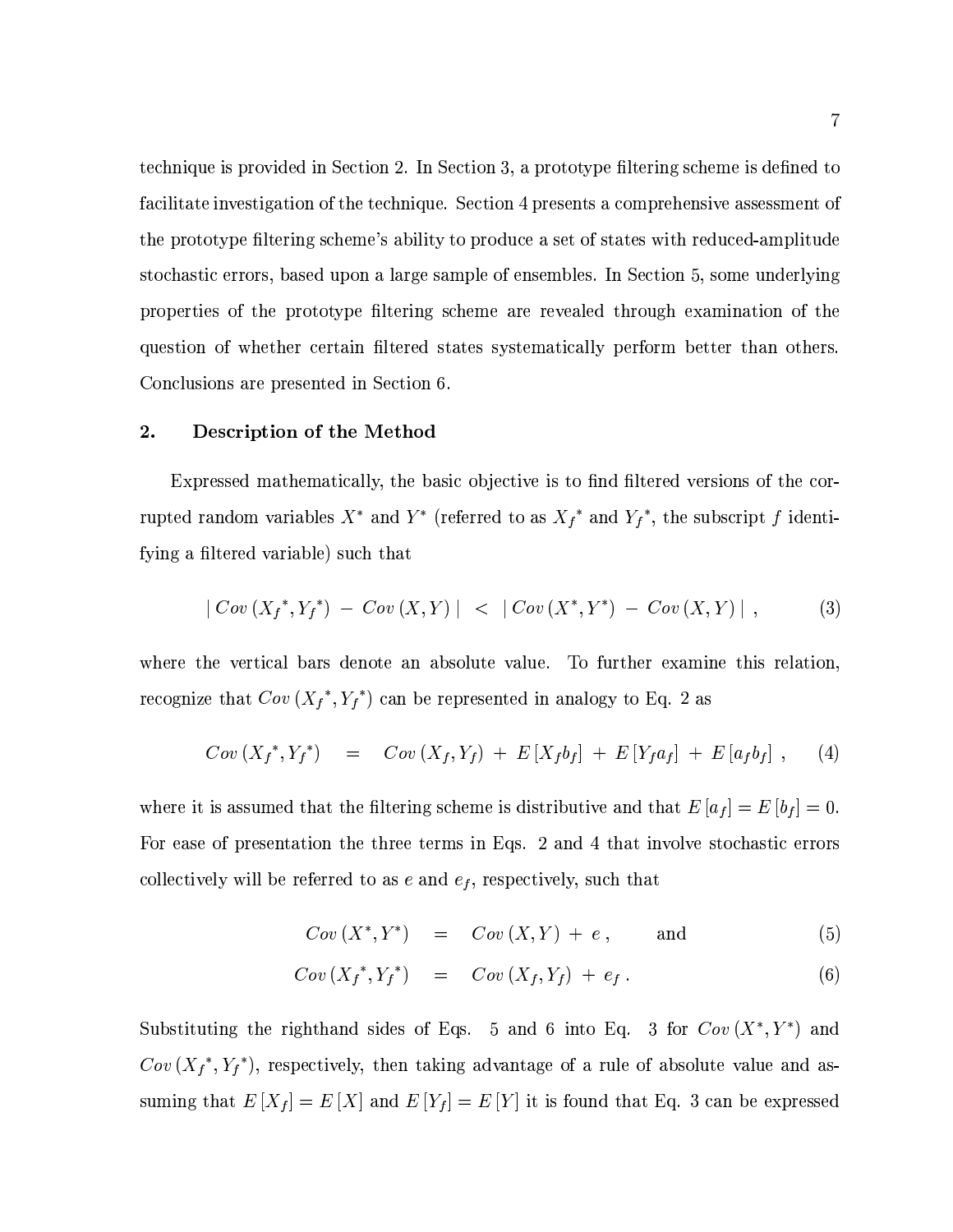$as$ 

$$
|E[X_f Y_f] - E[XY]| < |e| - |e_f| \,. \tag{7}
$$

Eq. 7 allows for some insight into the conditions that must be met if filtering is to be used to improve ensemble covariance. Two observations follow upon its inspection:

1. The righthand side of Eq. 7 must be greater than zero. This means that the filtering must produce a distribution of states with stochastic errors that are generally of reduced amplitude, so that  $\vert e_f\vert < \vert e \vert\,$  .

2. The lefthand side of Eq. 7 ideally would be zero. This circumstance is most easily realized if the filtering causes no reduction in amplitude of the true<sup>1</sup> states  $X$  and  $Y$ . However, because both sides of Eq. 7 involve differences it is apparent that some filtering of the true states is permissible, provided that some reduction in amplitude of the stochastic errors is achieved simultaneously. This means that the filtering does not have to exactly differentiate between stochastic errors and true states in order to provide for improved covariance. What the filtering does have to do is reach an effective compromise between the elimination of errors and the smoothing of true flow states.

It must be borne in mind that the points made regarding the second observation above rest in part on the aforementioned assumption that  $E[X_f] = E[X]$  and  $E[Y_f] = E[Y]$ . This assumption essentially represents another condition that must be satisfied if the filtering is to prove beneficial. In the case that  $E[a_f] = E[b_f] = 0$  (a not unreasonable scenario) then this condition will be met simply if  $E[X_f^*] = E[X^*]$  and  $E[Y_f^*] = E[Y^*]$ .

A filtering scheme that satisfies the conditions discussed above can facilitate an improvement in ensemble covariance. The main impediment to using filtering for this purpose is the reduction in amplitude of true flow states that is attendant with the filtering This reduction in amplitude will operate to increase the lefthand side of Eq. process.

 $\hat{ }$ 

<sup>&</sup>lt;sup>1</sup>In the context of numerical weather forecasts, a "true" state is one that would be realized if an initial state is evolved with the dynamics of the real atmosphere.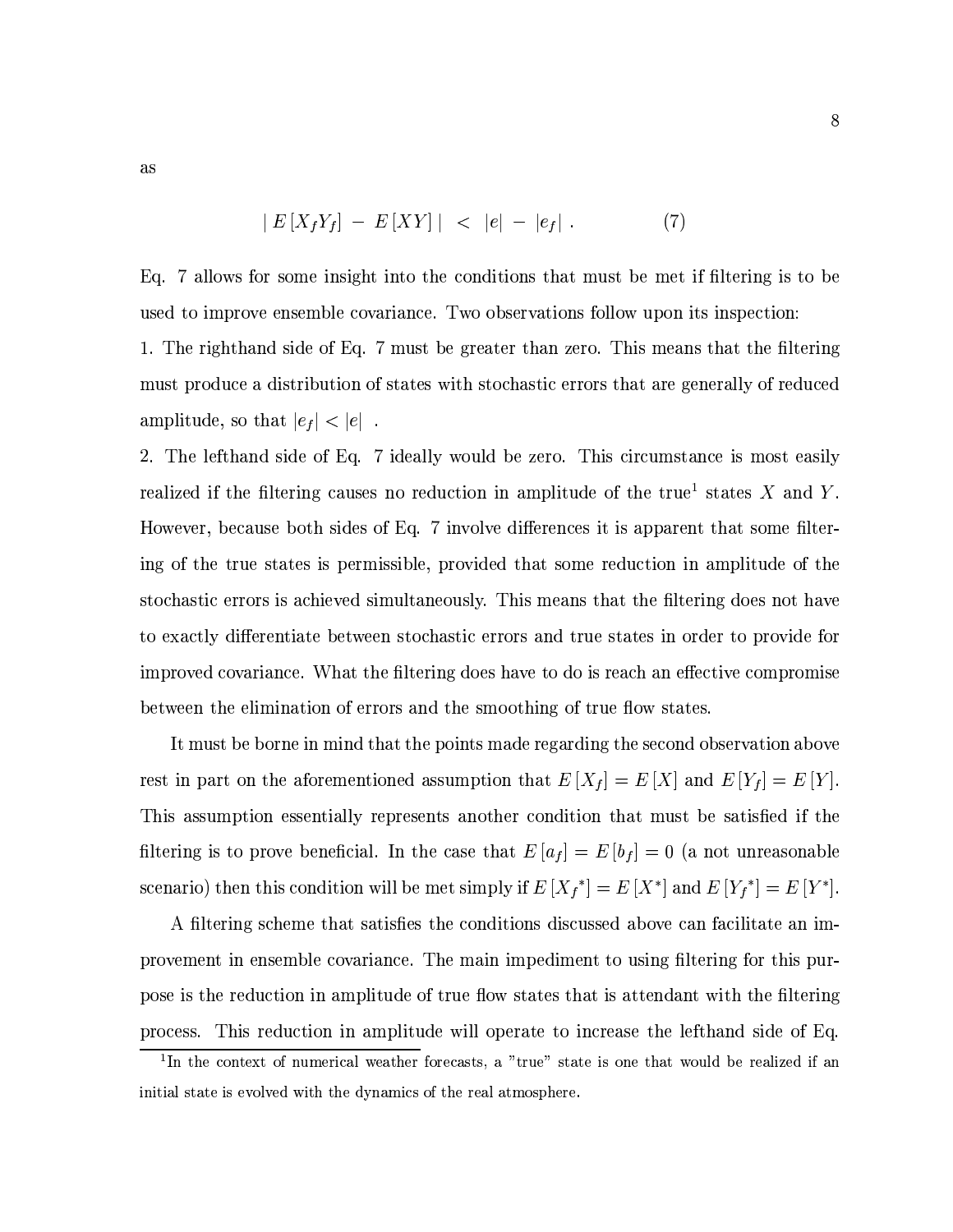7 and thereby degrade estimates of covariance. Similarly, it will serve to diminish estimates of variance. In fact, even if filtering can engender an improvement in covariance, this improvement may not translate to an improved multi-dimensional probabilistic forecast because of the detriment of diminished variance. The hypothesis that underlies the present analysis is that one might be able to mitigate the problem of the filtering of true states without eliminating the possibility of improved covariance by using some number of the filtered states in concert with some number of the unfiltered states in a so-called "hybrid" ensemble distribution. Adoption of this hybrid ensemble approach means that a two-part post-processing methodology will be explored in the present analysis. The methodology specifically involves:

1) The provision for a given operational ensemble of a sample of filtered states whose stochastic errors are generally of reduced amplitude.

2. The selection of a subset of the filtered states to complement or supplant the operational ensemble members, under the constraint that the resulting distribution's mean and variance is comparable to that of the operational ensemble.

The hybrid ensemble that is the culmination of these two parts has mean and variance comparable to that of the operational ensemble by design. Thus, assuming that the hybrid also affords improved covariance, it should provide for multi-dimensional probability forecasts that are better than those based upon the operational ensemble.

#### 3. Prototype filtering scheme

Investigation of the proposed methodology requires definition of a filtering scheme. The prototype filtering scheme adopted for the present analysis involves forming all possible pairs of operational members and then averaging the members in each pair. In the case of the National Center for Environmental Prediction (NCEP) Global Forecast System (GFS) 0000UTC initialization 11-member ensemble, there are 55 possible pairs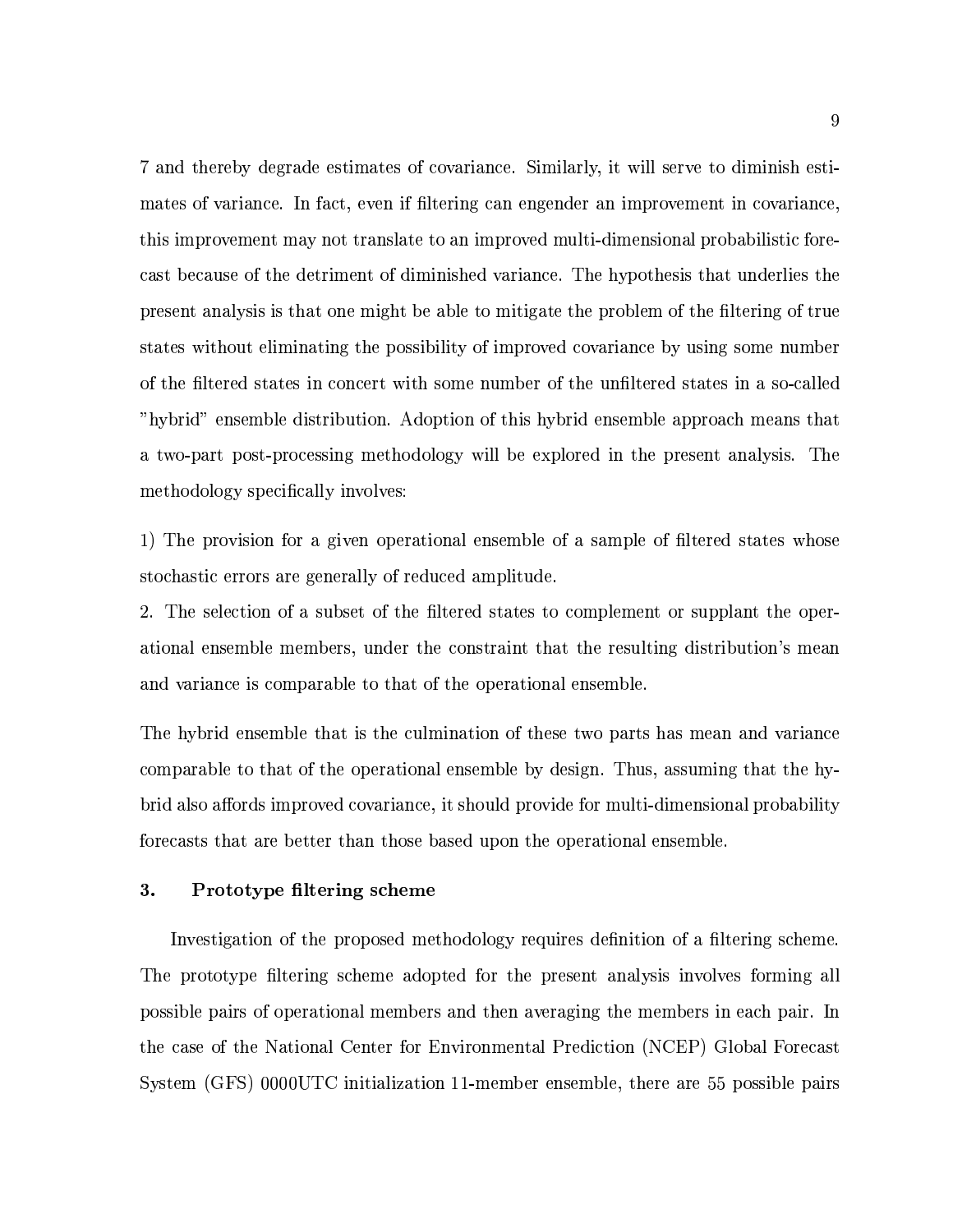and hence 55 so-called "pair-wise" filtered states.

Two observations together suggest that the pair-wise filtering might actually serve to reduce the amplitude of stochastic errors despite its simplicity. One is that the average of two dissimilar fields will generally have less amplitude than either one of the two fields. Evidence of this general rule can be seen in the simple schematics of Fig. 5. The second observation is that the stochastic-error fields in any two operational members are unlikely to be identical, given the origin of the errors in random processes. There are, however, no simple a priori observations to suggest that the pair-wise filtering can achieve an effective compromise between the elimination of errors and the smoothing of true flow components.

The choice of prototype filtering scheme prompts some additional remarks. For instance, it is easily shown that the mean of the entire set of pair-wise filtered states is identical to that of the operational ensemble. Similarly, it is easily shown that the mean of the pair-wise filtered states' true components is identical to that of the operational ensemble's true components, and that the mean of the filtered states' stochastic errors is zero. Thus, the filtered states display the desired mean properties outlined in Section  $2.$ There is strong reason to believe that the membership of a given hybrid ensemble will exhibit close to the same mean properties. Consider that the members of the hybrid will, by design, be selected to optimize the hybrid's variance, and so are apt to be as dissimilar as possible. Since an appreciable change in mean properties would require inherent commonality, not dissimilarity, among the selected members, such a change is unlikely to be engendered by the construction of a hybrid ensemble.

Another remark is that averaging of ensemble output has proven most effective at producing reduced-error global patterns in synoptic-type fields such as 500 hPa geopotential height. With this point in mind, the pair-wise filtering scheme is applied only to fields of 500 hPa geopotential height in the present analysis. Also, the filtering scheme's application is focused on forecasts in the middle to late stages of the medium range,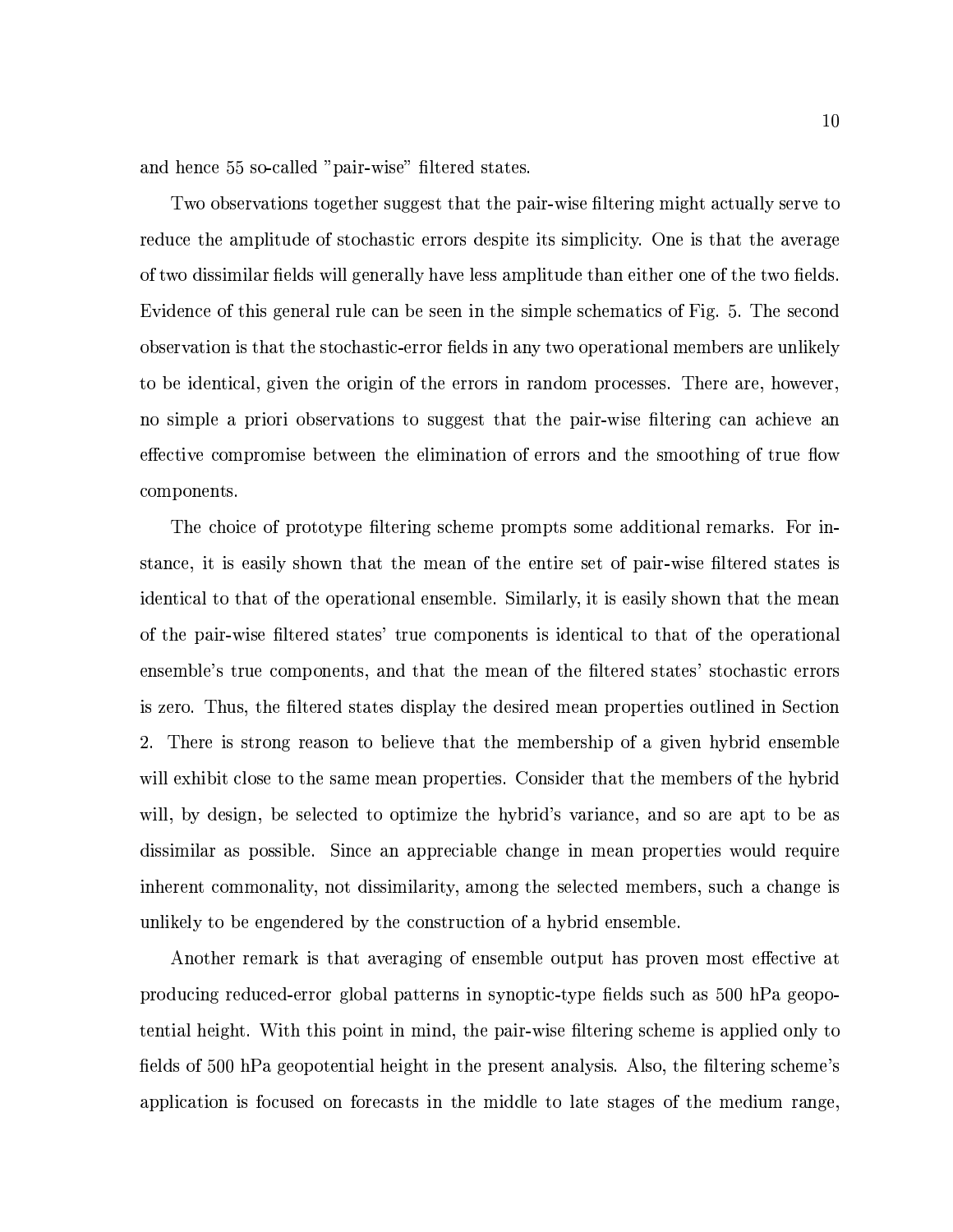where forecasts of variables such as precipitation and surface temperature have little or no skill, and hence forecasts of synoptic flow patterns remain of considerable relevance.

Having defined a prototype filtering scheme, inquiry can now begin into several fundamental questions: Is the prototype filtering scheme able to produce on a systematic basis new flow states that are less encumbered by errors than the operational members are? Can hybrid ensembles actually offer improved covariance? Can hybrid ensembles yield multi-dimensional probabilistic forecasts that are better than those yielded by the operational ensemble? These questions are involved enough to be addressed separately, with the current paper's next section assigned to the first question and McLay and Martin  $(2005)$  dedicated to the latter two.

#### 4. Evaluation of the prototype filtering scheme's efficacy

#### Data  $\mathfrak{a}.$

Analysis is based upon 361 different National Center for Environmental Prediction (NCEP) Global Forecast System (GFS) 0000UTC initialization 11-member ensemble forecasts. These ensembles were generated during the one-year period between 21 December 2002 and 21 December 2003. The data were obtained on 2.5°-by-2.5° latitudelongitude grids in a cylindrical equidistant (CED) projection. As stated in Section 3, analysis is restricted to forecasts of 500 hPa geopotential height and the 192h forecast leadtime. The appropriate 0h leadtime control forecast was used as verification in all forecast error calculations. Several ensembles are missing or incomplete during the aforementioned one-year period and hence are unverifiable: the 12 July 2003, 27 August 2003, and 16 November 2003 ensembles. As a further consequence, 192h leadtime forecasts initialized 0000UTC 4 July 2003 and 19 August 2003 are unverifiable.

#### $b$ . Designation of operational ensemble members and pair-wise filtered states

The 11 members of a given ensemble include the control, five members obtained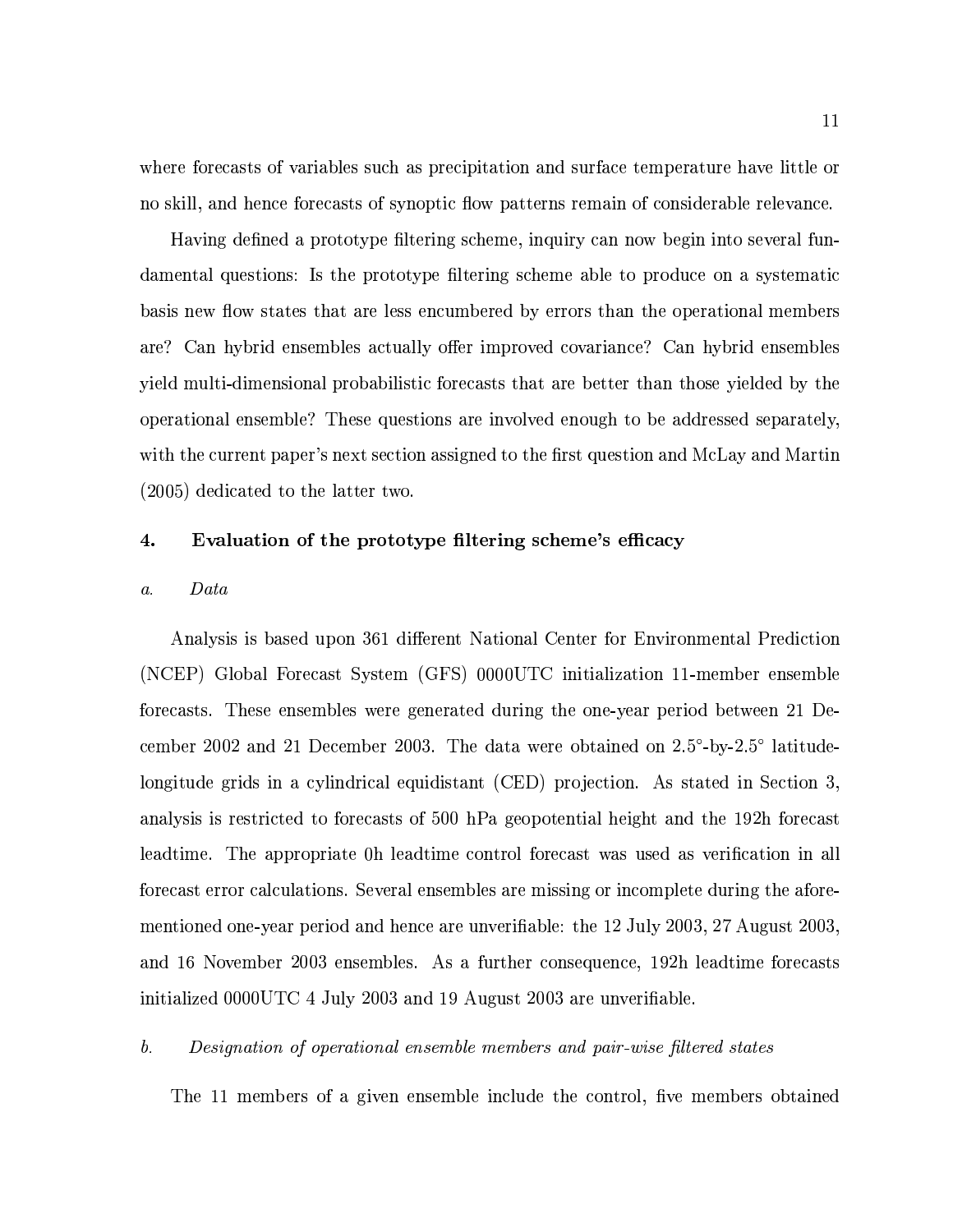through the addition to the control analysis of five different perturbations, and five members obtained through the subtraction from the control analysis of the five different perturbations. The operational designations for these members are  $C002$ ,  $P001,...,P005$ . and  $N001,...,N005$ , respectively. For the present analysis, the 10 perturbed members  $(P001, P002, ..., N001, N002, ...)$  are referred to with alternative designations that reflect the members' rms distances from the ensemble mean. Specifically, the designations  $N_1, N_2, ..., N_{10}$  are assigned to the member furthest from the mean, the member second furthest from the mean,...., the member closest to the mean, respectively. Note that  $N_1$ ,  $N_2,..., N_{10}$  will not necessarily correspond to the same operationally designated member from ensemble to ensemble.

The designation for any specific pair-wise filtered state is simply the combination of its two component operational members' designations. For example,  $N_1N_2$  refers to the pair-wise filtered state derived from operational members  $N_1$  and  $N_2$ .

### Definition of "Basic" and "Overall" Ensembles  $\overline{c}$ .

Frequent reference is made in the analysis to the so-called "basic" and "overall" operational ensembles, and to the so-called "basic" and "overall" operational members. The "basic" operational ensemble is defined to consist of the control and the 10 perturbed members, and a "basic" member is a member of this ensemble. The "overall" operational ensemble is defined to consist of the basic operational ensemble plus the ensemble mean. and an "overall" member is a member of the overall ensemble.

#### $\mathfrak{d}.$  $Methodology$

The reality is that for any given ensemble forecast only one true state is ultimately known to a good approximation, this being the forecast verification (i.e. the verifying analysis). An issue to be resolved is how it can be ascertained that the pair-wise filtered states are generally less corrupted by errors of stochastic origin than the operational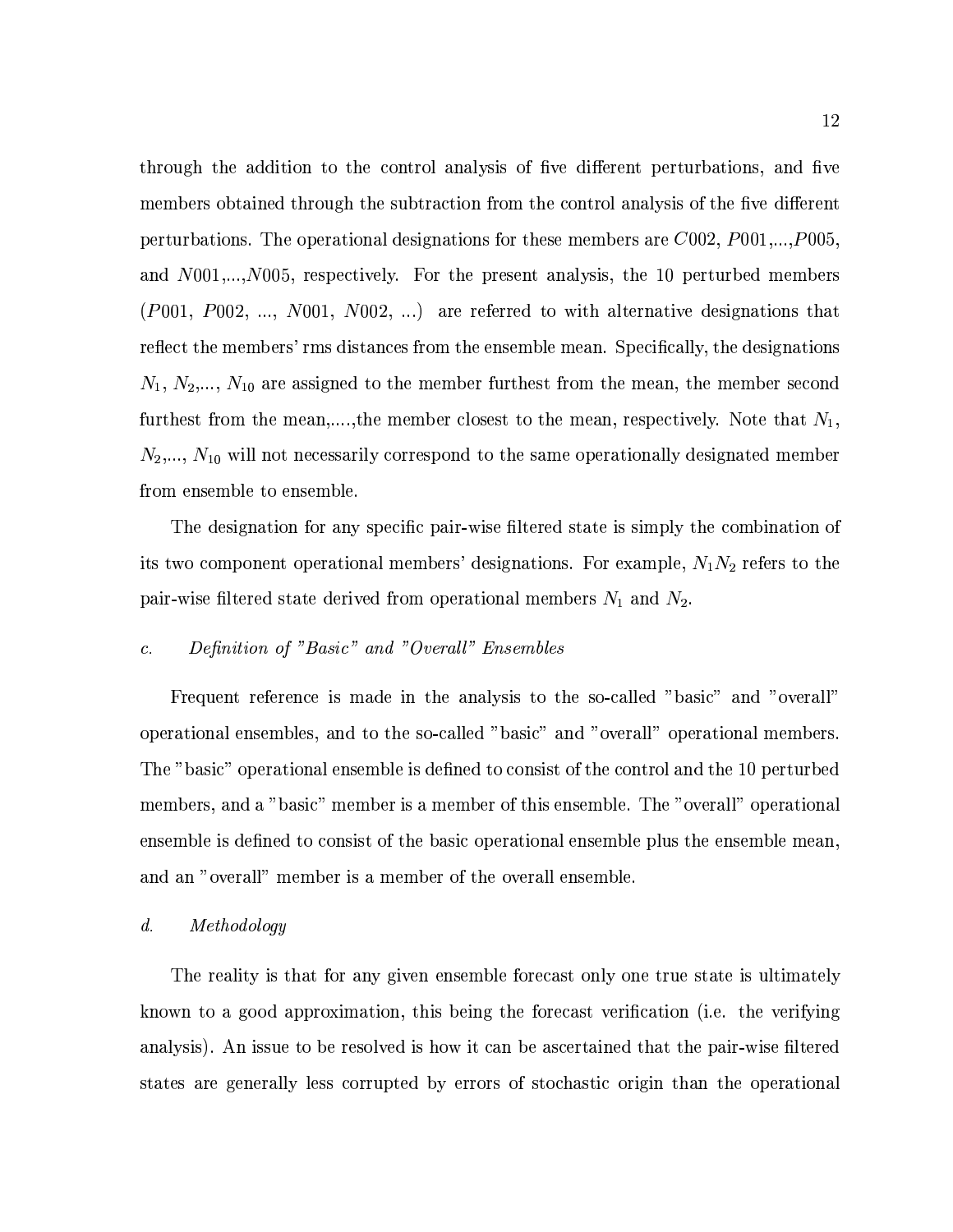members are, given just this one true state for reference. To facilitate this issue's resolution it is noted that the pair-wise filtered states have the same mean, and hence the same systematic error component, as the operational members. Thus, if in terms of some error measure the filtered states are found to be better approximations of true states than the operational members are, it is because the filtered states' stochastic error components have been reduced. Also, to facilitate resolution it is assumed that a suitable measure of the error in a given approximation of a true state is root-mean-square (rms) distance from that true state. Additionally, focus is placed on the lower bound of the range of rms error (rmse) of the overall operational ensemble and that of the set of pair-wise filtered states. The lower bound of the range of rmse for a given overall ensemble is determined by finding the minimum value of rmse associated with any member of the ensemble. The lower bound of the range of rmse for the associated set of filtered states is similarly determined. With these details for reference, it can be argued that the filtered states are generally better approximations of true states and hence less corrupted by stochastic errors if the lower bound of their range of rmse is smaller than the lower bound of the range of rmse of the overall ensemble on a systematic basis. To understand this, consider a scenario wherein one has a large sample of forecasts and, for 90% of the forecasts, the event (hereafter referred to as  $E_1$ ) occurs that the filtered states' range of rmse has a smaller lower bound than that of the overall ensemble's range of rmse. Since  $E_1$  occurs with high frequency across a large sample, it follows from the frequency interpretation of probability that  $E_1$  is very likely to occur for any given forecast (Ross 1998). It also follows from elementary probability concepts that  $E_1$  can be very likely to occur only if the following condition is satisfied: Each of a large majority of the possible true states  $t_i, i = 1, ..., \infty$  associated with a given forecast is better approximated by some filtered state than by some overall operational ensemble member. Now, the question arises, 'Does this condition's satisfaction imply that most of the filtered states are better approximations of possible true states?'. Ostensibly, the answer to this is 'no'. One can imagine a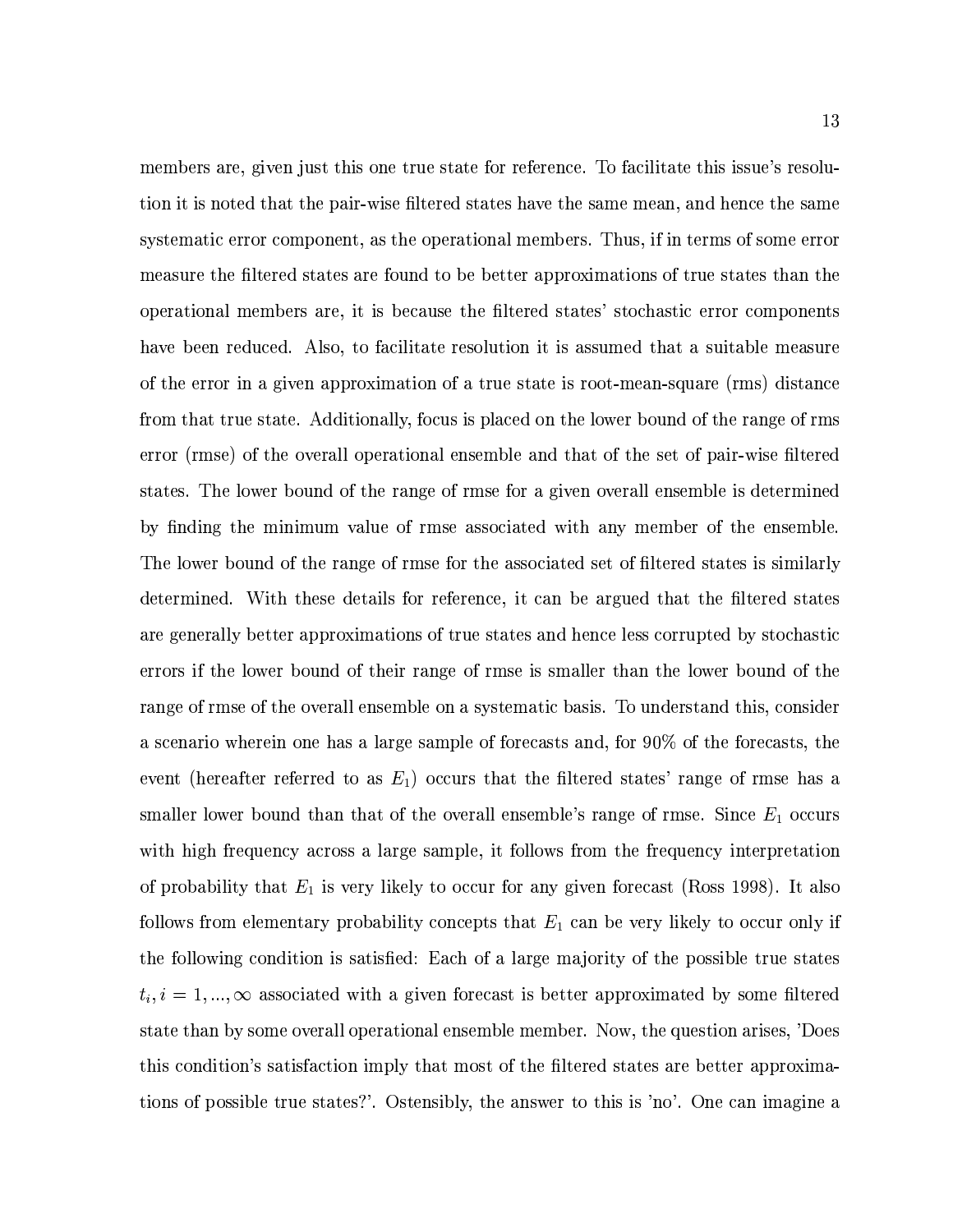scenario wherein the possible true states are all grouped near a relatively small proportion of the filtered states. In this scenario, the above condition could be satisfied, but only a minority of the filtered states might actually be better approximations of possible true states. However, such a scenario is contrived, and conceptualizations of it suggest that it would involve the operational ensemble being super-variant or extremely biased (Fig. 6). Neither of these circumstances frequently characterize operational ensembles, according to documented studies. Specifically, studies indicate that one of the major problems with operational ensembles is that they are too often sub-variant, not supervariant (e.g. Mylne et al. 2002). Also, observations regarding the 'proportion of outliers' (i.e. the proportion of time in which the verifying state lies outside the envelope of an ensemble distribution) for operational ensembles of 500 hPa geopotential height are not consistent with there frequently being extreme bias in these distributions. For instance, the results of Molteni et al. (1996) and Atger (1999) both indicate that the proportion of outliers for the European Centre for Medium-range Weather Forecasting (ECMWF) ensemble of 500 hPa height is less than 20% for typical medium-range forecast leadtimes. Were these distributions to be frequently characterized by extreme bias, one would expect the proportion of outliers to be considerably greater. In view of these points, the scenario wherein the possible true states are all grouped near a relatively small proportion of the filtered states should not be a common occurrence. This means that when the above condition (that ensures  $E_1$  is very likely) is satisfied, it is generally because a large proportion (but not necessarily all) of the filtered states are better approximations of true states than are any members of the overall operational ensemble. It also means, by extension, that if  $E_1$  is found to be very likely it is because most of the time a large proportion of the filtered states are better approximations of true states. With this conclusion, assessment of event  $E_1$ 's likelihood (i.e. its frequency of occurrence) is the focal point of the relative comparison between the distribution of pair-wise filtered states and the operational ensemble.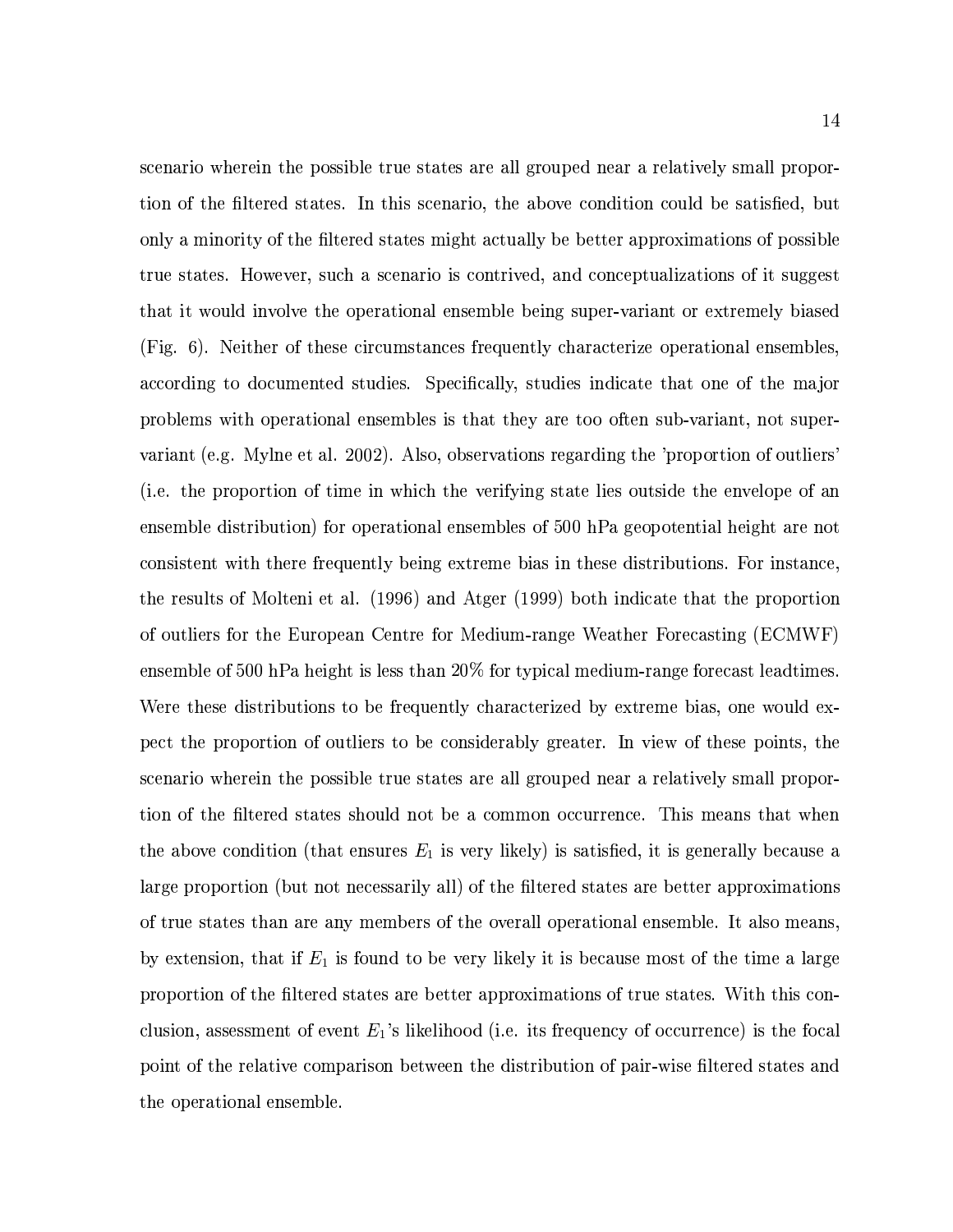#### $e.$ *Composite Relative Comparison*

A relative comparison of the rmse characteristics of the pair-wise filtered state distribution and those of the operational ensemble distribution can be carried out using the large ensemble dataset described in Section 4a. The first part of the comparison involves each distribution's composite range of rmse. Computation of the composite range of rmse for the basic ensemble first involves obtaining the range of rmse for each of the 361 basic ensembles in the dataset. The range of rmse for any one of these ensembles is determined by finding the minimum and maximum values of rmse associated with any member of the given ensemble. Once these two quantities are determined for all 361 ensembles in the dataset, each quantity is then averaged over the dataset to obtain the composite range of rmse for the basic ensemble. Analogous steps determine the composite range of rmse for the set of pair-wise filtered states. To complement the composite ranges of rmse for the basic ensemble and the set of filtered states, the composite lower bound of the overall ensemble's range of rmse is also obtained. The lower bound of the range of rmse for any one of the overall ensembles is determined by finding the minimum value of rmse associated with any member of the given ensemble. Once this quantity is determined for all 361 ensembles in the dataset, it is averaged over the dataset to obtain the composite lower bound of the overall ensemble's range of rmse. For additional reference, the composite median value of rmse is obtained for both the basic ensemble and the set of pair-wise filtered states. The composite results are displayed in Fig. 7, and readily afford several suggestions. For instance, the relative position of the tops of the two bar diagrams indicates that the maximum value of rmse in any set of filtered states tends to be considerably less than that in the corresponding basic ensemble. Also, the position of the bottoms of the two bar diagrams relative to each other and to the line representing the composite lower bound of the overall ensemble's range of rmse indicates that the minimum rmse in any set of filtered states tends to be less than that in both the basic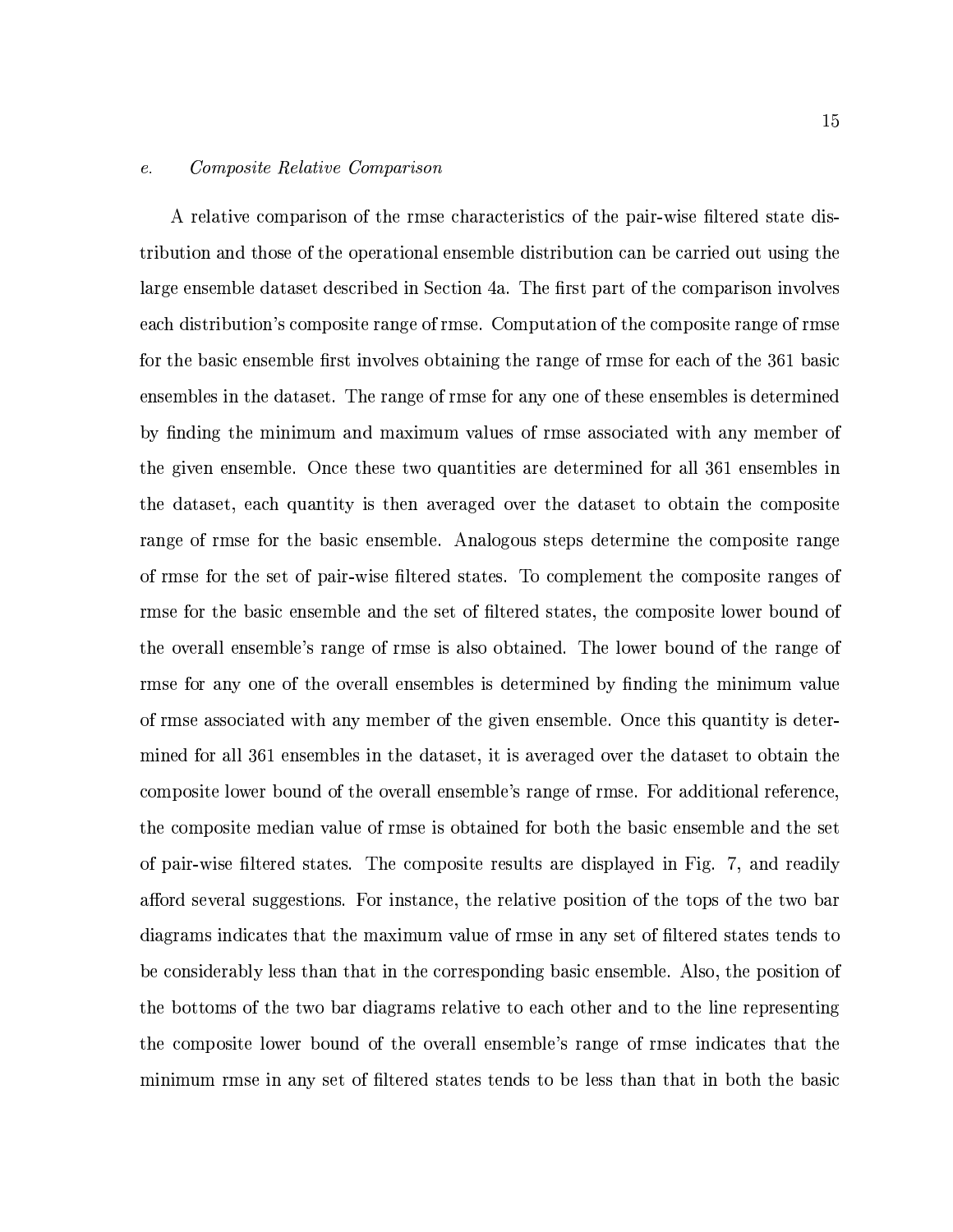and overall ensembles. Finally, the relative position of the two line segments representing the composite median values of rmse suggests that the median rmse within any set of filtered states tends to be considerably less than that in the basic ensemble. Thus, on a composite basis, the set of pair-wise filtered states exhibits lower values of rmse than the operational ensemble does for at least three quantities: maximum, minimum, and median rmse. The fact that the composite minimum rmse for the set of filtered states is less than the composite minimum rmse within the overall ensemble is particularly important, because it is preliminary indication that the crucial event  $E_1$  of Section 4d frequently occurs and, by extension, that the pair-wise filtering process can consistently identify a set of states that are less corrupted by stochastic errors than the operational members are.

#### $f$ . Daily Relative Comparison

Additional insight can be gained by evaluating the pair-wise filtered state distribution's associated rmse values in relation to those of the operational ensemble on an ensemble-by-ensemble basis. For the assessment that follows, all 55 pair-wise filtered states were generated for each of the 361 operational ensembles in the dataset, and the rmse of each filtered state (as well as each operational member) was subsequently calculated. Additionally, for each of the 361 ensembles the overall operational member associated with the smallest value of rmse (hereafter referred to as the "best" overall operational member) was identified, and its value of rmse was used as a benchmark for comparison. To begin with the assessment, Fig. 8 displays for each of the 361 ensembles the number of filtered states with less rmse than the best overall operational member. It is inferred right away that for a great majority of the ensembles a filtered state exists that outperforms the best overall member. Indeed, this is true for 332 (or 92%) of the 361 ensembles. What is more, usually there is more than one filtered state that outperforms the best overall member. Specifically, on average there are  $\approx 4.6$  filtered states with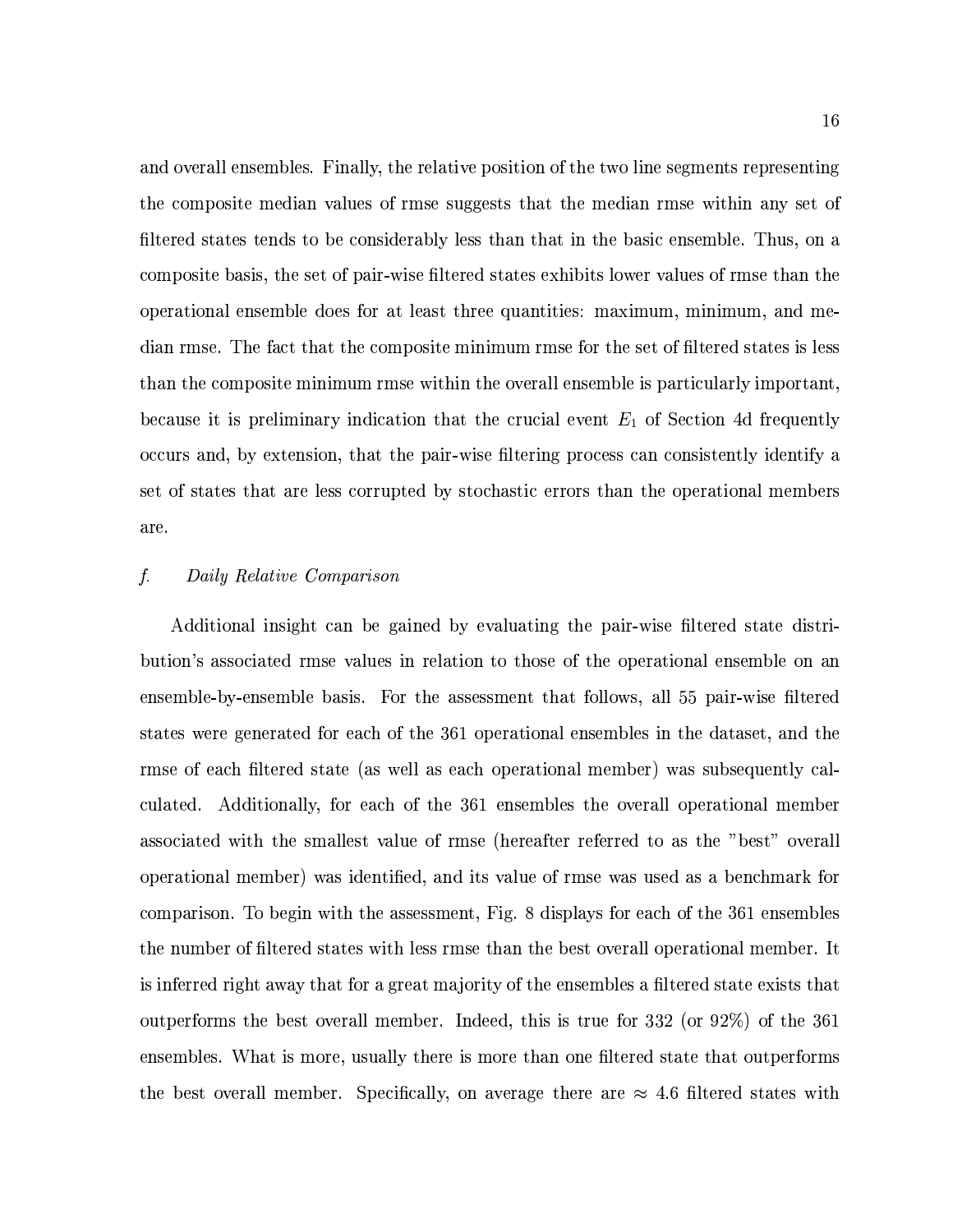less rmse than the best overall member. In other words, this means that for any given ensemble one can expect to find four or five filtered states with less rmse than the best overall member.

It remains to be seen just how much improvement in rmse might be associated with any one of these filtered states. To address this, Fig. 9 displays for each of the 361 ensembles the percentage improvement, in terms of rmse and relative to the best overall operational member, associated with the filtered state with the lowest rmse (hereafter referred to as the "best" filtered state). Readily apparent in the figure is that the percentage improvement frequently is at least  $5\%$ , and sometimes exceeds  $10\%$ . The average percent improvement is 5.2%, the minimum percent improvement is -9.6% (attained in association with the 10 October 2003 ensemble), and the maximum percent improvement is 20.0% (attained in association with the 09 February 2003 ensemble). Figure 10 provides a precise breakdown of the number of best filtered states whose percentage improvement in rmse falls within a given range of values. It was stated previously that fully 332 of 361 best filtered states (or  $\approx 92\%$ ) register some finite positive percentage improvement relative to the best overall ensemble member. Now it can also be inferred from Fig. 10 that 180 of 361 best filtered states (or  $\approx 50\%$ ) register  $\geq 5\%$  improvement, and that 36 of 361 best filtered states (or  $\approx$  10%) register  $\geq$  10% improvement. Stated differently, these results indicate that about one of every two ensembles will have an associated best filtered state that affords  $\geq 5\%$  improvement in rmse relative to the best overall solution of the given ensemble, and that about one of every 10 ensembles will have an associated best filtered state that affords  $\geq 10\%$  relative improvement.

To reiterate, the collective results presented in Figs. 8-10 show that a vast majority of the time the distribution of pair-wise filtered states will contain multiple states that have less rmse than the best overall operational member, and that frequently the distribution contains at least one state whose rmse is a notable improvement relative to that of the best overall operational member. These results are essential because they demonstrate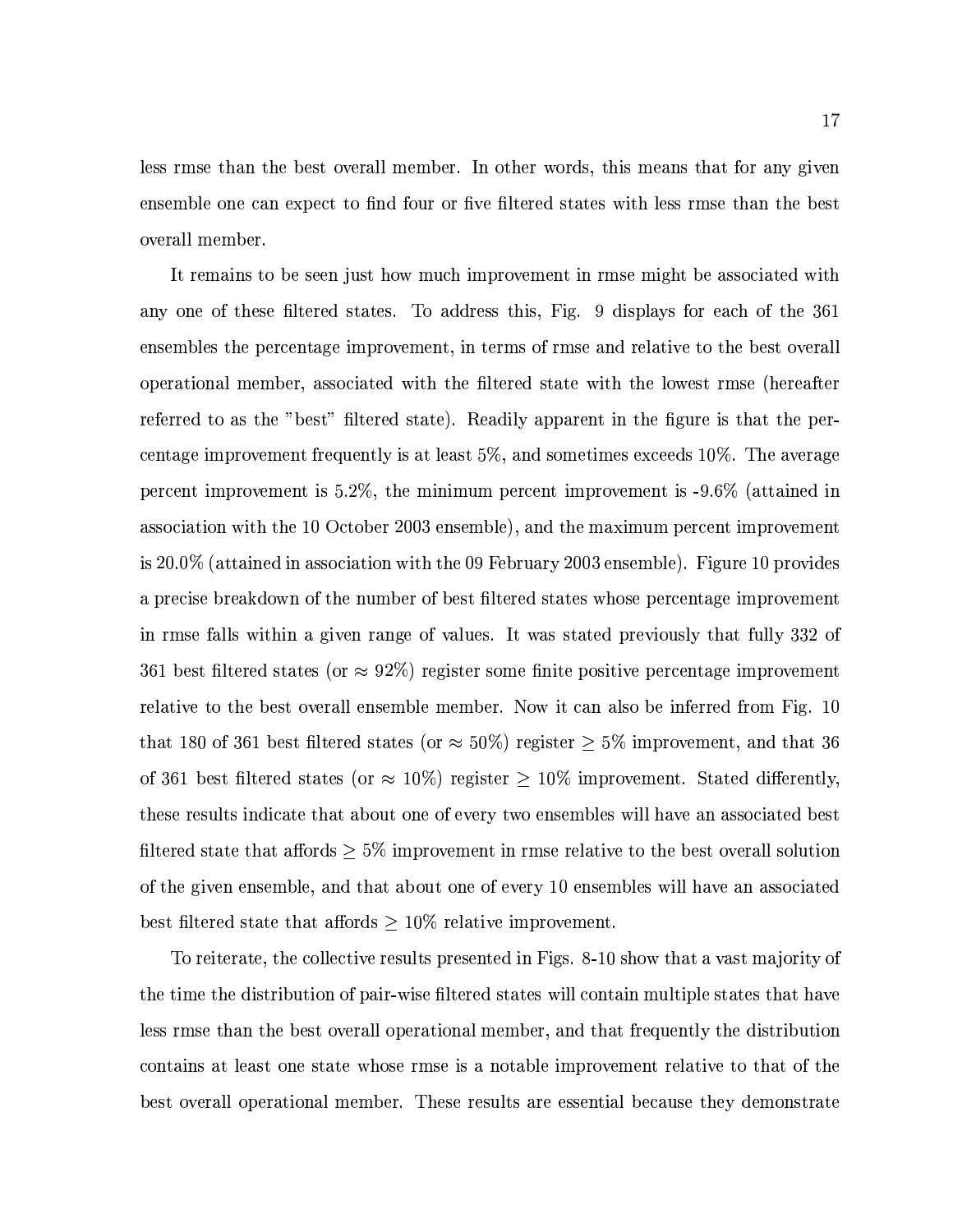that the event  $E_1$  of Section 4d occurs on a very consistent basis. In other words, in accordance with the argument presented in Section 4d, these results establish that the distribution of pair-wise filtered states does, in fact, contain states that are generally less corrupted by stochastic errors than any operational members are.

#### Performance differentials within the distribution of filtered states 5.

To this point the concern has been with a relative comparison of the pair-wise filtered states' performance and that of the operational members. Further understanding of the filtering process ultimately can be gained by examining the question of whether certain filtered states systematically prove more effective than others. Evidence that suggests an affirmative answer to this question is, in fact, forthcoming from at least two different perspectives.

#### *Probabilistic Perspective*  $\mathfrak{a}.$

A probabilistic modelling perspective provides insight into two variations on the above question: 1) Do certain subsets of the filtered states account for a disproportionate number of the states that yield the most notable (i.e  $\geq 10\%$ ) relative improvement?, and 2) Do certain subsets of the filtered states account for a disproportionate number of the "best" filtered states (i.e the filtered states with the minimum rmse for any given ensemble)?

Regarding the first of these questions, consider that 36 of the 361 best filtered states in the current work afforded  $\geq 10\%$  improvement over the best overall operational member, and that 33 of these 36 filtered states were identified with the subset comprised of filtered states based upon one or more of the top five basic members most distant from the ensemble mean (i.e.  $N_1$ ,  $N_2$ ,  $N_3$ ,  $N_4$ ,  $N_5$ ),  $S_{top5}$ . Examples of states in this subset include  $N_1C_2$ ,  $N_2N_4$ ,  $N_4N_5$ ,  $N_4N_{10}$ ,  $N_3N_7$ , etc. Examples of states not in this subset include  $N_6N_7$ ,  $N_8C_2$ ,  $N_9N_{10}$ , etc. The question is whether one could simply attribute the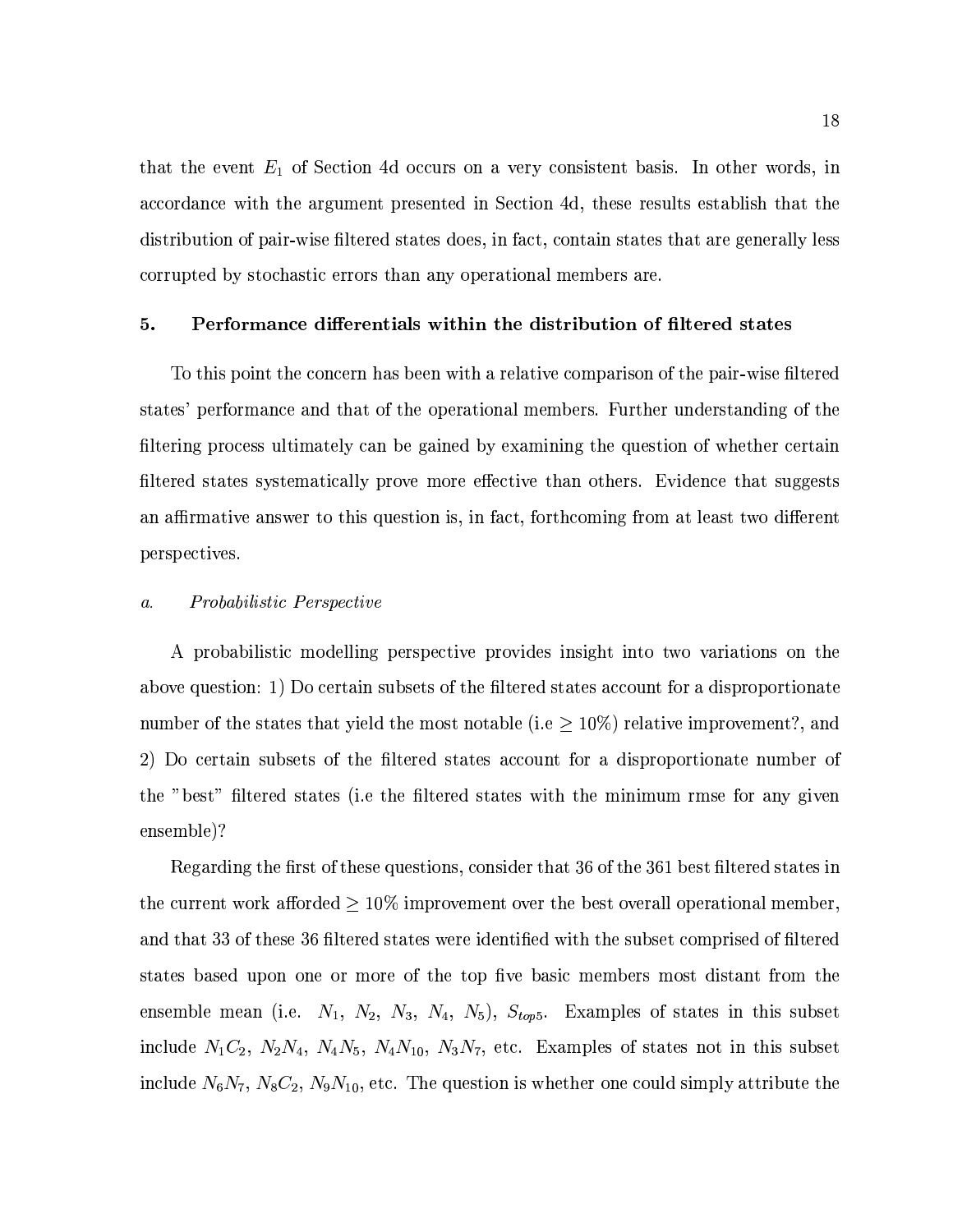identification of those 33 filtered states with  $S_{top5}$  to chance, given that a total of 260 of the 361 best filtered states were identified with  $S_{top5}$ . The procedure for answering this question is as follows. First, the variable  $n$  is defined to be the number of the 36 filtered states associated with  $\geq 10\%$  improvement that are identified with  $S_{top5}$  through chance. Then, the probability mass function of n is calculated, and this function is used to perform an inference test on whether the event that 33 of the filtered states are identified with  $S_{top5}$  can be attributed to chance or not. The null hypothesis of the inference is that the event is a manifestation of chance, and the significance level of the inference is determined directly from the probability mass function as the probability of identifying  $n = \geq 33$  filtered states with  $S_{top5}$ . If this probability is less than some arbitrary threshold, say  $1\%$ , then the null hypothesis is rejected and the event is assumed not to be a manifestation of chance. Two small steps facilitate an understanding of where the expression for the probability mass function comes from. The first is to refer to each of the 36 filtered states that afforded  $\geq 10\%$  improvement as a "success", for ease of discussion. The second is to restate the question posed above as, "If one has a sequence of 361 elements comprised of 36 successes and 325 non-successes in an arbitrary order. what is the probability of finding *n* successes in an arbitrary sample of 260 of the 361 elements?" This probability is readily computed as

$$
P(n) = \frac{\left(\begin{array}{c} 36 \\ n \end{array}\right) \left(\begin{array}{c} 361 - 36 \\ 260 - n \end{array}\right)}{\left(\begin{array}{c} 361 \\ 260 \end{array}\right)}
$$

where

$$
\left(\begin{array}{c}a\\b\end{array}\right)=\frac{a!}{(a-b)!b!}.
$$

The lefthand term in the numerator is the number of ways to sample  $n$  of the 36 successes when order of selection doesn't matter, the righthand term in the numerator is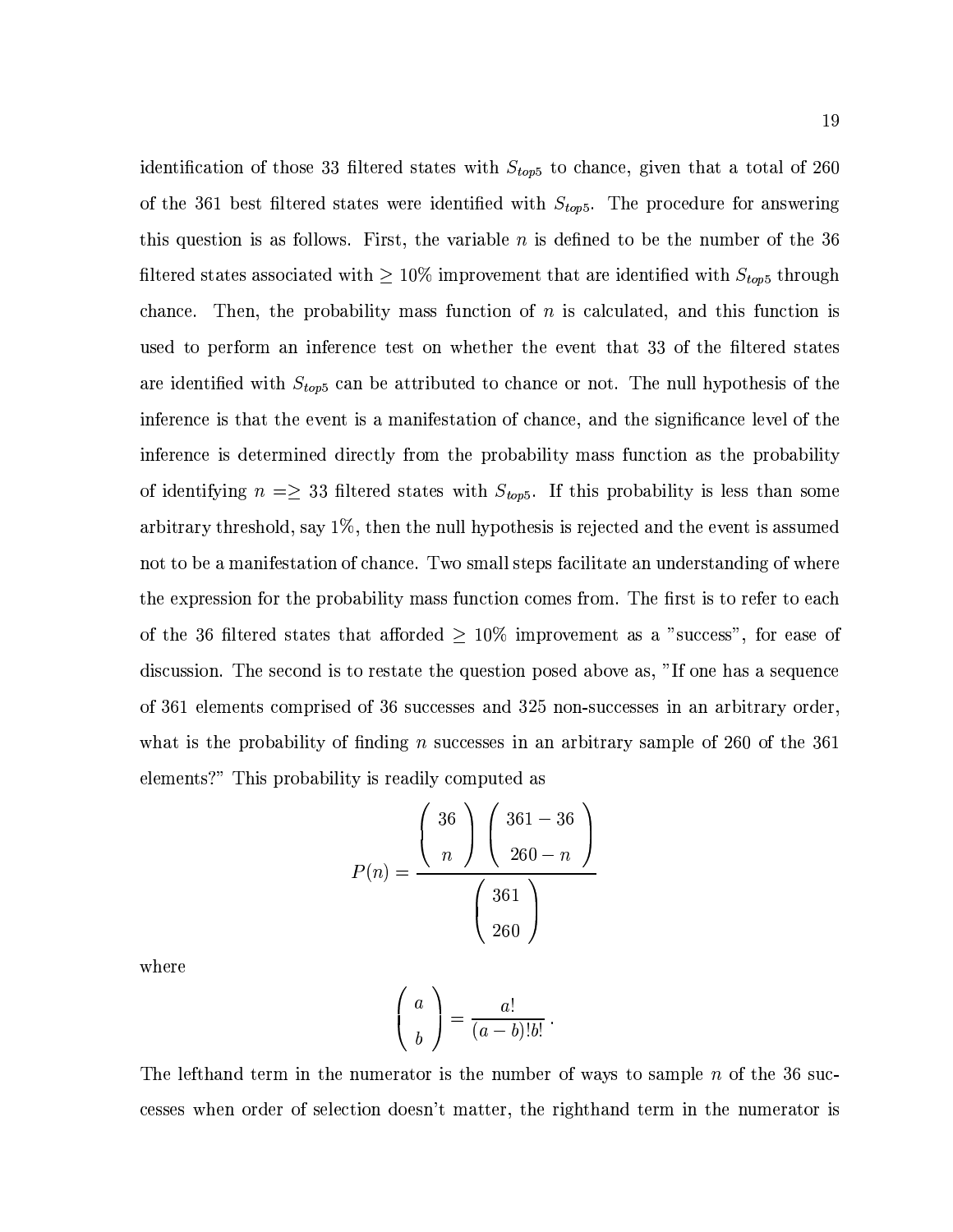the number of ways to sample 260-n of the 325 non-successes when order of selection doesn't matter, and the term in the denominator is the number of ways to sample 260 of the total of 361 elements when order of selection doesn't matter. Given this expression for  $P(n)$ , the corresponding probability mass function is obtained by computing  $P(n)$ for  $n = 0, 1, ..., 36$ . Carrying out the probability mass function calculations and performing the inference test, it is found that the probability of identifying with  $S_{top5}$  through mere chance  $n = \geq 33$  filtered states associated with  $\geq 10\%$  improvement is 2.7x10<sup>-3</sup>. Furthermore, the number of filtered states expected to be identified with  $S_{top5}$  is only 25.9. Thus, there is strong evidence that  $S_{top5}$  is what might be considered a "preferred" source" of the filtered states associated with the most notable (i.e.  $\geq 10\%$ ) improvement over the best overall member.

A similar analysis can be performed for the case of subset  $S_{top4}$ , comprised of filtered states based upon one or more of the top four basic members most distant from the ensemble mean (i.e.  $N_1$ ,  $N_2$ ,  $N_3$ ,  $N_4$ ). Consider that 30 of the 36 best filtered states that afforded  $\geq$  10% improvement over the best overall operational member were identified with  $S_{top4}$ , and that 223 of the 361 best filtered states were identified with  $S_{top4}$ . Carrying out the analysis with these numbers, it is found that the probability of identifying with  $S_{top4}$  through mere chance  $n = \geq 30$  filtered states associated with  $\geq 10\%$  improvement is  $3.1x10^{-3}$ . Furthermore, the number of filtered states expected to be identified with  $S_{top4}$  is only 22.2. Thus, as with  $S_{top5}$ , there is strong evidence that  $S_{top4}$  is what might be considered a "preferred source" of the filtered states associated with the most notable (i.e.  $\geq 10\%$ ) improvement over the best overall operational member.

One additional observation makes the findings related to  $S_{top4}$  and  $S_{top5}$  more meaningful. This is that the pair-wise filtered states that comprise  $S_{top4}$  and  $S_{top5}$  are based upon operational members relatively distant from the ensemble mean, and as such represent combinations of members that are the most different from one another in a rootmean-square sense. Given this observation, the above findings carry the implication that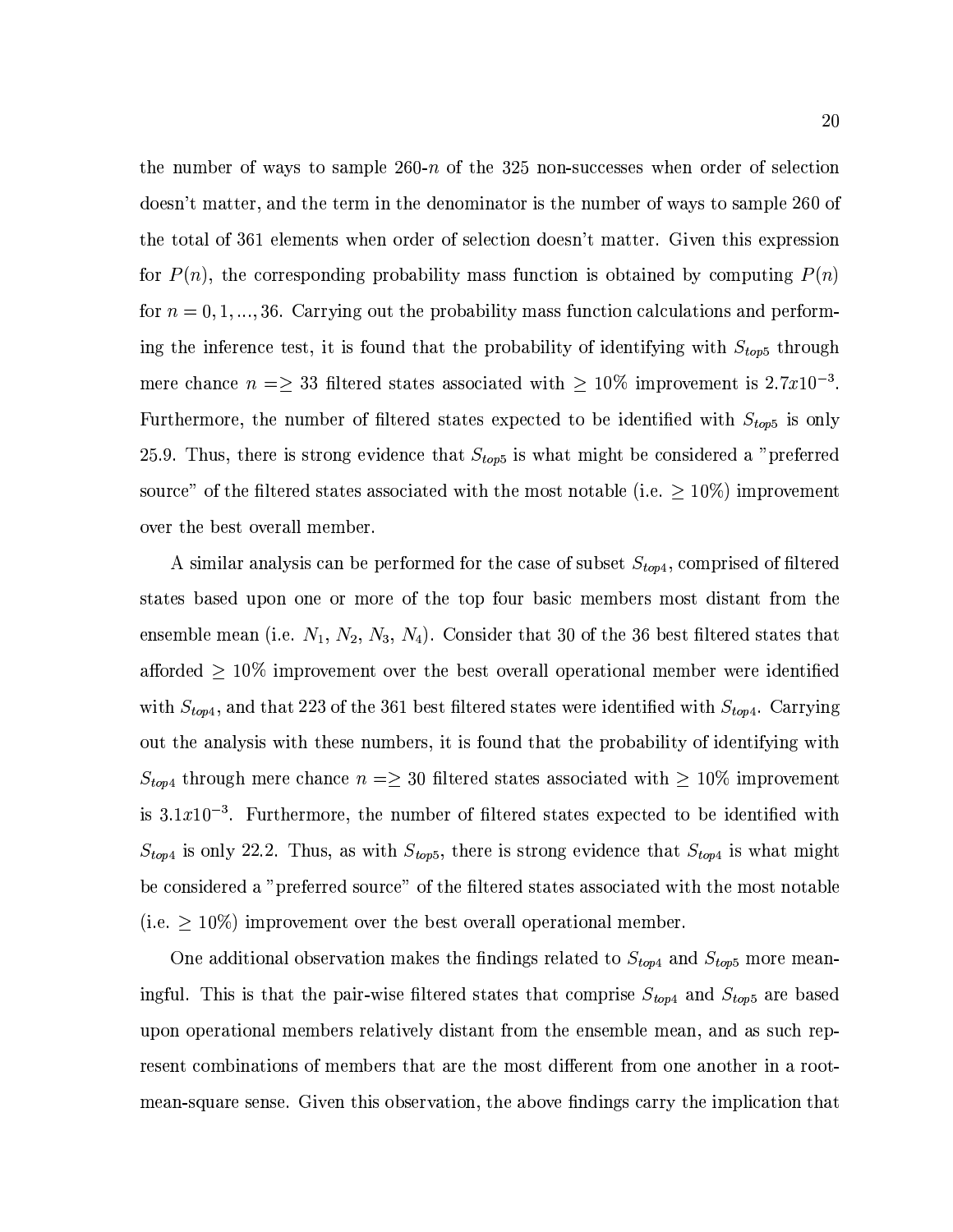pair-wise filtering is most effective at realizing relative improvement in rmse when the basic members of a given pair-wise filtered state are not very similar in pattern.

Regarding the second question above, it is readily determined that at least one subset of the filtered states does account for a disproportionate number of the "best" filtered states. Consider some subset S of the 55 filtered states, of size m. If each of the 55 filtered states for a given ensemble is equally likely to be the best-performing filtered state, then the probability that the best filtered state will be identified with subset S is  $p = m/55$ . Assuming for simplicity that the identity of the best filtered state for a given ensemble is independent of the identities of the best filtered states in other (past) ensembles, then the number of times in a sample of n ensembles that the best filtered state is identified with subset S can be modelled as a binomially distributed random variable with expected value  $E = np = nm/55$ . Now, consider in particular the subset comprised of the 10 filtered states that are based upon the control  $(N_1C_2, N_2C_2, N_3C_2, ..., N_{10}C_2), S_{c2}$ . With the sample of  $n = 361$  ensembles available for the current work, the number of times that the best filtered state is identified with  $S_{c2}$  is expected to be  $E = 361 \cdot 10/55 \approx 66$ . Upon inspection, the best filtered state is found in  $S_{c2}$  91 times, or about 40% more often than might be expected. Furthermore, the probability of the best filtered state being identified with  $S_{c2}$  through mere chance 91 or more times is only 5.5x10<sup>-4</sup>. Thus, the inference is that random processes are highly unlikely to account for there being so many best filtered states identified with  $S_{c2}$ . It follows, then, that  $S_{c2}$  could be considered a so-called "preferred origin" of the best filtered state. Upon reflection, this finding should not be considered a surprise, as it probably is a manifestation of the fact that in terms of rmse the control forecast is better than the perturbed members on a systematic basis. Nonetheless, it is more evidence that there are discernible performance differences within the distribution of pair-wise filtered states itself.

#### $\mathfrak{b}.$ Anomaly projection perspective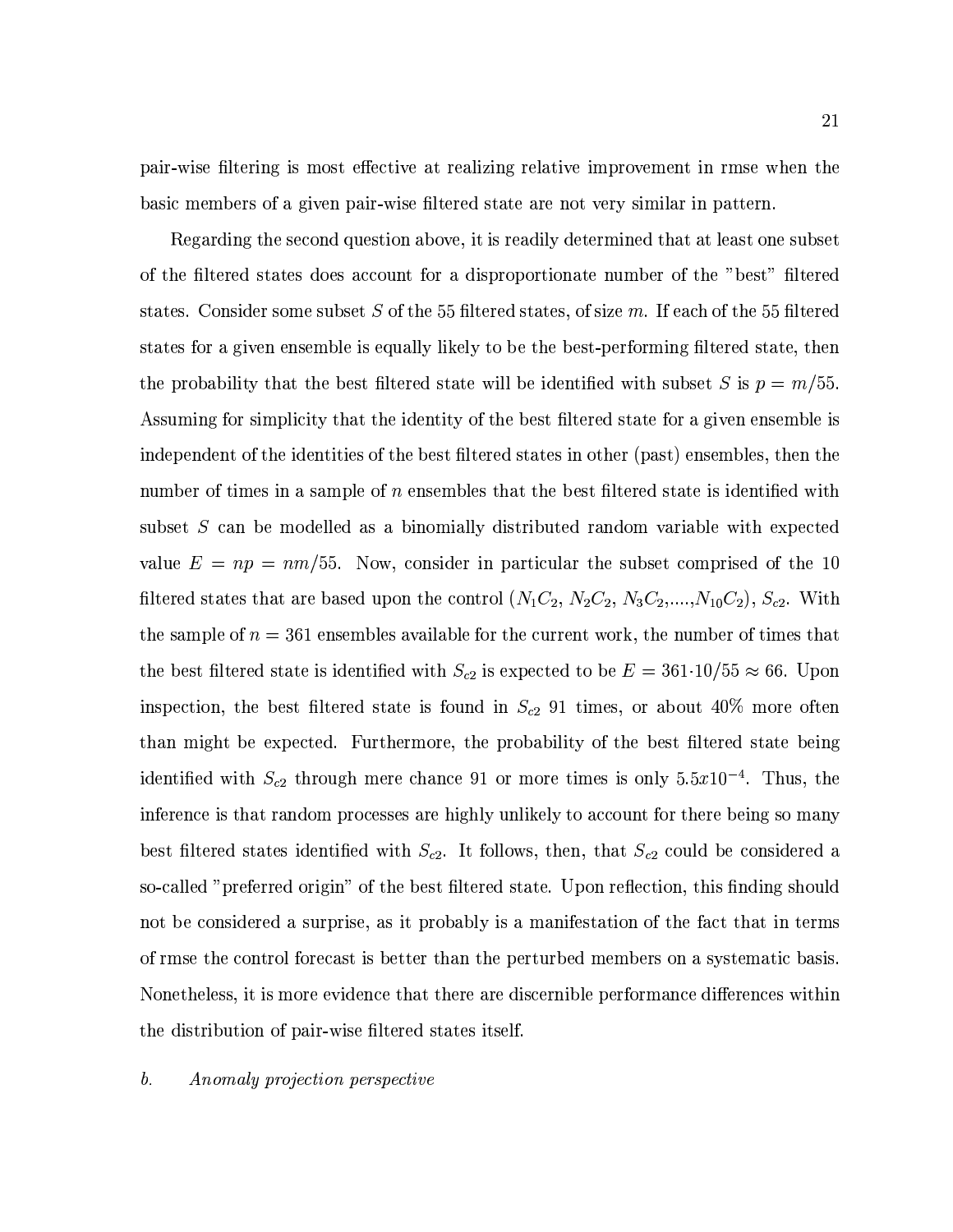An alternative and entirely different perspective from that of probabilistic modelling also suggests that certain pair-wise filtered states systematically prove more effective than others. To understand the basis of this perspective, consider first each basic ensemble member's anomaly relative to the ensemble mean. For any basic member of a given ensemble, this anomaly is simply defined to be the field obtained by taking the gridpointby-gridpoint difference between the basic member and the ensemble mean. The anomaly projection of any two different anomaly fields can also be defined as

$$
\mathbf{r}_{\mathbf{A}\mathbf{B}} = \frac{\langle \mathbf{A}, \mathbf{B} \rangle}{\|A\| \|B\|},
$$

where the anomaly fields are assumed to be in vector form,  $\langle \ \rangle$  denotes an inner product. and denotes vector magnitude. The anomaly projection may assume any value in the spectrum -1 to 1, and measures the two anomaly fields' similarity in terms of both pattern and sign. The absolute value of the projection measures the similarity of the two anomaly fields' patterns: The larger this value is, the more similar the two fields' patterns are. The sign of the projection indicates whether the two anomaly fields tend to have the same or opposite sign: If the projection is positive (negative), then the two fields tend to have the same (opposite) sign.

Each pair-wise filtered state is associated with an anomaly projection, for the reason that each filtered state is based upon two different basic members and these two members anomaly fields have a certain anomaly projection. This is a relevant fact because there are suggestions that the performance of each filtered state is to some extent a function of its anomaly projection value. To see where these suggestions arise requires the following analysis. First, for any given ensemble, the 55 filtered states are sorted from smallest to largest in terms of rmse. Next, the filtered state with the smallest rmse is assigned rank 1, the filtered state with the second smallest rmse is assigned rank 2, and so forth, until the filtered state with the largest error is assigned rank 55. Then, the anomaly projection corresponding to a given filtered state is assigned the same rank as the filtered state. That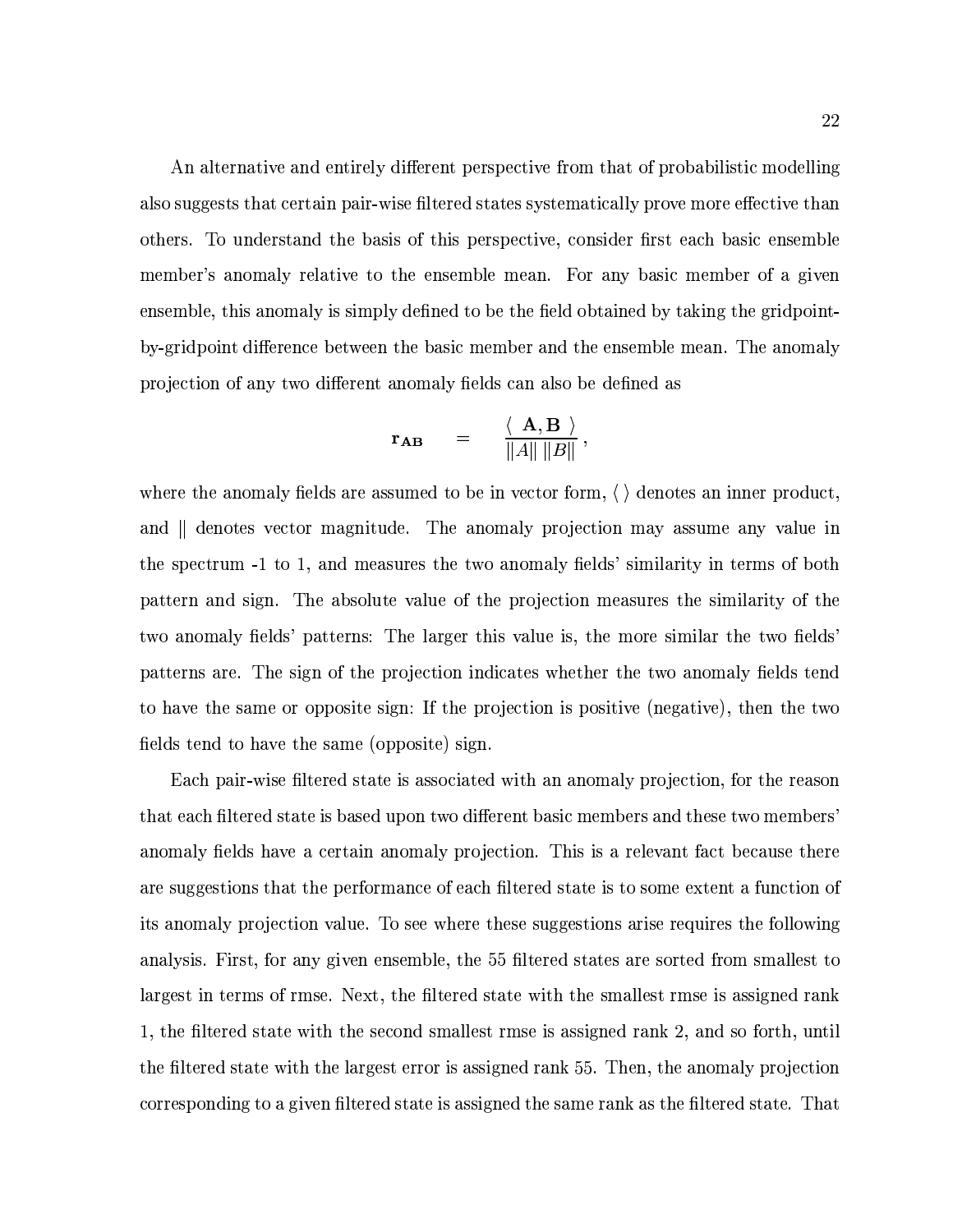is, the anomaly projection corresponding to the filtered state with rank 1 is put in a rank 1 "bin", the anomaly projection corresponding to the filtered state with rank 2 is put in a rank 2 "bin", etc. The preceding steps are carried out for every available ensemble. At the culmination of this effort, a record is obtained of the anomaly projection values associated with each of the 55 ranks. In other words, with the sample of 361 ensembles available for this work, the 361 anomaly projection values associated with rank 1 are obtained, the 361 anomaly projection values associated with rank 2 are obtained, and so forth. This record can be used to assess whether specific forecast ranks of interest are characteristically populated by filtered states with a certain type of projection value.

For the current work, the record was tabulated using the entire sample of 361 ensembles. Figure 11 displays some standard statistics of the projection values associated with each of the 55 ranks, as derived from this record. First, consider the ranks associated with the worst rmse, ranks 45-55. Both the mean and median anomaly projection values for each of these ranks are substantially more positive than the overall mean projection value, and both the mean and median projection values for each of the ranks 50-55 are positive. The standard deviation of projection value for each of the forecast ranks 45-55 is also relatively low, indicating that the anomaly projections for these ranks do not tend to depart far into the negative part of the spectrum. To add emphasis to these points. it is found that fully 329 (or  $\approx 91\%$ ) of the 361 anomaly projection values associated with rank 55 are positive (not shown). Thus, there are clear indications that the ranks associated with the worst rmse (i.e. ranks 45-55) tend to be populated by filtered states with anomaly projections in or very near the positive part of the spectrum. Consider also the ranks associated with the best rmse, ranks 1-5. Both the mean and median anomaly projection values for each of these ranks are negative, indicating that there is some inclination for these ranks to be populated by filtered states with negative anomaly projections. Indeed, it is found that 245 (or  $\approx$  two-thirds) of the 361 anomaly projection values associated with rank 1 are negative. However, Fig. 11 also reveals that the mean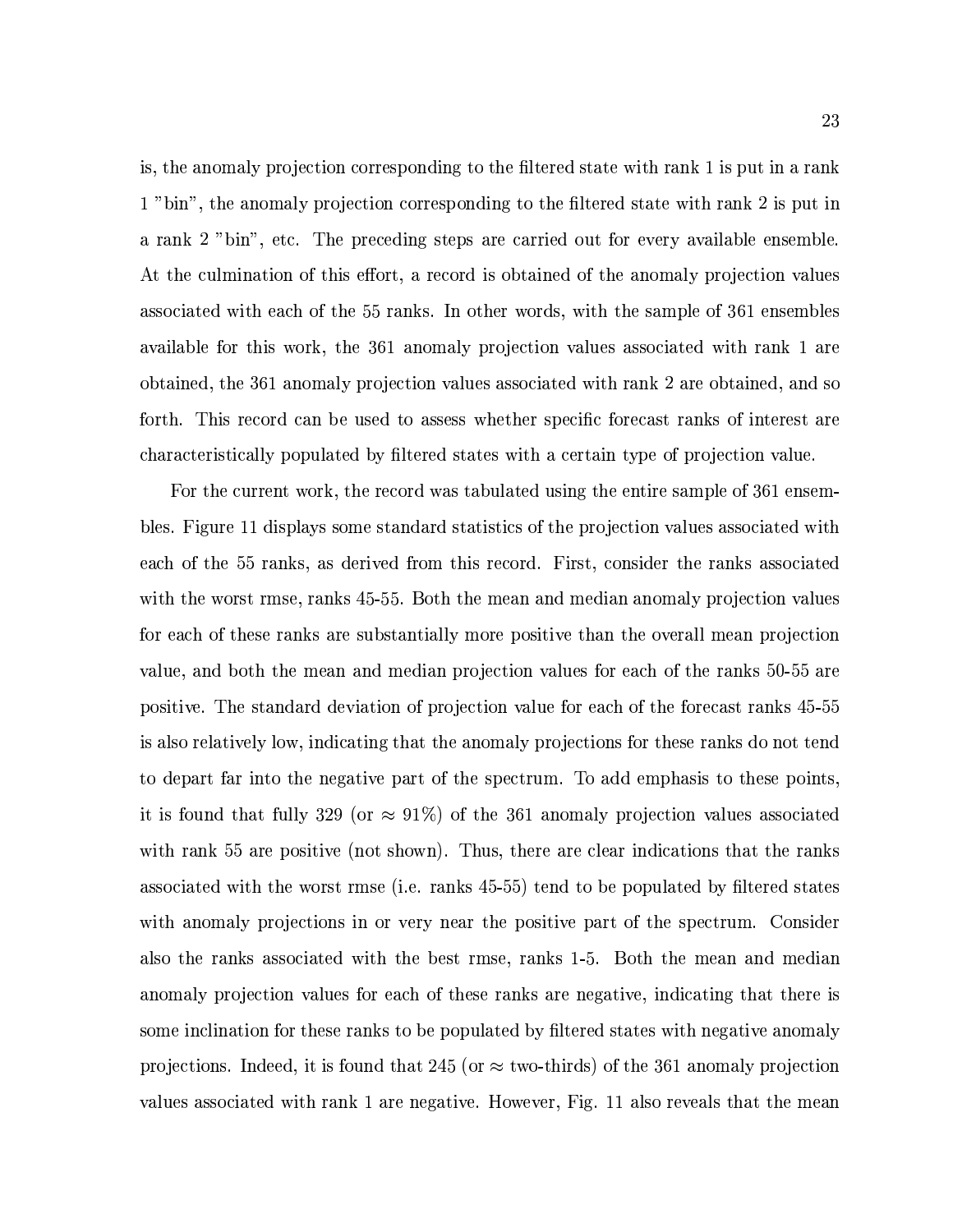anomaly projection value for each of the ranks 1-5 is quite close to the overall mean projection value, rather than substantially less than it. In addition, the standard deviation of projection value for each of the ranks is relatively high, indicating that the anomaly projections for each rank generally have anywhere from large negative to small positive values. Thus, it can be inferred from the above observations that the ranks associated with the best rmse are, for the greater proportion of time, populated by filtered states with negative anomaly projection values, and are populated for a lesser but not insignificant proportion of time by filtered states with relatively small positive anomaly projection values. It can also be inferred that filtered states with moderate to large positive anomaly projections do not populate these ranks with any substantial frequency. Collectively, the observations from Fig. 11 regarding ranks 1-5 and 45-55 suggest that filtered states with moderate or greater positive anomaly projection values tend not to perform as well as filtered states with negative or small positive anomaly projection values. There is also some suggestion that filtered states with positive projection values tend to perform worse than filtered states with negative projection values. This last suggestion is bolstered by observations of the anomaly projections associated with those best-performing filtered states that afford  $\geq 10\%$  relative improvement. In 31 of the 36 cases in which the best filtered state affords  $\geq 10\%$  improvement over the best overall operational member, the best filtered state is associated with a negative anomaly projection. This is  $\approx 86\%$  of the time, clearly the much greater proportion. In 115 of the 124 cases in which the best filtered state affords  $\geq 10\%$  improvement over the best basic ensemble member, the best filtered state is associated with a negative anomaly projection. This is  $\approx 93\%$  of the time, again clearly the much greater proportion. Additional analysis (not shown) reveals one other suggestion. In particular, examination of the projections that populate rank 1 indicates that these projections are not generally any of those with the largest values (either positive or negative) in any given set of projection values. Thus, while pair-wise filtered states that have large positive projection values tend to perform the worst, pair-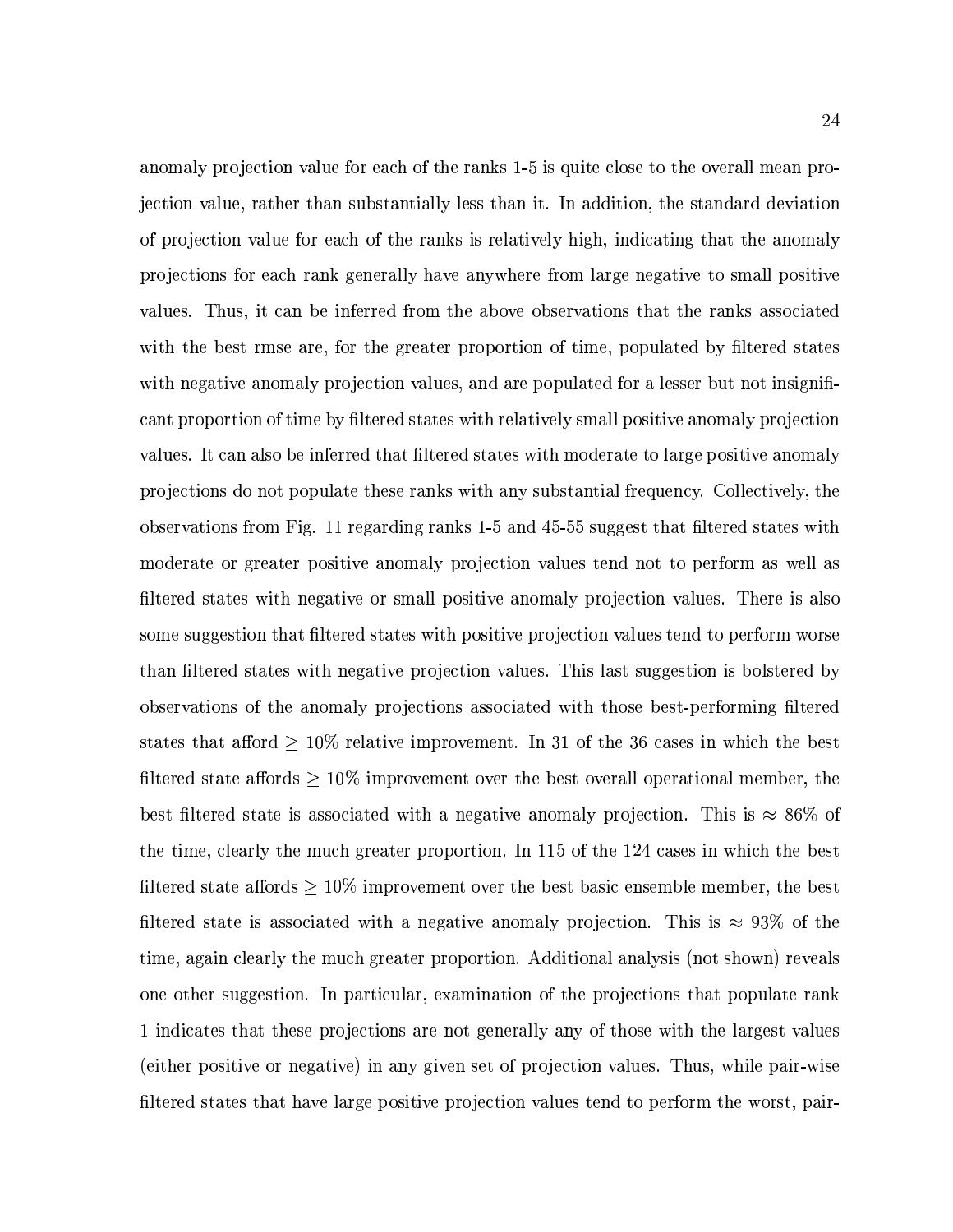wise filtered states that have large negative projection values do not tend to perform the best. Taking this suggestion together with the other findings, the overall impression is that the best performing pair-wise filtered states tend to be those with moderate to small negative anomaly projection values. The practical interpretation that follows is that the pair-wise filtering process is most effective when the two basic members of a filtered state have anomaly fields that are only modestly similar in pattern and that are of generally opposite sign.

#### 6. **Discussion and Conclusions**

This paper has two main objectives. One is to introduce an ensemble post-processing methodology designed to counter the effect of stochastic model errors on ensemble covariance. The first step in the methodology is to perform a series of filtering experiments on the operational ensemble members, with the aim of obtaining a set of states with reducedamplitude stochastic error components. Since inquiry into the methodology requires that some form of filtering scheme be established, the other main objective of this paper is to define and evaluate a prototype filtering scheme. This scheme, referred to as "pair-wise" filtering, involves forming all possible pairs of operational members and then averaging the members in each pair. In the evaluation of the scheme, emphasis is placed on the outstanding issue of whether the pair-wise filtered states are, in general, less corrupted by errors of stochastic origin than the operational members are. It is argued, based upon elementary probabilistic concepts, that the pair-wise filtered states must generally be less corrupted if the lower bound of their range of rmse is very consistently smaller than the lower bound of the overall ensemble's range of rmse. With this idea as a guideline, 361 different NCEP GFS 0000UTC initialization 2.5°-by-2.5° resolution 11-member ensemble forecasts of 192h leadtime 500 hPa geopotential height are analyzed. This large sample of ensembles spans the period 0000UTC 21 December 2002 to 0000UTC 21 December 2003. All (55) possible pair-wise filtered states are derived for each of the 361 ensem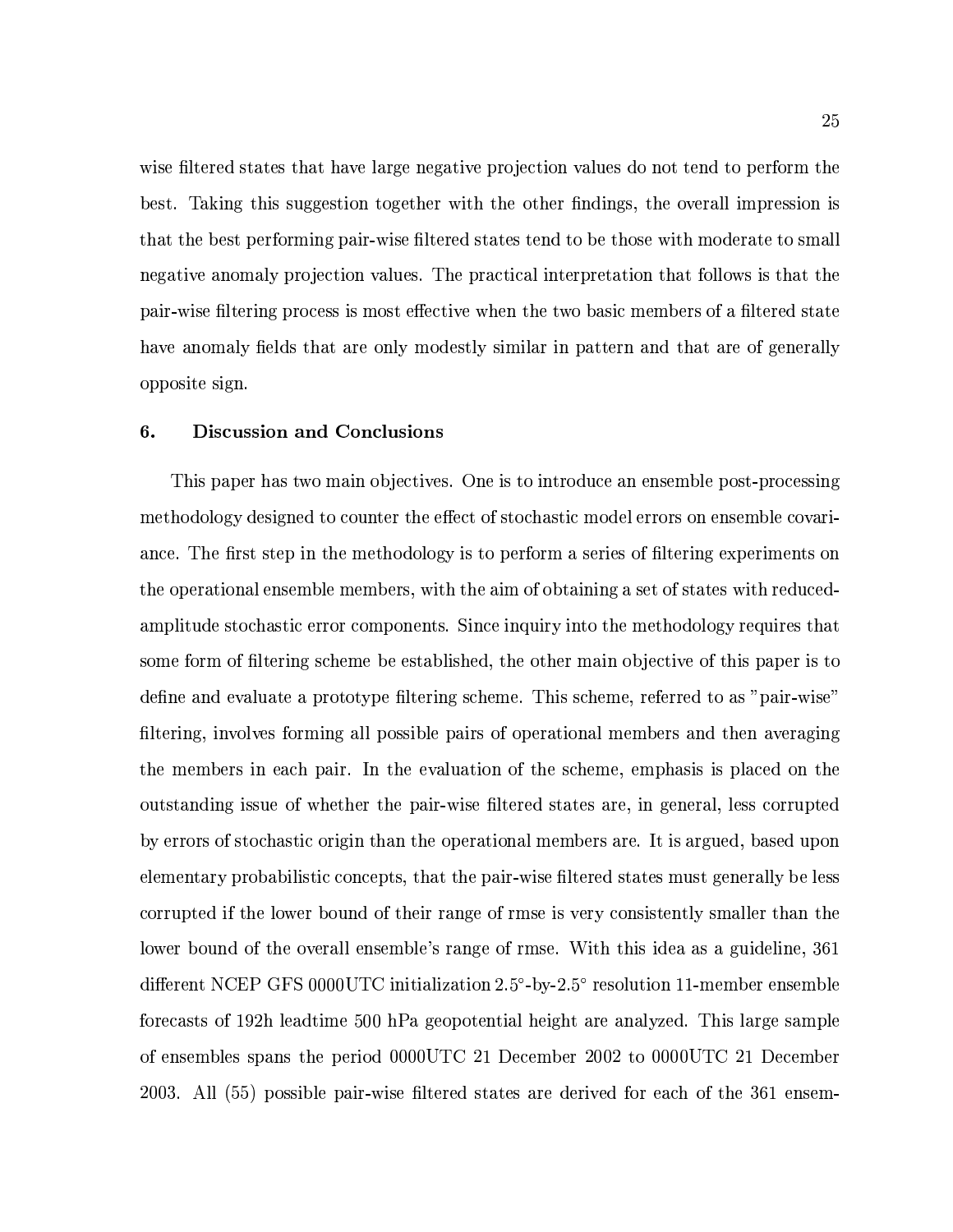bles, and the performance of each set of filtered states is subsequently verified. Results of the analysis show that for fully 332 (or  $92\%$ ) of the 361 ensembles examined the set of pair-wise filtered states contains at least one state that outperforms the best overall operational member (including the control, the perturbed members, and the ensemble mean) in terms of rmse. In fact, for each of the 361 ensembles there are, on average, 4-5 filtered states that have lower rmse than the best overall operational member. Further analysis shows that it is not uncommon for the set of filtered states to include at least one state which affords what might be termed noteworthy improvement (i.e. improvement of 5% or more) in rmse relative to the best overall operational member. Specifically, about one of every two sets of filtered states yields such a state. Additionally, about one of every 10 sets of filtered states yields a state that affords  $\geq 10\%$  improvement in rmse relative to the best overall operational member. The maximum observed improvement of a filtered state relative to the best overall operational member is 20.0%. To summarize. the analysis of the 361 ensembles indicates that a vast majority of the time the set of pair-wise filtered states contains multiple states that have less rmse than the best overall operational member, and also that the set often contains at least one state whose rmse is a noteworthy improvement relative to that of the best overall operational member.

Recalling the arguments of Section 4d, the above findings support the conclusion that for any given ensemble forecast the pair-wise filtered states are, in general, less corrupted by errors of stochastic origin than the operational members are. These findings affirm the utility of the simple pair-wise filtering procedure and hence encourage preliminary research regards the second part of the proposed post-processing methodology, which is the generation of a hybrid ensemble using some subset of the filtered states. Whether or not a hybrid ensemble can exhibit improved covariance and provide better multi-dimensional probabilistic forecasts is the issue that now takes precedence. McLay and Martin (2005) investigate the hybrid ensemble generation problem via idealized experiments and probabilistic forecast evaluations.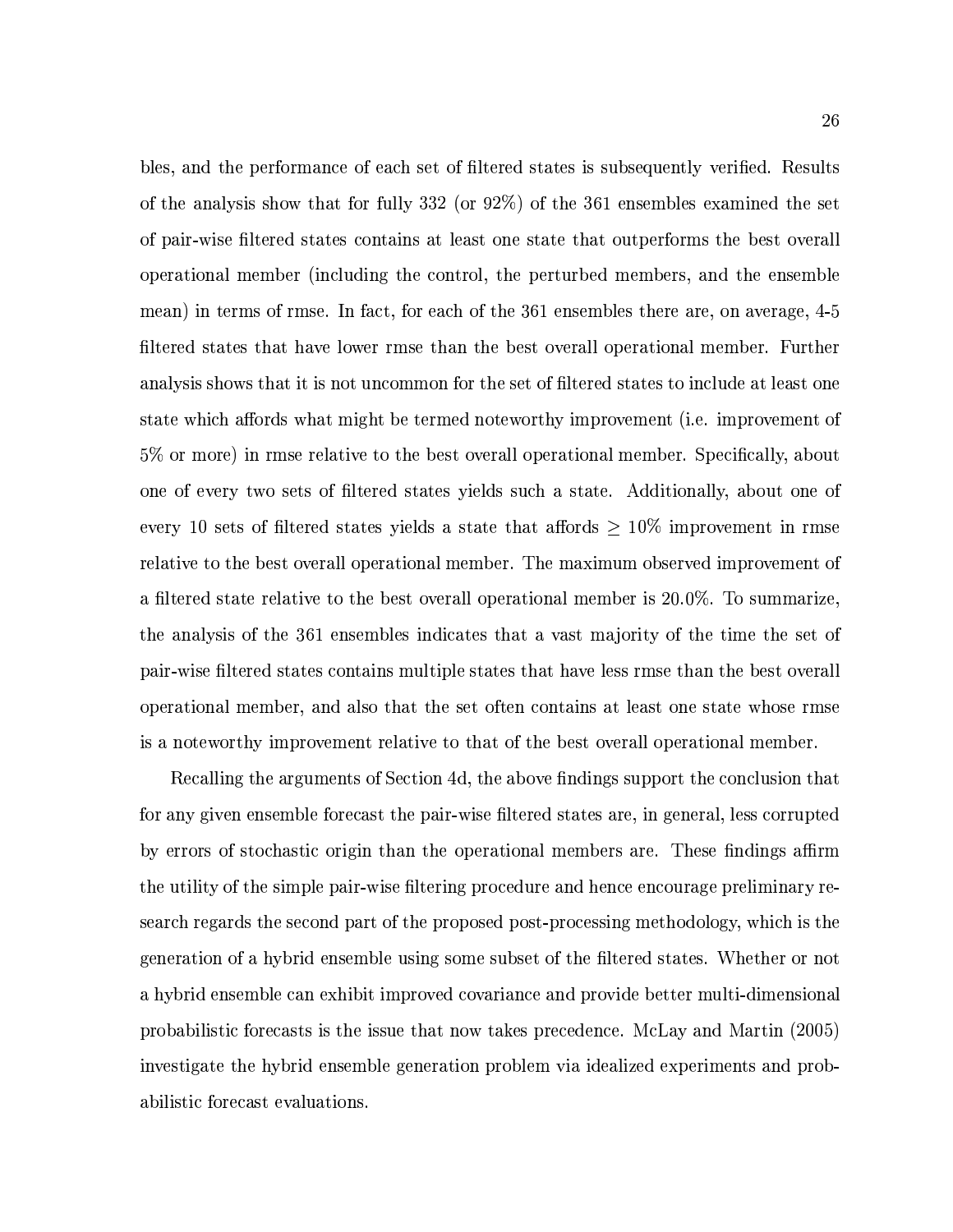Some attention is also devoted in the present paper to the question of whether certain pair-wise filtered states are systematically more effective than others. Indeed, through probabilistic modelling, two subsets emerge as being preferred sources of those filtered states that yield the most noteworthy relative improvement in rmse ( $\geq 10\%$ ). These subsets include the one comprised of filtered states based upon one or more of the top four operational members most distant from the ensemble mean  $(S_{top4})$ , and the one comprised of filtered states based upon one or more of the top five operational members most distant from the ensemble mean  $(S_{top5})$ . These subsets are "preferred" sources in the sense that the filtered states associated with the most notable relative improvement originate from these subsets significantly more often than can be expected through mere chance. The findings related to  $S_{top4}$  and  $S_{top5}$  are interesting when it is considered that the pair-wise filtered states that comprise  $S_{top4}$  and  $S_{top5}$  are based upon operational members relatively distant from the ensemble mean, and as such represent combinations of members that are the most different from one another in a root-mean-square sense. The implication, then, is that pair-wise filtering is most effective at eliminating stochastic error components when the two operational members of a given filtered state are fairly dissimilar. It could be reasoned that this is to be expected, on the grounds that the more dissimilar two members are, the more likely it is that the stochastic errors in the two members are different and, therefore, the more likely it is that the averaging process will produce a state with diminished stochastic errors.

Other suggestions of systematic performance differentials are gained by assessing the pair-wise filtered states' rmse performance as a function of so-called anomaly projection value. Each filtered state in a given set is associated with an anomaly projection value, because each of the two basic members upon which the filtered state is based is associated with an anomaly field relative to the ensemble mean and the two basic members' anomaly fields have a certain projection onto one another. Two suggestions are engendered by the anomaly projection value analysis. One is that filtered states with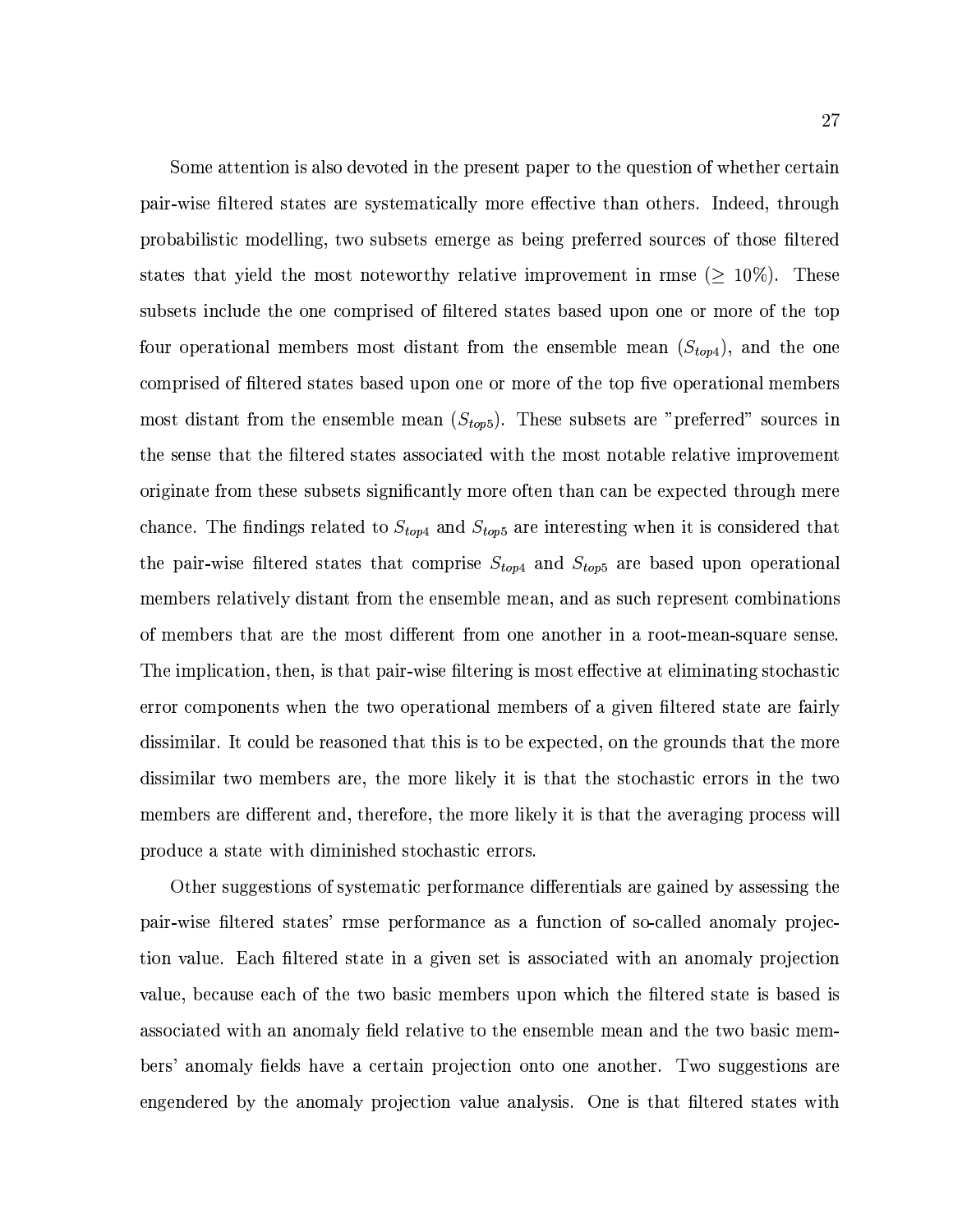moderate or greater positive anomaly projection values tend not to perform as well as filtered states with negative or small positive anomaly projection values. The other is that filtered states with negative anomaly projection values tend to perform better than filtered states with positive anomaly projection values, though not overwhelmingly so. The practical interpretation of these two suggestions is that pair-wise filtering will be most effective when the operational members of a given pair have anomaly fields that are both somewhat similar in pattern and generally of opposite sign. In such a case there will be some cancellation of anomaly field components during the averaging process, but the cancellation will fall short of being wholesale. This will allow for some stochastic error components to be eliminated, but at the same time will ensure that a fair amount of any legitimate information found in the anomaly fields will be retained. The anomaly projection results are consistent with those gained from the probabilistic modelling, in the sense that they also indicate that pair-wise filtered states are most effective when based upon operational members that don't have great similarities in pattern.

It is noted, finally, that while the systematic performance differentials highlighted via the probabilistic modelling and anomaly projection analysis help to reveal the circumstances in which pair-wise filtering is most effective, they may also be of practical consequence. This is for the reason that knowledge of the performance differentials might be exploited in efforts to select subsets of the pair-wise filtered states for incorporation into hybrid ensembles.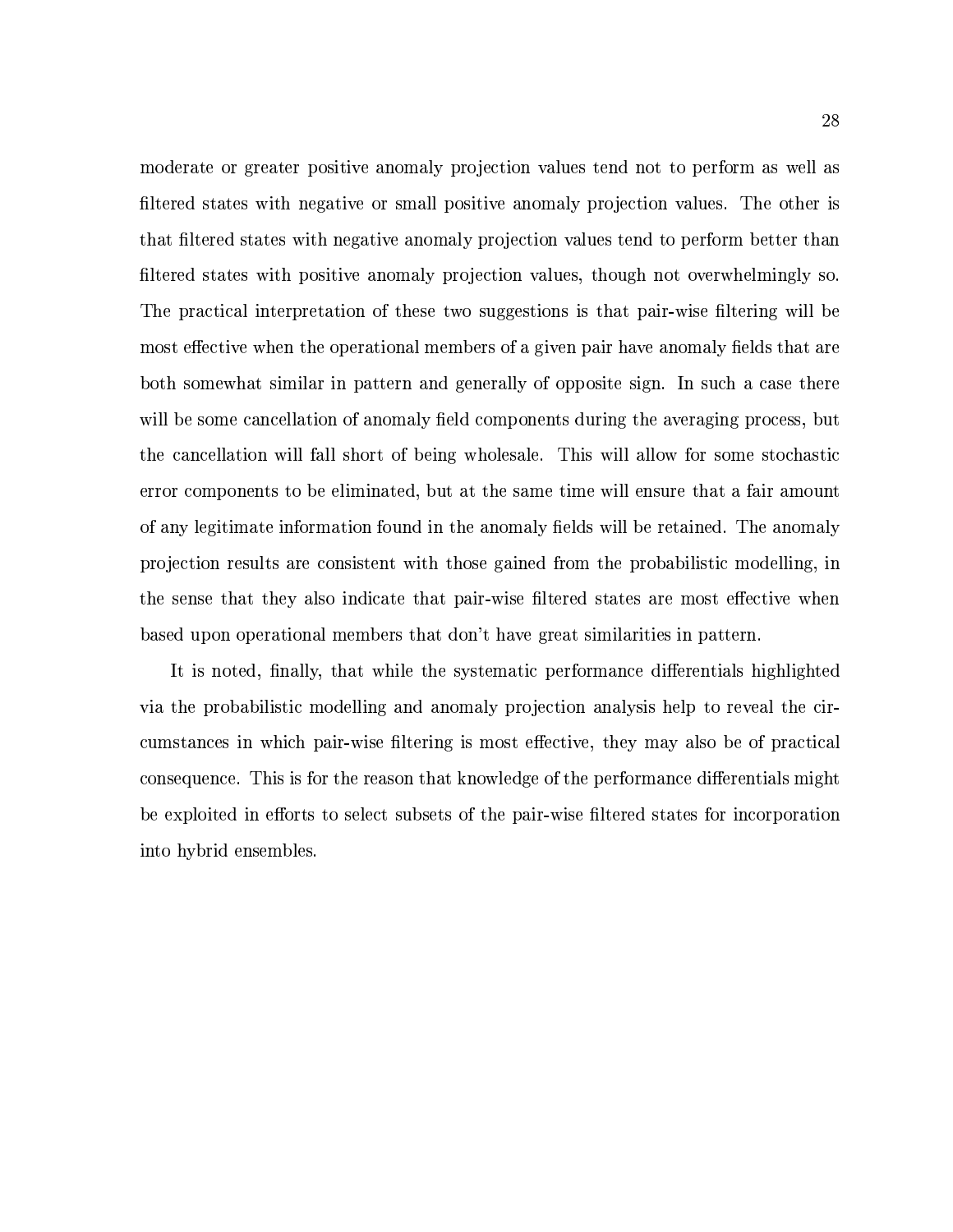## Acknowledgments 29

This research was supported by a grant from the University of Wisconsin-Madison.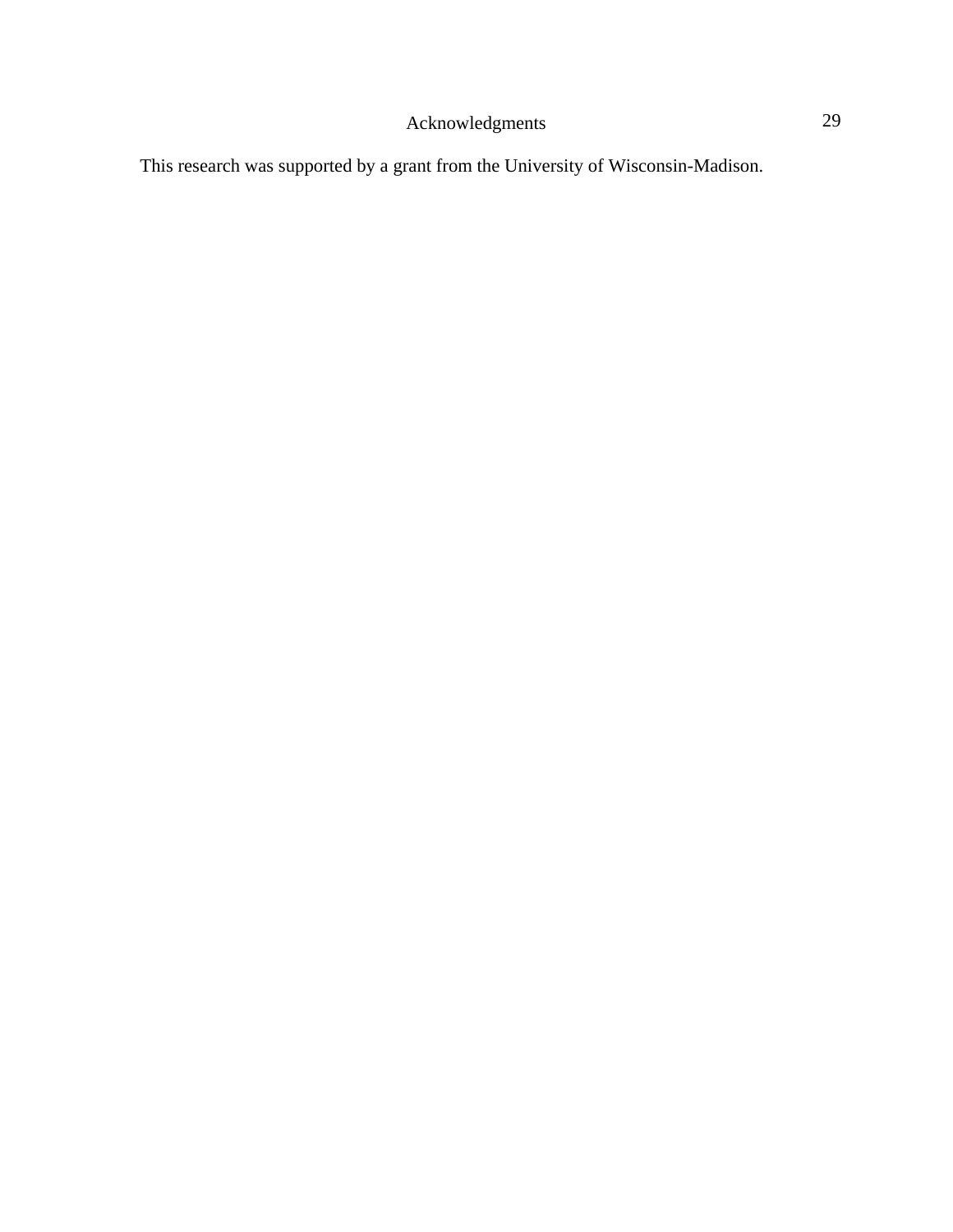## **References**

- Alhamed, A., S. Lakshmivarahan, and D. J. Stensrud, 2002: Cluster analysis of multimodel ensemble data from SAMEX. *Mon. Wea. Rev.*, **130**, 226-256.
- Atger, F., 1999: Tubing: An alternative to clustering for the classification of ensemble forecasts. *Wea. Forecasting*, **14**, 741-757.
- Barkmeijer, J., T. Iversen, and T. N. Palmer, 2003: Forcing singular vectors and other sensitive model structures. *Quart. J. Roy. Meteor. Soc.*, **129**, 2401-2423.
- Bright, D. R., and S. L. Mullen, 2002: Short-range ensemble forecasts of precipitation during the southwest monsoon. *Wea. Forecasting*, **17**, 1080-1100.
- Buizza, R., M. Miller, and T. N. Palmer, 1999: Stochastic representation of model uncertainties in the ECMWF Ensemble Prediction System. *Quart. J. Roy. Meteor. Soc.*, **125**, 2887- 2908.
- Colucci, S. J., and D. P. Baumhefner, 1998: Numerical prediction of the onset of blocking: A case study with forecast ensembles. *Mon. Wea. Rev.*, **126**, 773-784.
- Eckel, F. A., and M. K. Walters, 1998: Calibrated probabilistic quantitative precipitation forecasts based on the MRF ensemble. *Wea. Forecasting*, **13**, 1132-1147.
- Evans, R. E., M. S. J. Harrison, R. J. Graham, and K. R. Mylne, 2000: Joint medium-range ensembles from the Met. Office and ECMWF systems. *Mon. Wea. Rev.*, **128**, 3104-3127.
- Hamill, T. M., 2001: Interpretation of rank histograms for verifying ensemble forecasts. *Mon. Wea. Rev.*, **129**, 550-560.
- Hamill, T. M., and S. J. Colucci, 1998: Evaluation of Eta-RSM ensemble probabilistic precipitation forecasts. *Mon. Wea. Rev.*, **126**, 711-724.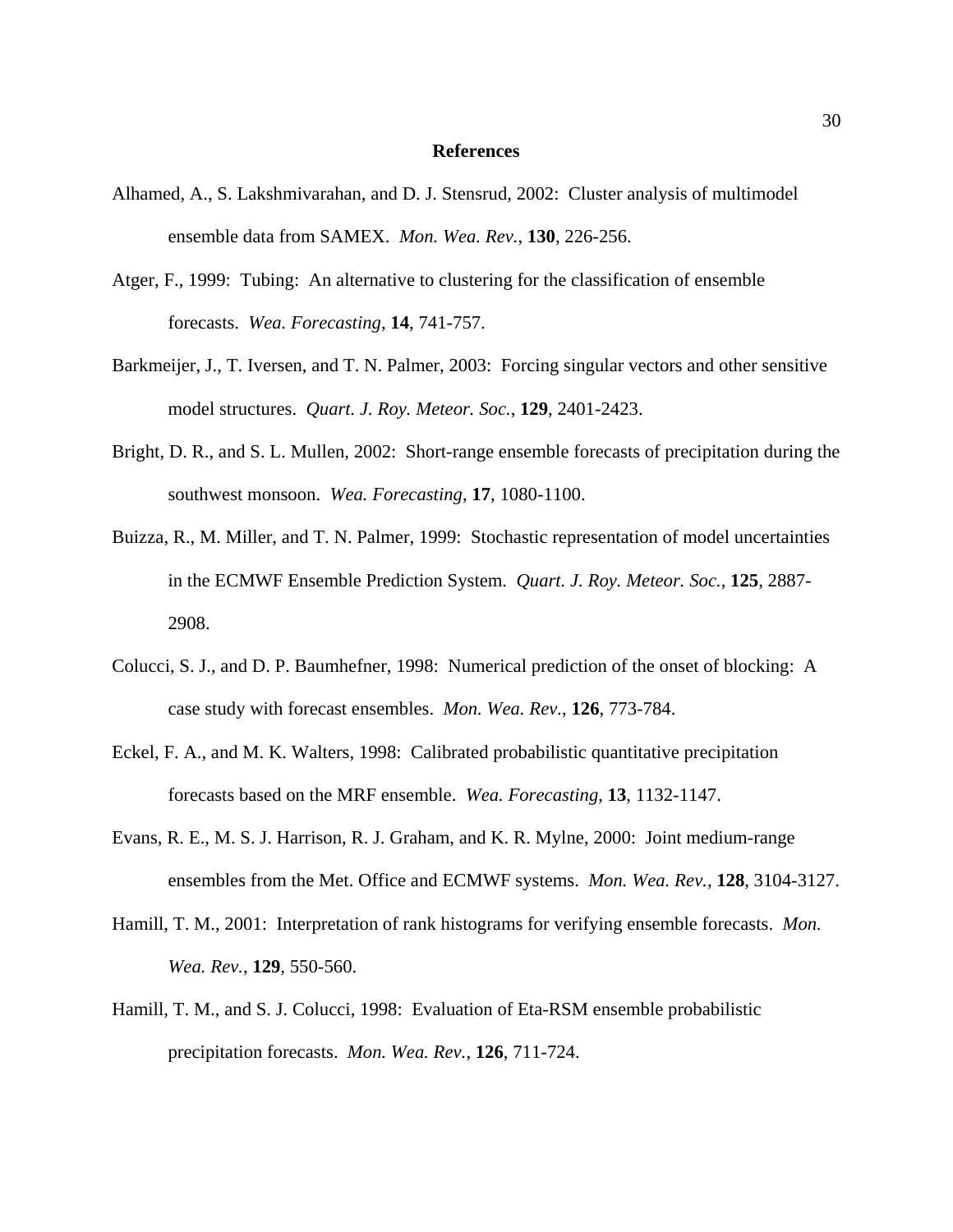- Harrison, M. S. J., T. N. Palmer, D. S. Richardson, and R. Buizza, 1999: Analysis and model dependencies in medium-range ensembles: Two transplant case studies. *Quart. J. Roy. Meteor. Soc.*, **125**, 2487-2515.
- Houtekamer, P. L., L. Lefaivre, J. Derome, H. Ritchie, and H. L. Mitchell, 1996: A system simulation approach to ensemble prediction. *Mon. Wea. Rev.*, **124**, 1225-1242.
- Leith, C. E., 1974: Theoretical skill of Monte Carlo forecasts. *Mon. Wea. Rev.*, **102**, 409-418.
- McLay, J. G., and J. E. Martin, 2005: Using filtering to mitigate stochastic model errors' effect on ensemble covariance. Part II: Use of filtered states in hybrid ensembles. *Mon. Wea. Rev.*, submitted.
- Molteni, F., R. Buizza, T. N. Palmer, and T. Petroliagis, 1996: The ECMWF Ensemble Prediction System: Methodology and validation. *Quart. J. Roy. Meteor. Soc.*, **122**, 73- 119.
- Mylne, K. R., R. E. Evans, and R. T. Clark, 2002: Multi-model multi-analysis ensembles in quasi-operational medium-range forecasting. *Quart. J. Roy. Meteor. Soc.*, **128**, 361-384.
- Orrell, D., 2003: Model error and predictability over different timescales in the Lorenz '96 systems. *J. Atmos. Sci.*, **60**, 2219-2228.
- Orrell, D., L. Smith, J. Barkmeijer, and T. N. Palmer, 2001: Model error in weather forecasting. *Nonlinear Proc. Geoph.*, **8**, 357-371.
- Palmer, T. N., 2000: Predicting uncertainty in forecasts of weather and climate. *Rep. Prog. Phys.*, **63**, 71-116.
- Palmer, T. N., 2001: A nonlinear dynamical perspective on model error: A proposal for nonlocal stochastic-dynamic parameterization in weather and climate prediction models. *Quart. J. Roy. Meteor. Soc.*, **127**, 279-304.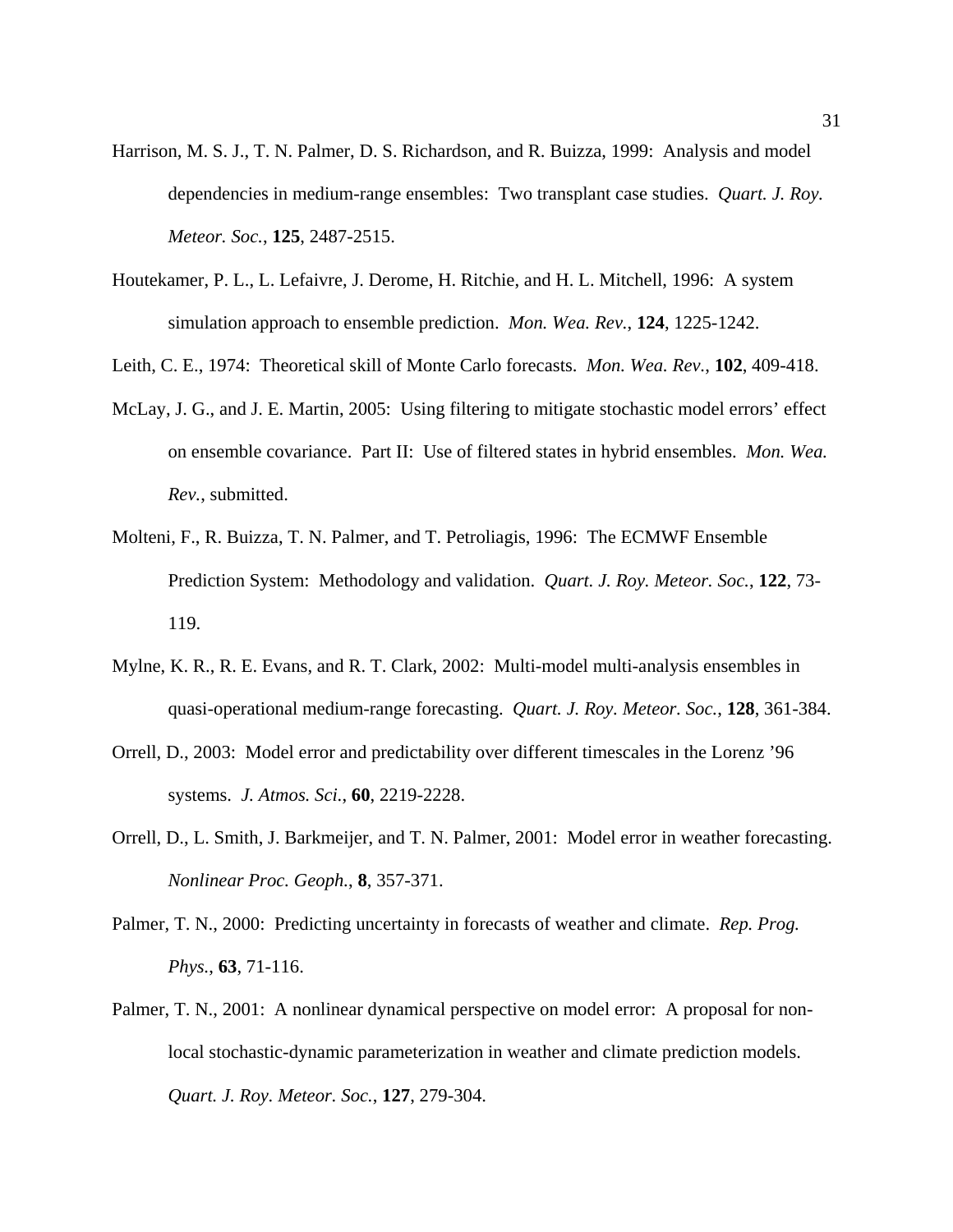- Palmer, T. N., R. Buizza, and F. Lalaurette, 1999: Performance of the ECMWF ensemble prediction system. *Proc. ECMWF Workshop on Predictability,* ECMWF, Reading, United Kingdom, 203-214. [Available from ECMWF, Shinfield Park, Reading, Berkshire, RG2 9AX, United Kingdom.]
- Ross, S. M., 1998: *A First Course in Probability*. Prentice-Hall, 514 pp.
- Roulston, M. S., and L. A. Smith, 2003: Combining statistical and dynamical ensembles. *Tellus*, **55A**, 16-30.
- Stensrud, D. J., H. E. Brooks, J. Du, M. S. Tracton, and E. Rogers, 1999: Using ensembles for short-range forecasting. *Mon. Wea. Rev.*, **127**, 433-446.
- Stensrud, D. J., J.-W. Bao, and T. T. Warner, 2000: Using initial-condition and model physics perturbations in short-range ensemble simulations of mesoscale convective systems. *Mon. Wea. Rev.*, **128**, 2077-2107.
- Toth, Z., and E. Kalnay, 1997: Ensemble forecasting at NCEP and the breeding method. *Mon. Wea. Rev.*, **125**, 3297-3319.
- Wandishin, M. S., S. L. Mullen, D. J. Stensrud, and H. E. Brooks, 2001: Evaluation of a shortrange multimodel ensemble system. *Mon. Wea. Rev.*, **129**, 729-747.
- Wang, X., and C. H. Bishop, 2004: Ensemble augmentation with a new dressing kernel. Preprints,  $20<sup>th</sup>$  conference on weather analysis and forecasting/16<sup>th</sup> conference on *numerical weather prediction,* Seattle, WA, Amer. Meteor. Soc., J6.4.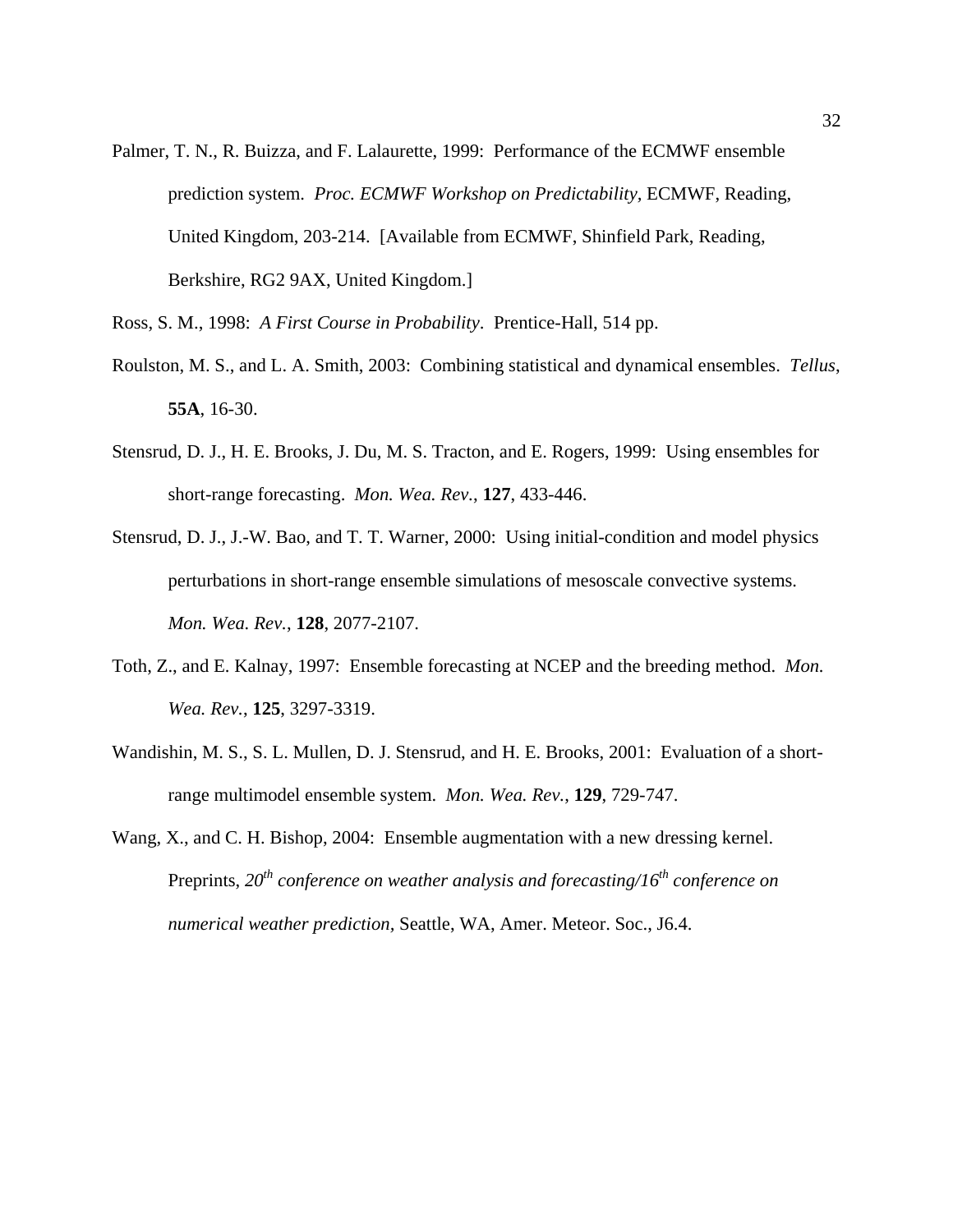Figure 1. Conceptual depiction of forecast trajectories evolved with the dynamics of the real atmosphere and of a numerical model. The light grey striped shading represents an initial PDF, and the grey dot represents an initial state sampled from the PDF. Black solid arrow (dashed arrow) is the forecast trajectory evolved from the initial state using the dynamics of the real atmosphere (of a numerical model). Time increases from left to right, as indicated by the axis at the bottom of the figure.

Figure 2. Conceptual depiction of errors introduced by a numerical model. Same as for Fig. 1, except that the open circle (black dot) represents the state at time *t* on the forecast trajectory evolved with the dynamics of the real atmosphere (of a numerical model). The difference between the two states, represented as the thick solid grey arrow, defines the errors introduced into the forecast as of time t by the numerical model.

Figure 3. Illustration of the nature of the error component associated with systematic processes. The box encompasses a two-dimensional forecast sample space for some time *t*. Each open circle  $m_i$  (black dot  $n_i$ ) represents the forecast state obtained by evolving some initial state  $s_i$  forward in time using the dynamics of the real atmosphere (of a numerical model). A grey arrow represents the error associated with each  $n_i$ .

Figure 4. Illustration of the nature of the error component associated with stochastic processes. Symbology the same as for Figure 3.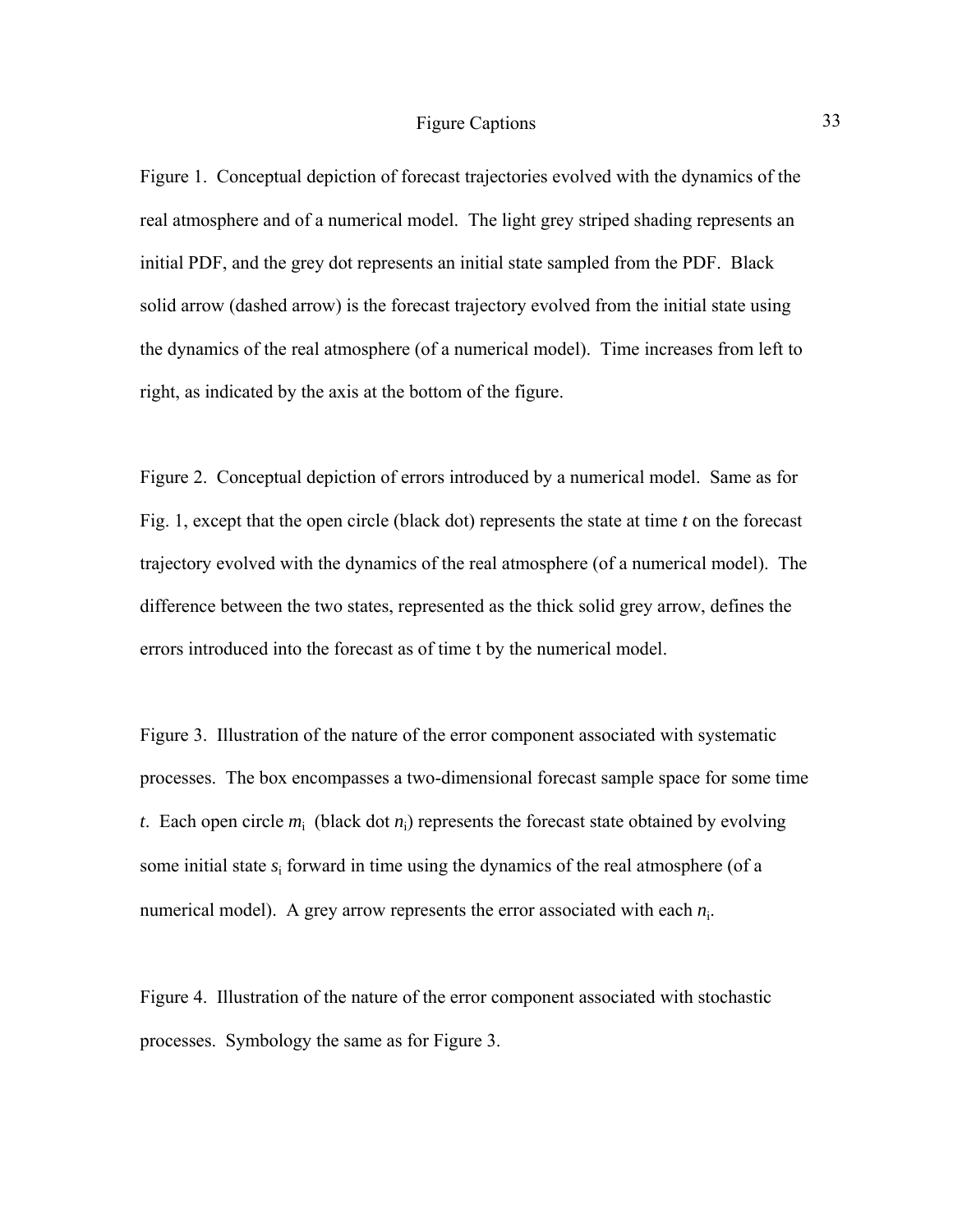Figure 5. Two simple illustrations of the effect of averaging two dissimilar vectors.  $\frac{34}{3}$ Each panel represents a two-dimensional space, with coordinate axes given as thin solid lines. In each panel, two dissimilar vectors are represented as solid black arrows. The average of the two dissimilar vectors is represented as a dotted black arrow. Note that the average vector has smaller magnitude than either of the two vectors it derives from.

Figure 6. Several conceptualizations of the scenario wherein the possible true states are all grouped near a small proportion of the filtered states. Each panel encompasses the sample space for some ensemble forecast. In each panel the forecast state associated with a given ensemble member is represented as a large dot, and the pair-wise samples associated with each pair of ensemble members are represented as X's. The continuum of possible true states is defined with grey shading. In each of these examples the event  $E_1$  is very likely to occur just because the possible true states are all grouped near the pair-wise samples with asterisks.

Figure 7. Composite range of 192h 500 hPa geopotential height rmse (m) for a) the basic operational ensemble and b) the distribution of pair-wise filtered states. In each case the composite range of rmse is delimited by a grey shaded box and the composite median rmse is depicted with a dashed line. The composite lower bound of the overall operational ensemble's range of rmse is depicted with the dotted line.

Figure 8. Number of pair-wise filtered states whose 192h 500 hPa geopotential height rmse is less than that of the best overall operational member, for each of the 361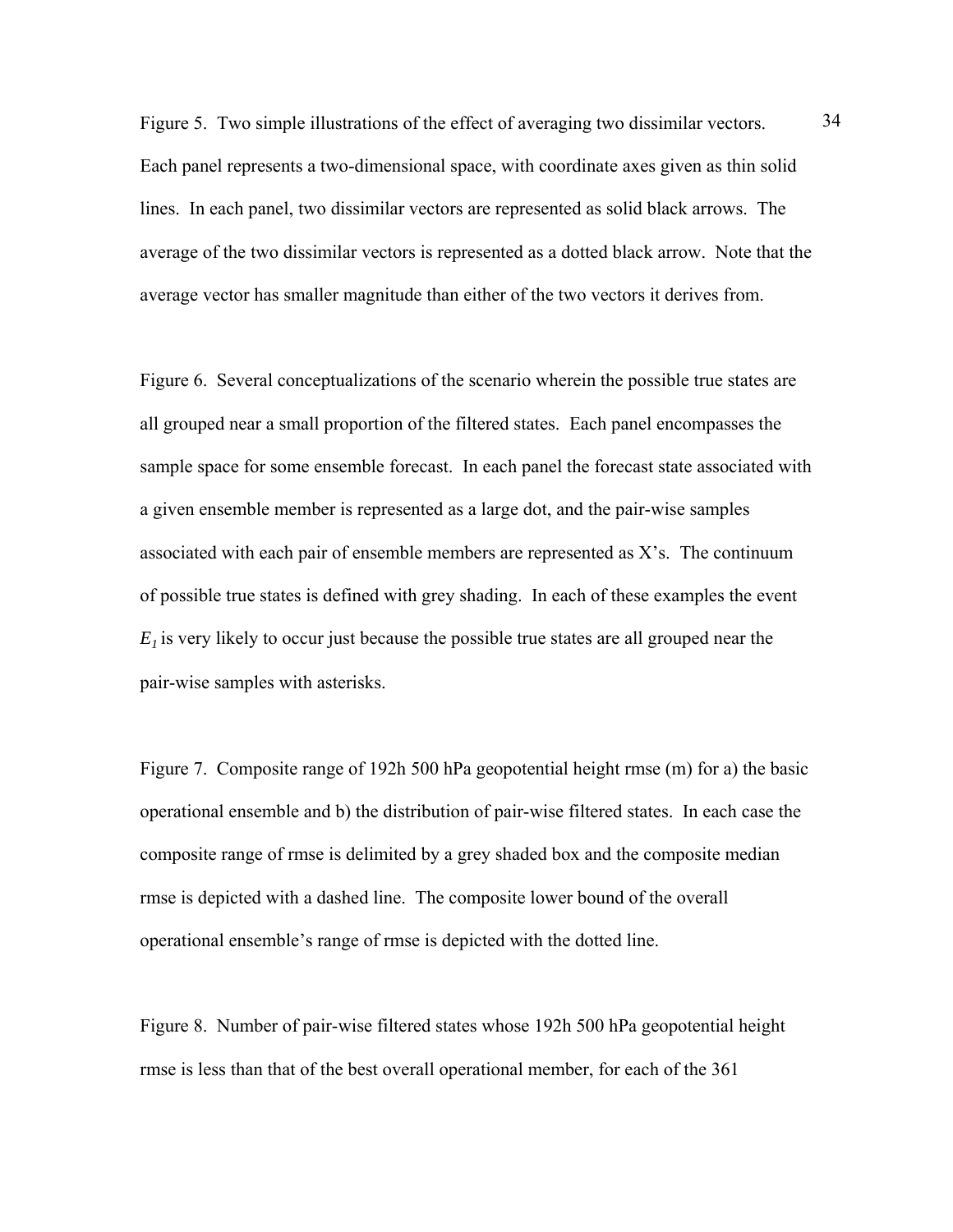ensembles available between 21 December 2002 and 21 December 2003. Each bar 35 represents the number of filtered states for a specific ensemble. The bars are arranged in chronological order, beginning with the bar for the 21 December 2002 ensemble in the upper left corner and proceeding left-to-right and top-to-bottom. The labels 'J', 'F', 'M', etc. identify the bars associated with the ensembles on the first day of January, February, March, and so forth. The number of filtered states associated with a given bar is determined by the scale on the ordinate of each rectangular plot. The bold horizontal line indicates the average over all 361 ensembles of the number of pair-wise filtered states whose rmse is less than that of the best overall operational member.

Figure 9. The best pair-wise filtered state's percentage improvement in 192h 500 hPa geopotential height rmse relative to the rmse of the best overall operational member, for each of the 361 ensembles available between 21 December 2002 and 21 December 2003. Each bar represents the percentage improvement for a specific ensemble. The percentage improvement associated with a given bar is indicated by the scale on the ordinate of each rectangular plot. The bold horizontal line indicates the average over all 361 ensembles of the best filtered state's percentage improvement in rmse. Layout otherwise the same as for Figure 8.

Figure 10. Number of best filtered states whose percentage improvement,  $\alpha$ , in 192h 500 hPa geopotential height rmse relative to the rmse of the best overall operational member lies within a specified range. The abscissa indicates the number of best filtered states. The ranges of percentage relative improvement are given along the ordinate. Bars with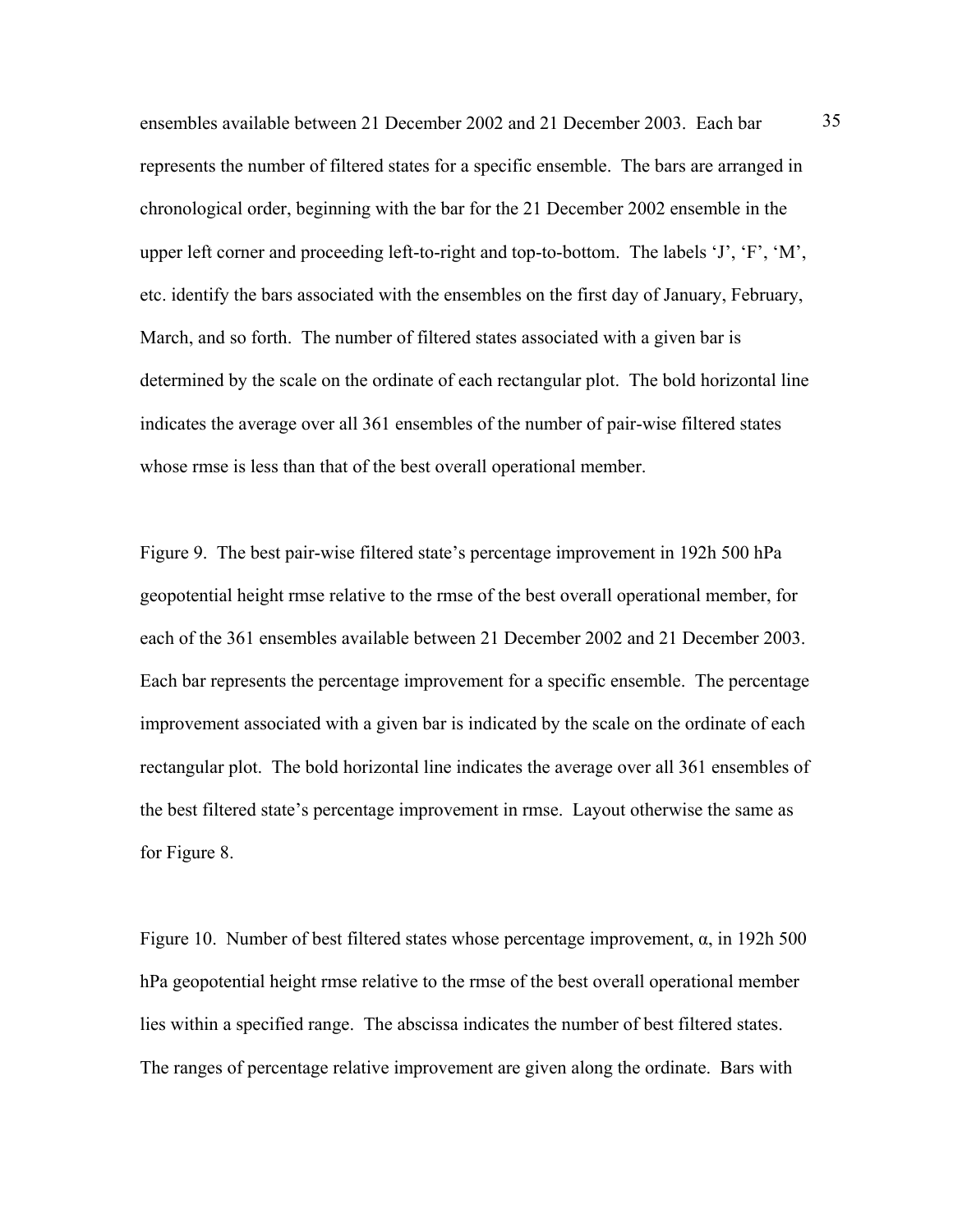light (dark) grey shading are associated with best filtered states that yield positive 36 (negative) percentage relative improvement.

Figure 11. Mean and median anomaly projection value, and mean anomaly projection value plus or minus one standard deviation, as a function of forecast rank. Forecast rank is given on the abscissa and anomaly projection value is given on the ordinate. The "+" ("•") symbols indicate the mean (median) anomaly projection value associated with each forecast rank. The upper (lower) sequence of diamond symbols denotes for each forecast rank the mean anomaly projection value plus (minus) one standard deviation. The grey horizontal dashed line indicates the mean anomaly projection value for all forecast ranks.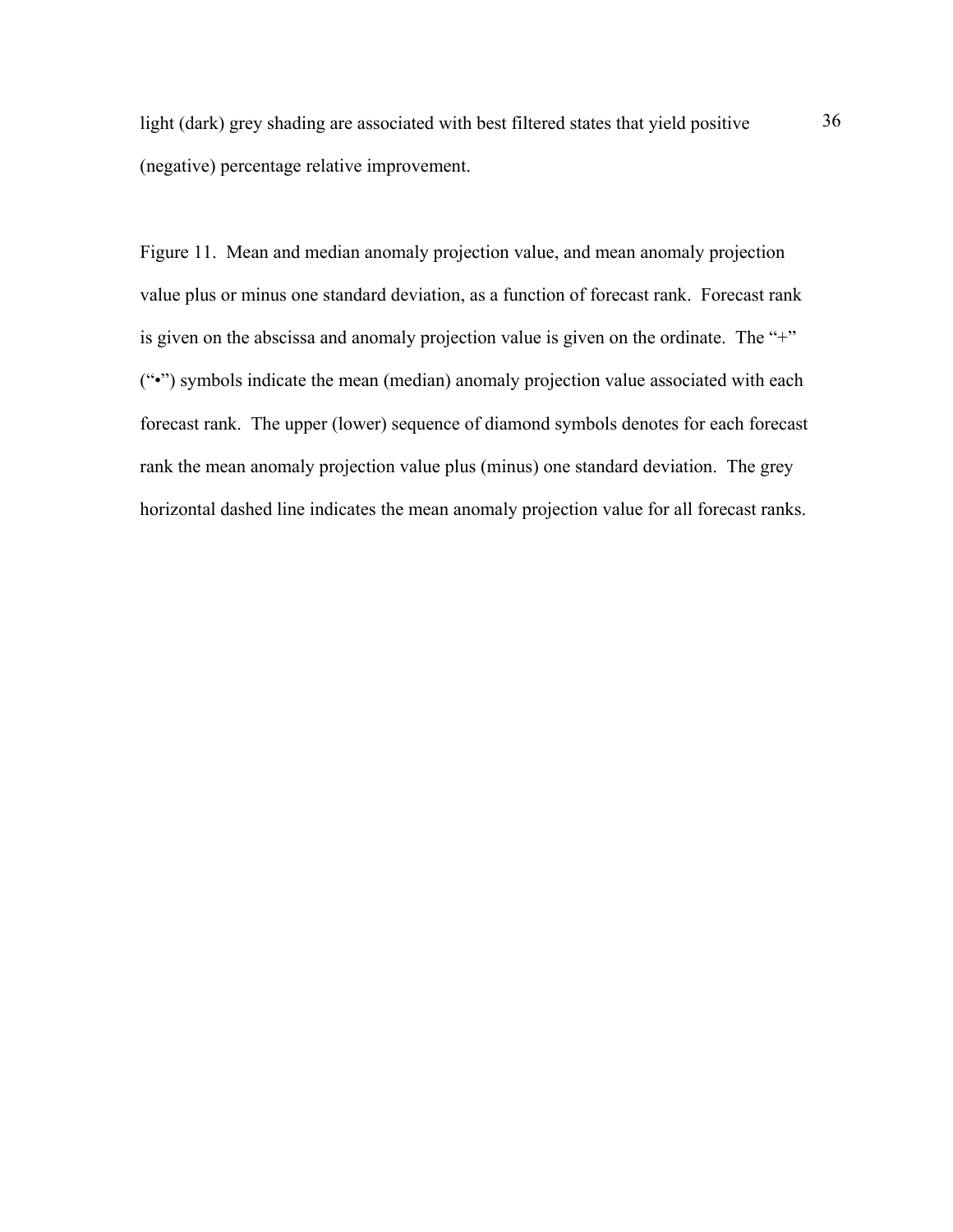Figure 1. Conceptual depiction of forecast trajectories evolved with the dynamics of the real atmosphere and of a numerical model. The light grey striped shading represents an initial PDF, and the grey dot represents an initial state sampled from the PDF. Black solid arrow (dashed arrow) is the forecast trajectory evolved from the initial state using the dynamics of the real Figure 1. Conceptual depiction of forecast trajectories evolved with the dynamics of the real atmosphere and of a numerical model. The light grey striped shading represents an initial PDF, and the grey dot represents an initial state sampled from the PDF. Black solid arrow (dashed arrow) is the forecast trajectory evolved from the initial state using the dynamics of the real atmosphere (of a numerical model). Time increases from left to right, as indicated by the axis at the bottom of the figure. atmosphere (of a numerical model). Time increases from left to right, as indicated by the axis at the bottom of the figure.

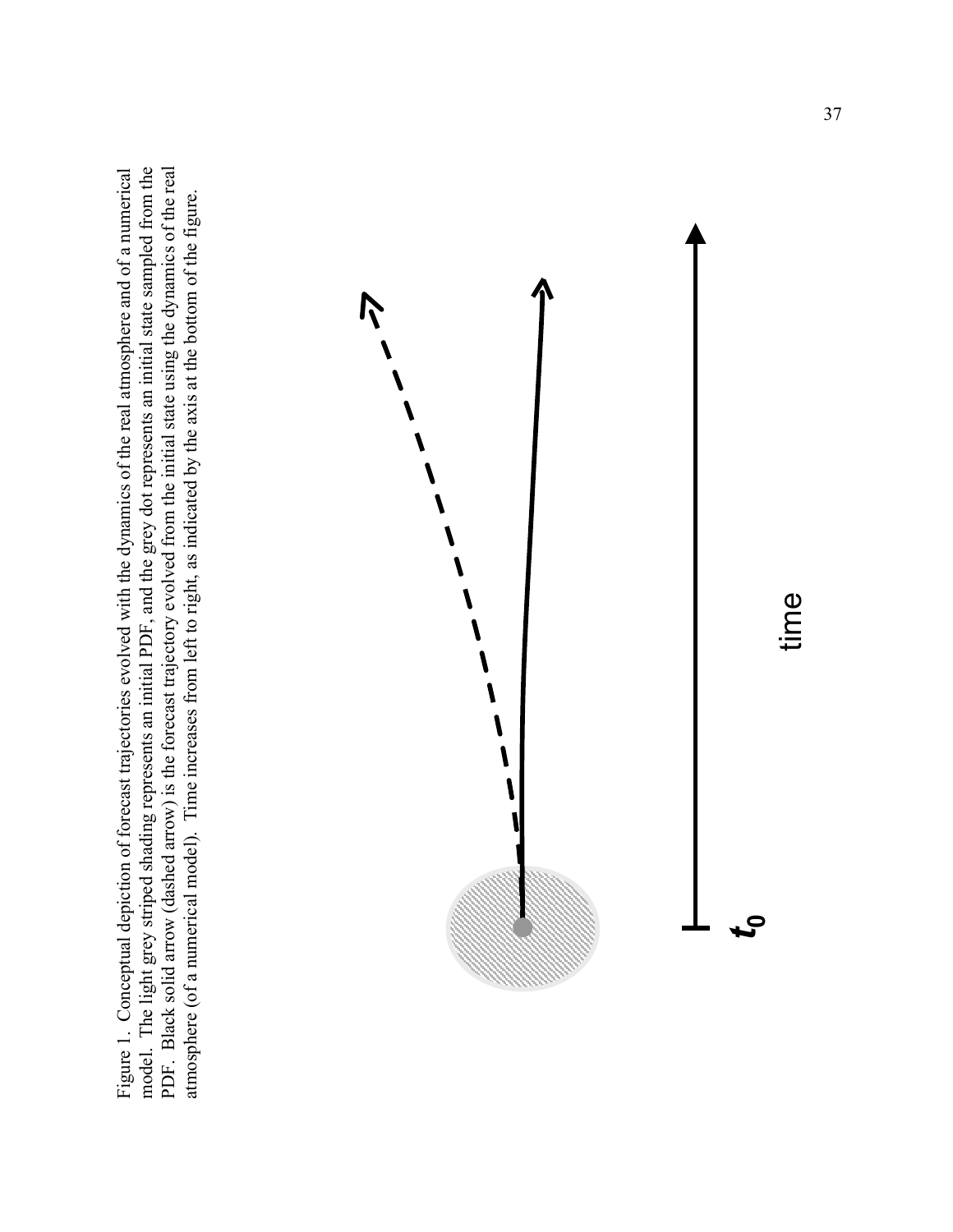difference between the two states, represented as the thick solid grey arrow, defines the errors introduced into the forecast as of time t Figure 2. Conceptual depiction of errors introduced by a numerical model. Same as for Fig. 1, except that the open circle (black dot) represents the state at time t on the forecast trajectory evolved with the dynamics of the real atmosphere (of a numerical model). The Figure 2. Conceptual depiction of errors introduced by a numerical model. Same as for Fig. 1, except that the open circle (black dot) difference between the two states, represented as the thick solid grey arrow, defines the errors introduced into the forecast as of time t represents the state at time *t* on the forecast trajectory evolved with the dynamics of the real atmosphere (of a numerical model). The by the numerical model. by the numerical model.

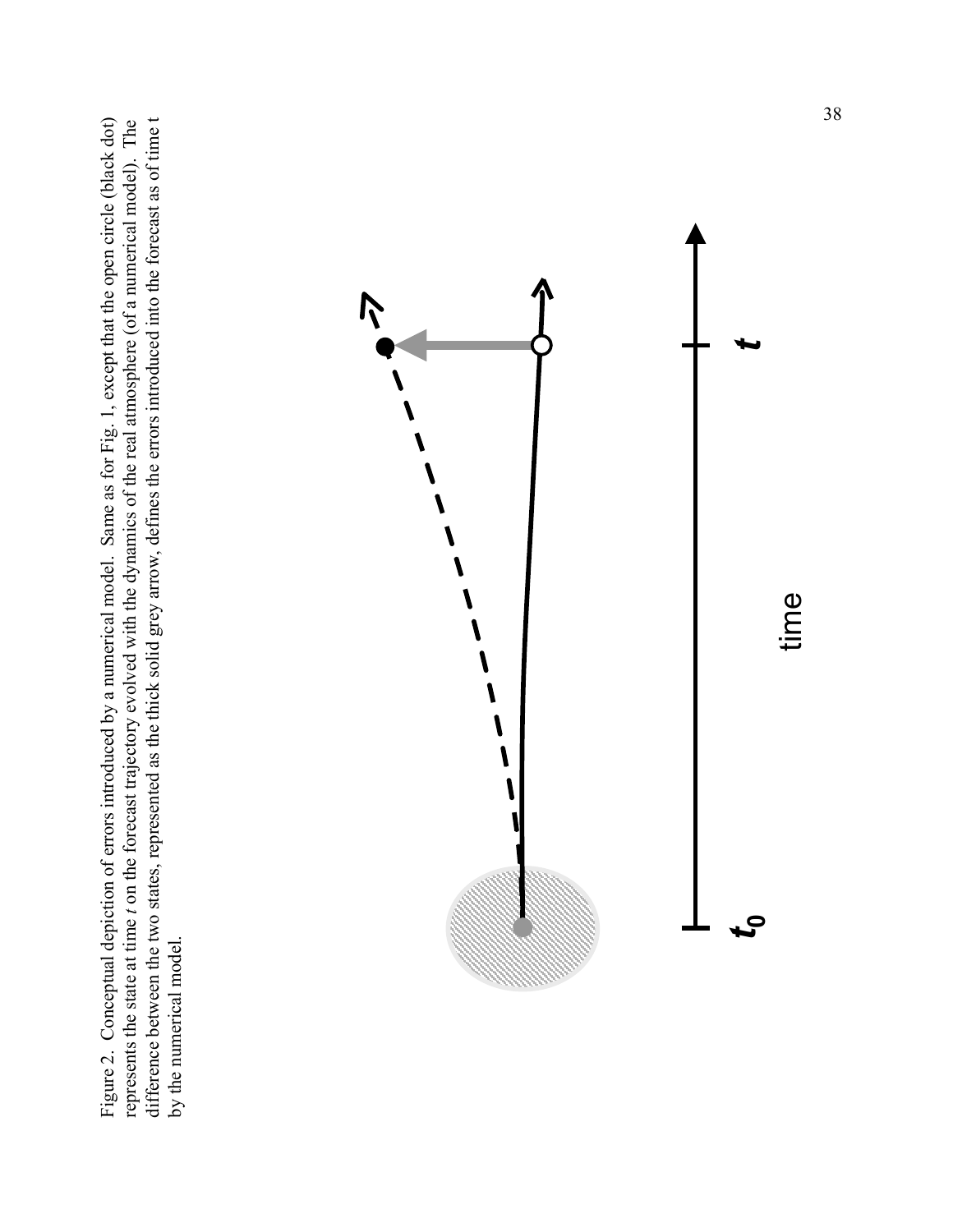obtained by evolving some initial state *s*i forward in time using the dynamics of the real atmosphere (of a numerical model). obtained by evolving some initial state s<sub>i</sub> forward in time using the dynamics of the real atmosphere (of a numerical model). Figure 3. Illustration of the nature of the error component associated with systematic processes. The box encompasses a Figure 3. Illustration of the nature of the error component associated with systematic processes. The box encompasses a two-dimensional forecast sample space for some time  $t$ . Each open circle  $m_i$  (black dot  $n_i$ ) represents the forecast state two-dimensional forecast sample space for some time *t*. Each open circle *m*i (black dot *n*i) represents the forecast state A grey arrow represents the error associated with each  $n_i$ . A grey arrow represents the error associated with each *n*i.

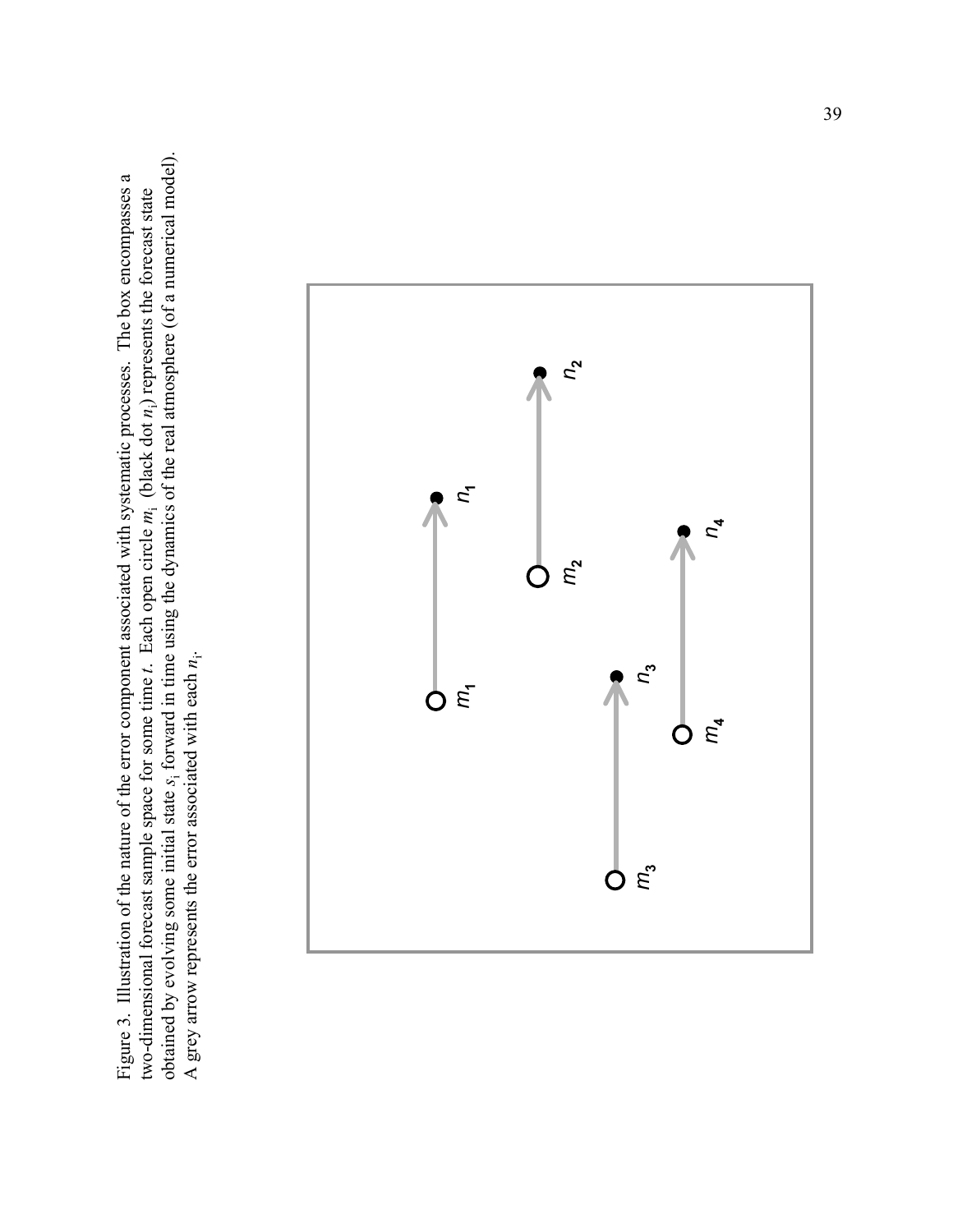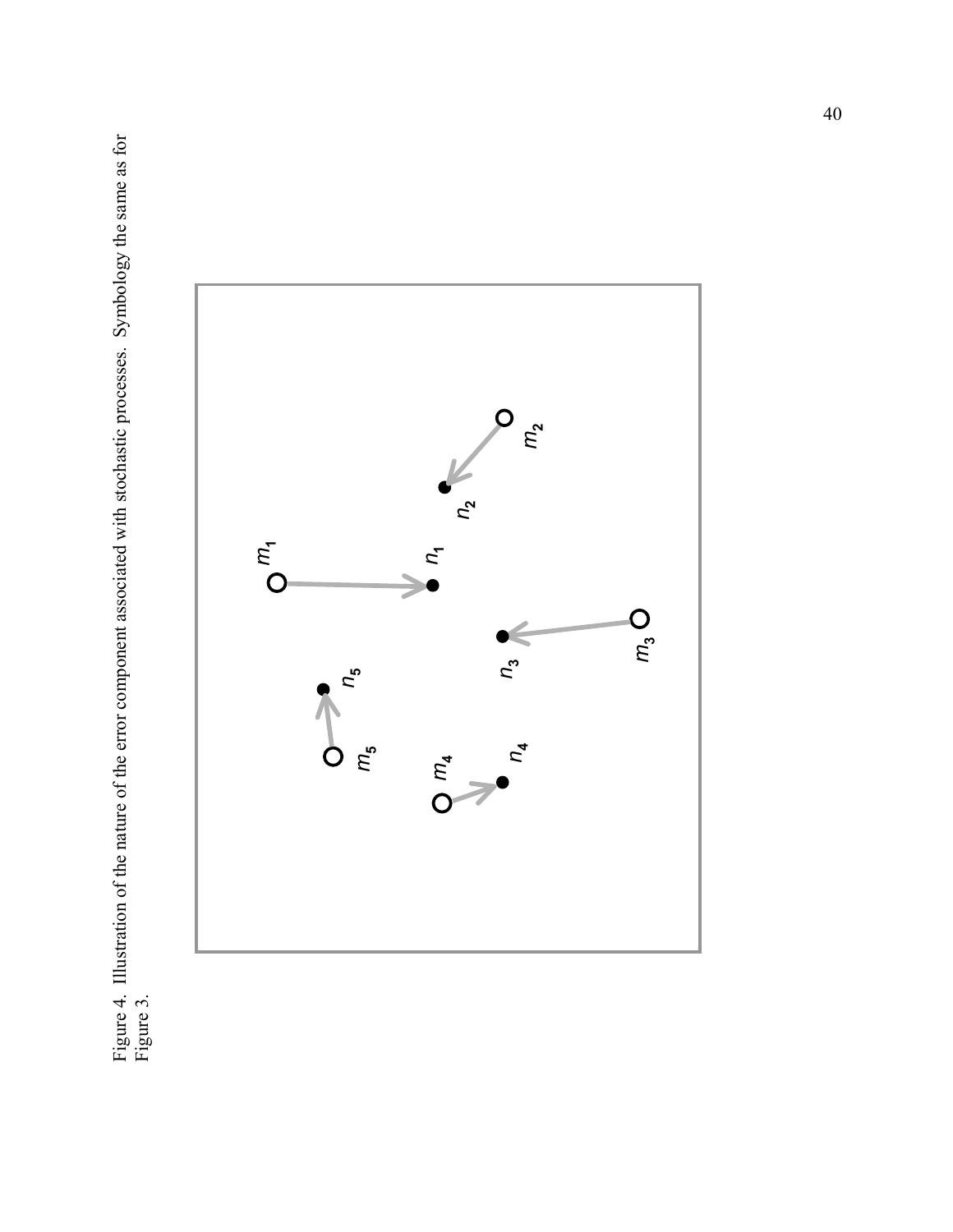solid black arrows. The average of the two dissimilar vectors is represented as a dotted black arrow. Note that the average solid black arrows. The average of the two dissimilar vectors is represented as a dotted black arrow. Note that the average dimensional space, with coordinate axes given as thin solid lines. In each panel, two dissimilar vectors are represented as dimensional space, with coordinate axes given as thin solid lines. In each panel, two dissimilar vectors are represented as Figure 5. Two simple illustrations of the effect of averaging two dissimilar vectors. Each panel represents a two-Figure 5. Two simple illustrations of the effect of averaging two dissimilar vectors. Each panel represents a twovector has smaller magnitude than either of the two vectors it derives from. vector has smaller magnitude than either of the two vectors it derives from.

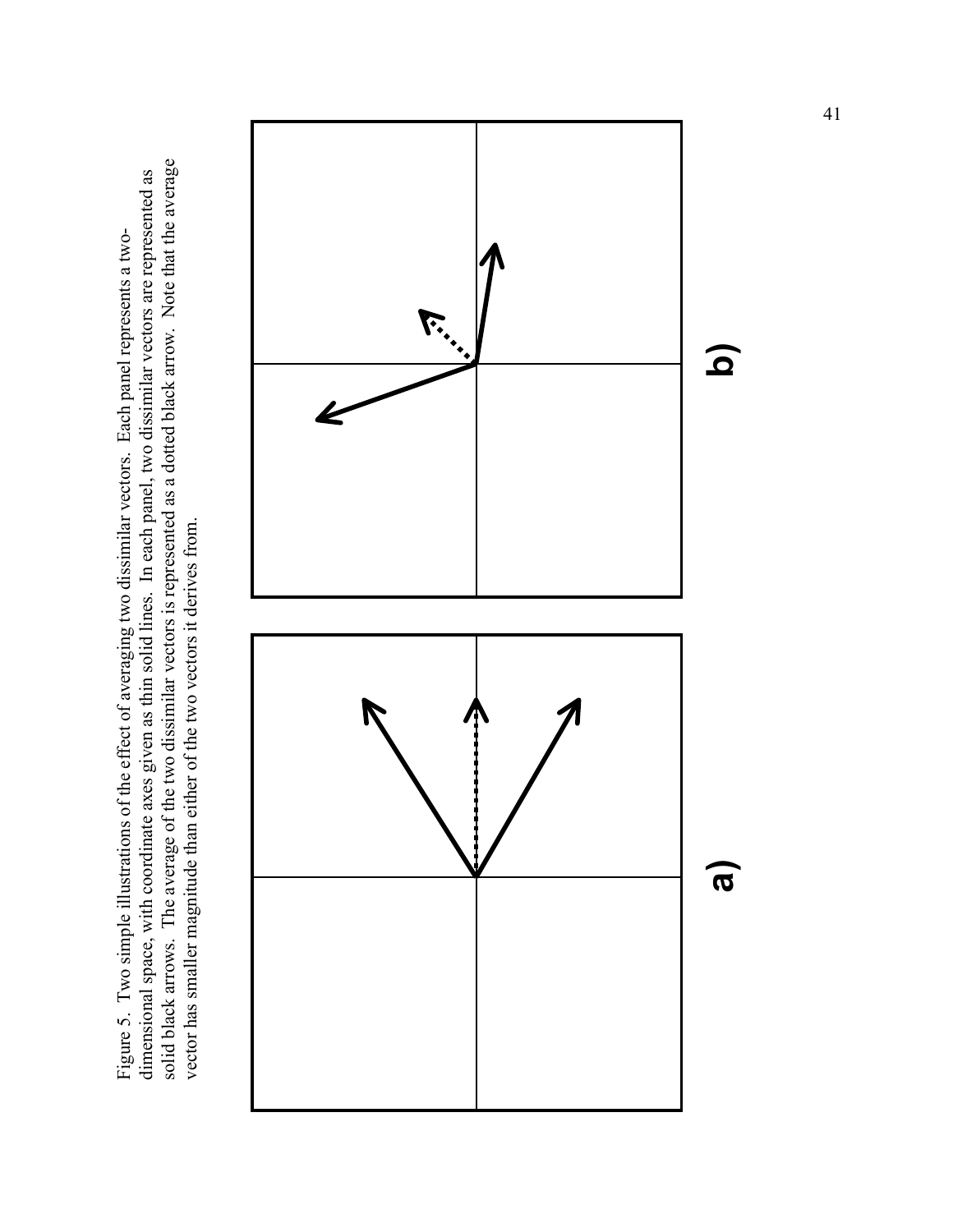likely to occur just because the possible true states are all forecast. In each panel the forecast state associated with shading. In each of these examples the event  $E_i$  is very a given ensemble member is represented as a large dot, and the pair-wise samples associated with each pair of wherein the possible true states are all grouped near a continuum of possible true states is defined with grey Figure 6. Several conceptualizations of the scenario encompasses the sample space for some ensemble small proportion of the filtered states. Each panel grouped near the pair-wise samples with asterisks. ensemble members are represented as  $X$ 's. The





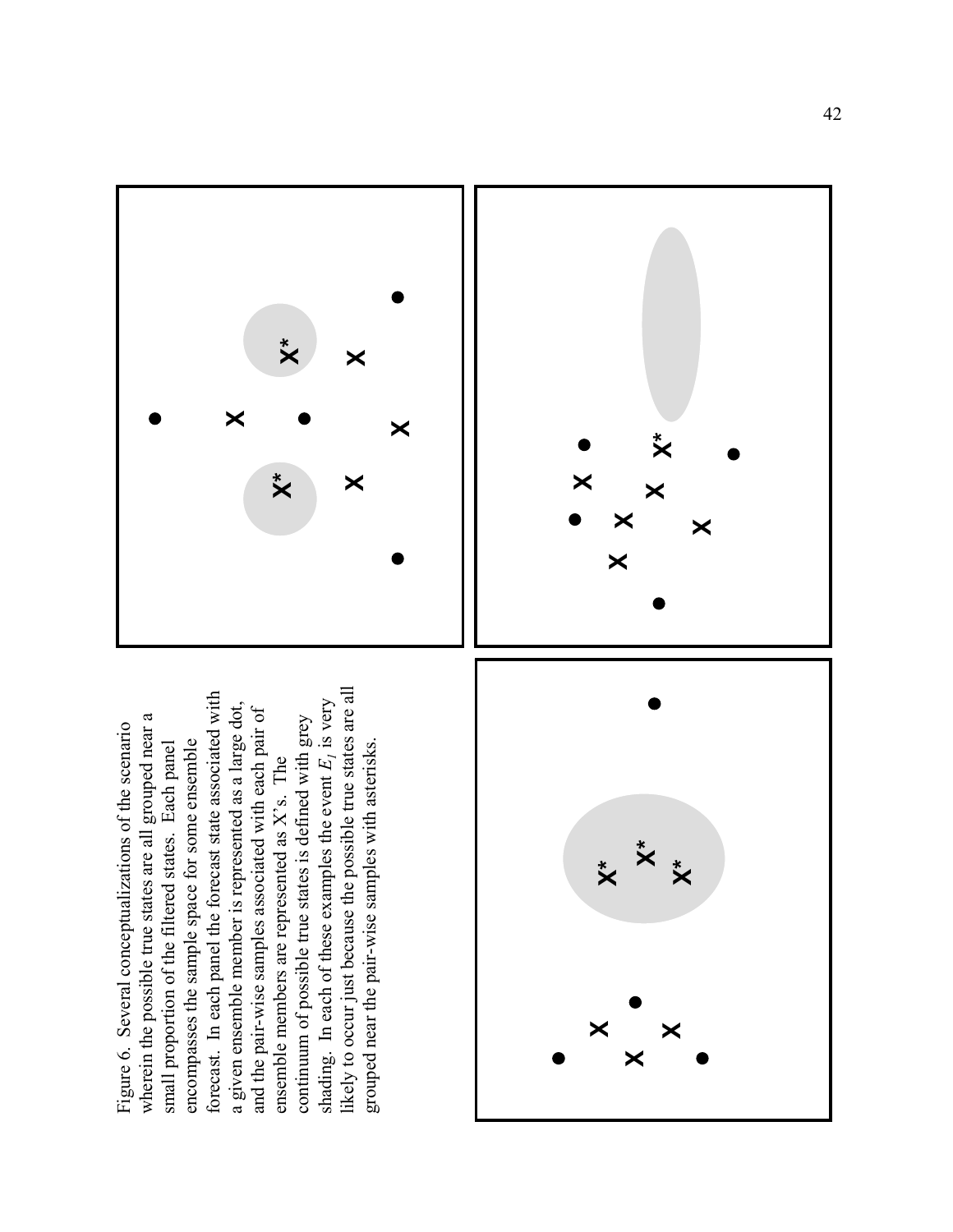composite median rmse is depicted with a dashed line. The composite lower bound of the overall operational ensemble's range of composite median rmse is depicted with a dashed line. The composite lower bound of the overall operational ensemble's range of distribution of pair-wise filtered states. In each case the composite range of rmse is delimited by a grey shaded box and the distribution of pair-wise filtered states. In each case the composite range of mnse is delimited by a grey shaded box and the Figure 7. Composite range of 192h 500 hPa geopotential height rmse (m) for a) the basic operational ensemble and b) the Figure 7. Composite range of 192h 500 hPa geopotential height rmse (m) for a) the basic operational ensemble and b) the rmse is depicted with the dotted line. rmse is depicted with the dotted line.

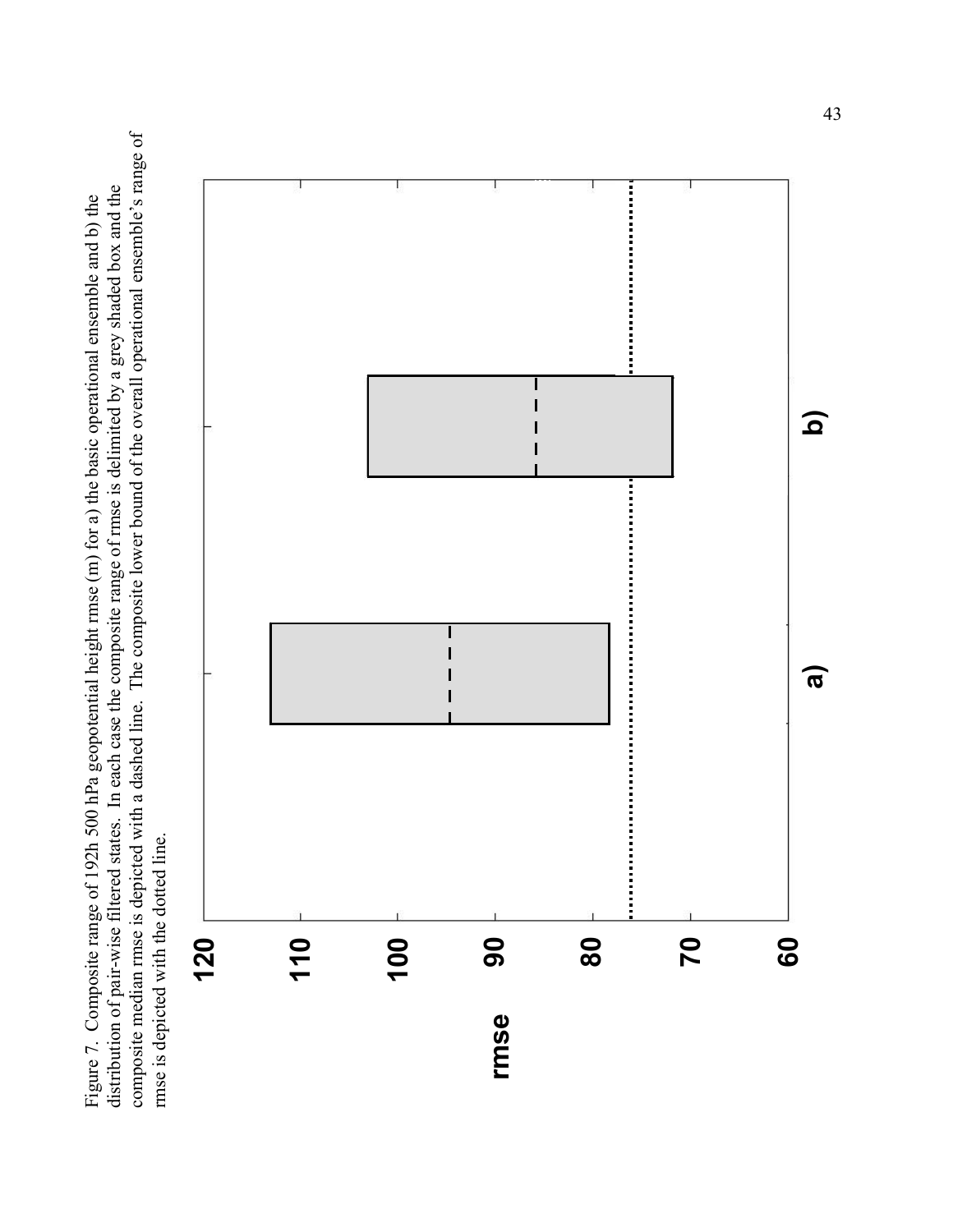Figure 8. Number of pair-wise filtered states whose 192h 500 hPa geopotential height rmse is less than that of the best overall operational member, for each of Figure 8. Number of pair-wise filtered states whose 192h 500 hPa geopotential height rmse is less than that of the best overall operational member, for each of and top-to-bottom. The labels 'J', 'F', 'M', etc. identify the bars associated with the ensembles on the first day of January, February, March, and so forth. The and top-to-bottom. The labels 'J', 'F', 'M', etc. identify the bars associated with the ensembles on the first day of January, February, March, and so forth. The number of filtered states associated with a given bar is determined by the scale on the ordinate of each rectangular plot. The bold horizontal line indicates the number of filtered states associated with a given bar is determined by the scale on the ordinate of each rectangular plot. The bold horizontal line indicates the The bars are arranged in chronological order, beginning with the bar for the 21 December 2002 ensemble in the upper left corner and proceeding left-to-right The bars are arranged in chronological order, beginning with the bar for the 21 December 2002 ensemble in the upper left corner and proceeding left-to-right the 361 ensembles available between 21 December 2002 and 21 December 2003. Each bar represents the number of filtered states for a specific ensemble. the 361 ensembles available between 21 December 2002 and 21 December 2003. Each bar represents the number of filtered states for a specific ensemble. average over all 361 ensembles of the number of pair-wise filtered states whose rmse is less than that of the best overall operational member. average over all 361 ensembles of the number of pair-wise filtered states whose rmse is less than that of the best overall operational member.

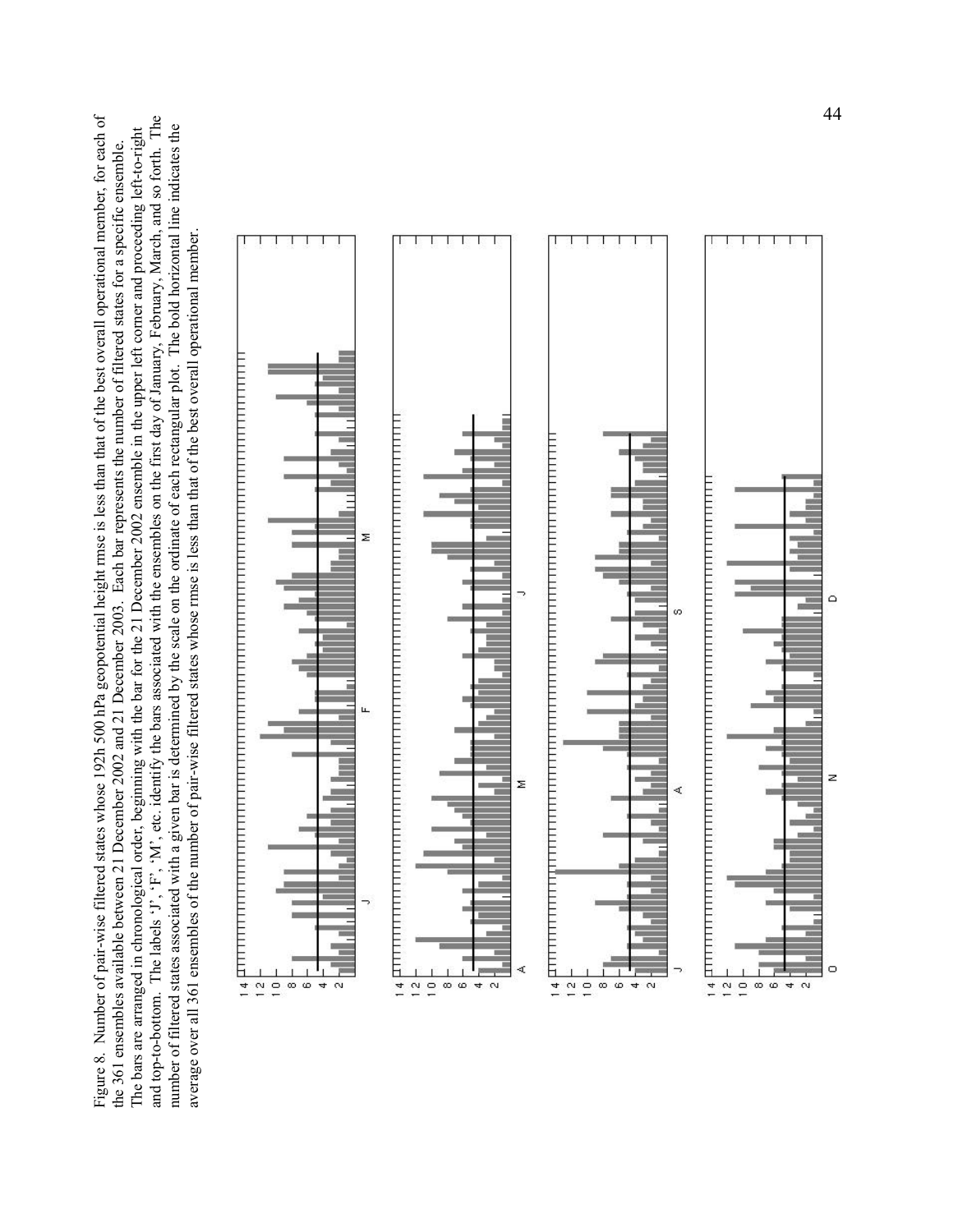Figure 9. The best pair-wise filtered state's percentage improvement in 192h 500 hPa geopotential height rmse relative to the rmse of Each bar represents the percentage improvement for a specific ensemble. The percentage improvement associated with a given bar is Figure 9. The best pair-wise filtered state's percentage improvement in 192h 500 hPa geopotential height rmse relative to the rmse of Each bar represents the percentage improvement for a specific ensemble. The percentage improvement associated with a given bar is indicated by the scale on the ordinate of each rectangular plot. The bold horizontal line indicates the average over all 361 ensembles indicated by the scale on the ordinate of each rectangular plot. The bold horizontal line indicates the average over all 361 ensembles the best overall operational member, for each of the 361 ensembles available between 21 December 2002 and 21 December 2003. the best overall operational member, for each of the 361 ensembles available between 21 December 2002 and 21 December 2003 of the best filtered state's percentage improvement in rmse. Layout otherwise the same as for Figure 8. of the best filtered state's percentage improvement in rmse. Layout otherwise the same as for Figure 8.

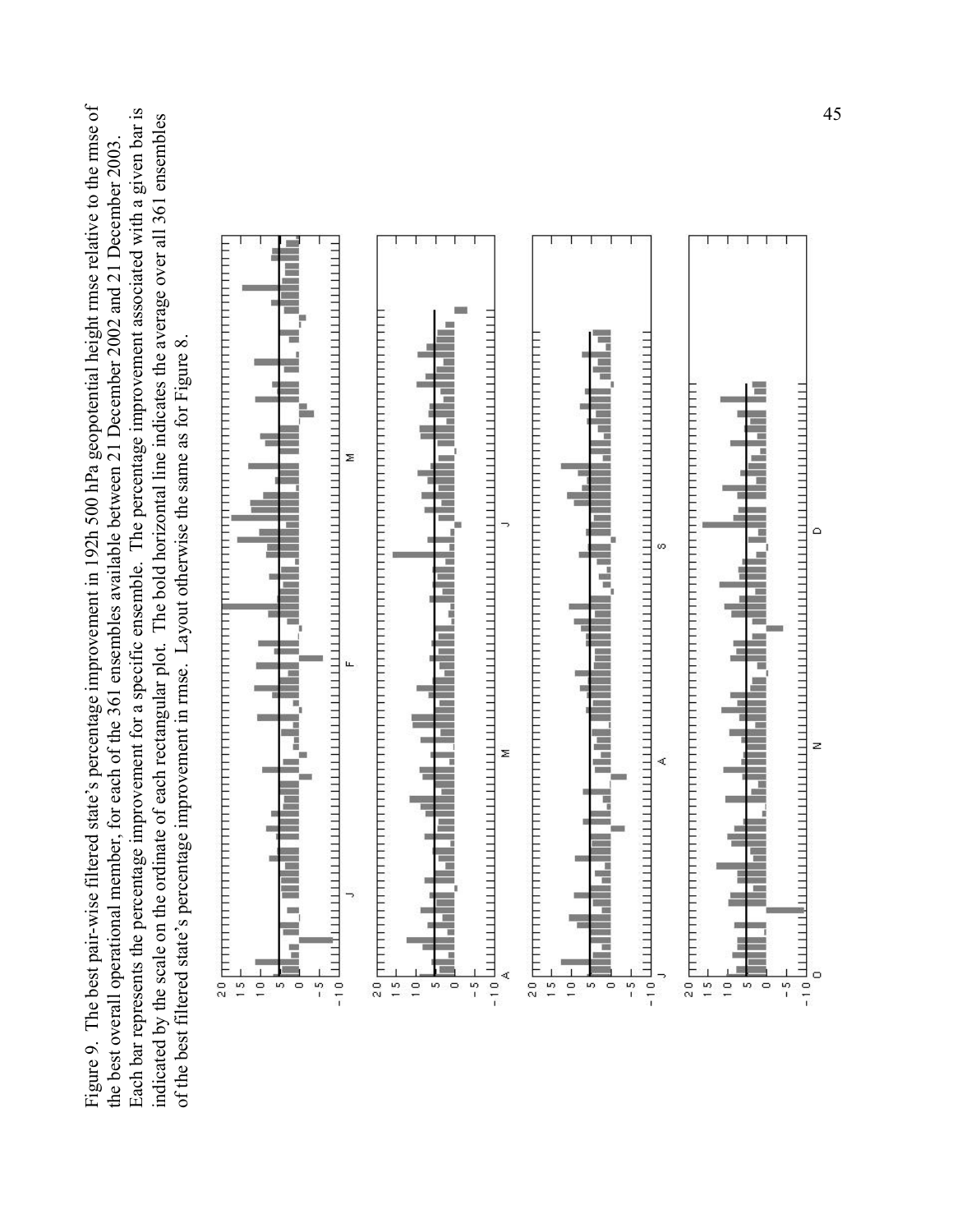Figure 10. Number of best filtered states whose percentage improvement, α, in 192h 500 hPa geopotential height rmse relative to Figure 10. Number of best filtered states whose percentage improvement, a, in 192h 500 hPa geopotential height rmse relative to the rmse of the best overall operational member lies within a specified range. The abscissa indicates the number of best filtered the rmse of the best overall operational member lies within a specified range. The abscissa indicates the number of best filtered states. The ranges of percentage relative improvement are given along the ordinate. Bars with light (dark) grey shading are states. The ranges of percentage relative improvement are given along the ordinate. Bars with light (dark) grey shading are associated with best filtered states that yield positive (negative) percentage relative improvement. associated with best filtered states that yield positive (negative) percentage relative improvement.